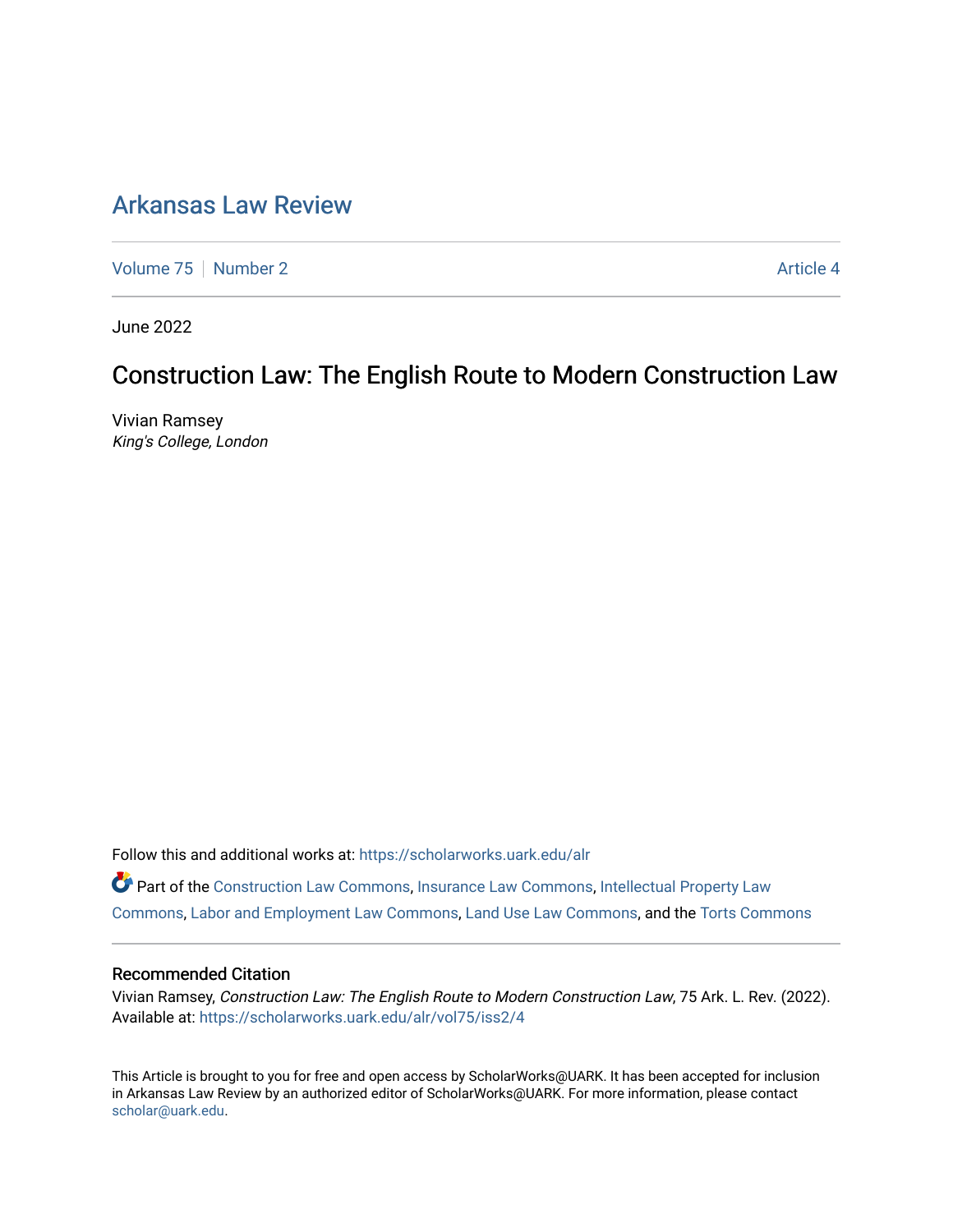# **CONSTRUCTION LAW: THE ENGLISH ROUTE TO MODERN CONSTRUCTION LAW**

#### Sir Vivian Ramsey\*

## **I. INTRODUCTION: CONSTRUCTION LAW**

"Construction Law" is not, in itself, a body of law which applies only to the construction industry. Instead, it derives from other areas of general law, particularly the law of contract and of torts and has been at the forefront of many of the developments in general law. It also takes in many other aspects of law, including insurance law, land law, landlord and tenant law, employment law, intellectual property law and public procurement law as well as regulatory law in the fields such as building regulations, environmental and health and safety law. Whilst it started as a field of law where the main endeavour related to buildings, it is now applied to every form of construction process and finds close parallels in the IT industry where the principles are now applied.

In this Article, I will look at the way that construction law has developed in the English common law<sup>1</sup> world from its roots in the law of England and Wales.<sup>2</sup> Whilst common law traditions

2. English law is correctly the law of England and Wales. The law of Northern Ireland is similar, but Scottish law is different being in part common law and in part civil law. The

\* Sir Vivian Ramsey studied engineering science and economics at Oxford before working and qualifying as a chartered civil engineer. He is now a Fellow of the Royal Academy of Engineering. He studied law at the City University and commenced practice as a barrister in 1981. He became a QC in 1992 and was head of Keating Chambers, London. He was appointed as a English High Court judge in 2005 and was judge in charge of the UK Technology and Construction Court in London. He was appointed as an International Judge in Singapore in 2015 and acts as an arbitrator and mediator worldwide. He is a Visiting Professor at King's College, London and edits Keating on Construction Contracts, now in its 11th Edition. He was awarded an honorary DSc degree by the University of Westminster in 2021.

<sup>1.</sup> Named because it was "common" to all the king's courts across England originated in the practices of the courts of the English kings in the centuries following the Norman Conquest in 1066. *See The Common Law and Civil Law Traditions*, ROBBINS COLLECTION (2010), [https://perma.cc/25E3-UDGQ].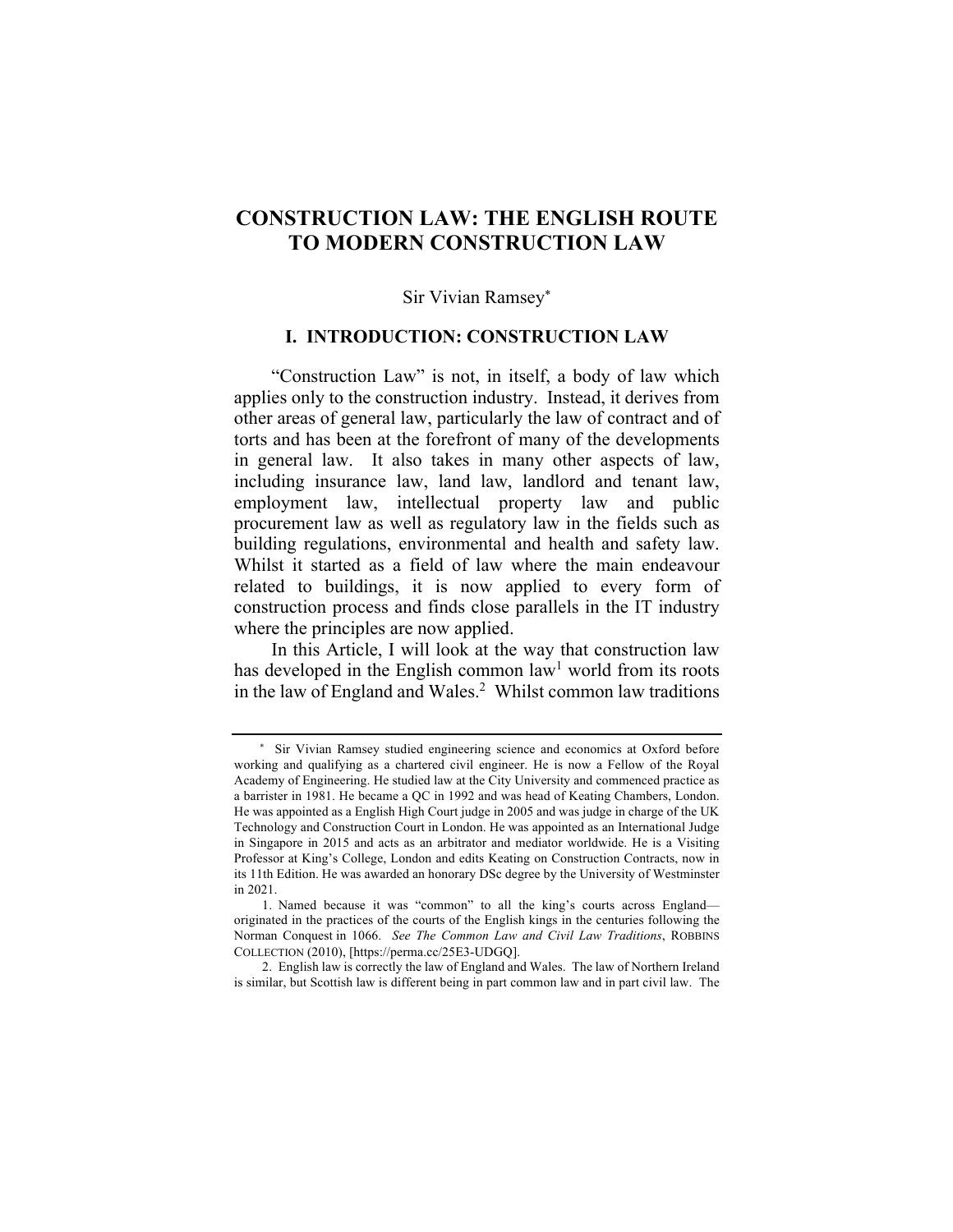are now applied to many jurisdictions, $3$  the number of jurisdictions in which English precedents are binding is now small. But, in many common law jurisdictions decisions of the English courts are still treated as "persuasive."4 English decisions in the field of construction law have an extensive reach in terms of their persuasiveness. First, having a long-established court system, including a specialist court for 150 years, has meant that the decisions of the English court have often been the only decisions on points of principle relating to construction. Secondly, forms of contract derived from English standard forms of contract have been and continue to be used worldwide, most commonly in the FIDIC forms of contract.<sup>5</sup> Today, therefore, contracts derived from these English standard forms are used in civil law countries, particularly in the Middle East, and questions of interpretation are very often based on decisions of the English courts, applied of course in the context of the local law.6

I will next look at some of the particular construction law concepts which have derived from the English common law. These include risk allocation in construction, the role of the

*Common Law Countries 2022*, WORLD POPULATION REV., [https://perma.cc/FP6X-KHMY] (last visited Apr. 19, 2022).

4*. See* D. Hoadley, et al., *A Global Community of Courts? Modelling the Use of*  Persuasive Authority as a Complex Network, FRONTIERS IN PHYSICS 1, 2 (2021), [https://perma.cc/TGP8-RZPG].

5. Fédération Internationale Des Ingénieurs-Conseils or International Federation of Consulting Engineers, based in Geneva. *See* International Federation of Consulting Engineers, *History*, FIDIC, [https://perma.cc/9WRY-BJS2] (last visited Apr. 19, 2022).

6*. See Why English Law Governs Most International Commercial Contracts*, QLTS SCH. (Sept. 12, 2016), [https://perma.cc/BK8Z-ECNG].

common feature of all these jurisdictions is that in the end the final appeal is to the United Kingdom Supreme Court. *See* William Tetley, *Mixed Jurisdictions: Common Law v. Civil Law (Codified and Uncodified)*, 60 LA. L. REV. 677, 690-91 (2000); UK Parliament, *House of Lords, Practice Directions Applicable to Civil Appeals*, U.K. PARLIAMENT, [https://perma.cc/4Q27-UC2N] (last visited Apr. 19, 2022).

<sup>3.</sup> Common law jurisdictions or mixed common law systems include:

Antigua and Barbuda, Australia, Bahamas, Bangladesh, Barbados, Belize, Botswana, Burma, Cameroon, Canada (both the federal system and all its provinces except Quebec), Cyprus, Dominica, Fiji, Ghana, Grenada, Guyana, Hong Kong, India, Ireland, Israel, Jamaica, Kenya, Liberia, Malaysia, Malta, Marshall Islands, Mauritius, Micronesia, Namibia, Nauru, New Zealand, Nigeria, Pakistan, Palau, Papua New Guinea, Philippines, Sierra Leone, Singapore, South Africa, Sri Lanka, Trinidad and Tobago, the United Kingdom (including its overseas territories such as Gibraltar), the United States (both the federal system and 49 of its 50 states), and Zimbabwe.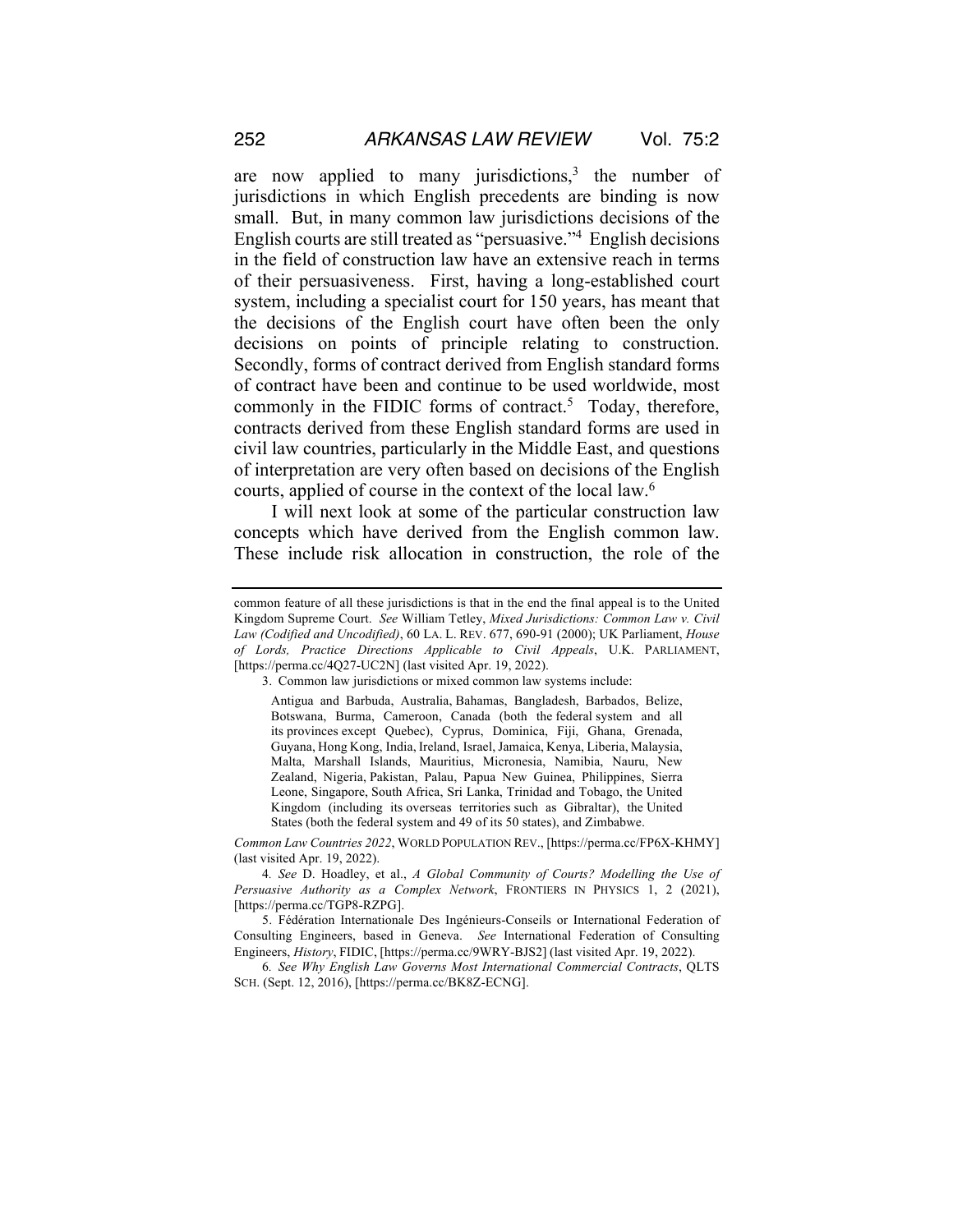Engineer and the applicability of liquidated damages, extensions of time and prevention by the employer. I have tried to choose topics where the cases have some historical interest.

By way of conclusion, I will then consider the way in which dispute resolution has developed over the years to ensure that disputes are avoided or dealt with efficiently. The most important development has been the introduction of "adjudication" which has now spread throughout the common law world and has changed traditional perceptions on the needs of the construction industry.

#### **II. ENGLISH COURTS**

Whilst many great construction projects have been carried out in the British Isles from at least 3100 BC,<sup>7</sup> little remains of the history of their construction or any disputes. The Romans, after their invasions in 55 and 54 BC, and until the end of Roman Britain in AD 409, were responsible for the construction of much infrastructure, remains of which can be seen today.<sup>8</sup> The best known are Hadrian's Wall<sup>9</sup> and the Roman baths at Bath.<sup>10</sup>

The earliest surviving arbitration award in Britain dates from AD  $114$ ,<sup>11</sup> and the resolution of disputes by arbitration has a long

<sup>7.</sup> The stone circle at Stonehenge, Wiltshire, has stones dated from 8000BC but the current structure of an outer ring of standing stones, topped with lintels and with an inner circle of bluestones, all orientated to the sunrise on the summer solstice is dated to 3100BC. *See History of Stonehenge*, ENGLISH HERITAGE,[https://perma.cc/ET6L-M3KL](last visited Apr. 19, 2022).

<sup>8</sup>*. See* SIR RUPERT JACKSON, THE ROMAN OCCUPATION OF BRITAIN AND ITS LEGACY 3-6 (2020). Sir Rupert was a distinguished English judge and was judge in charge of the Technology and Construction Court until 2007. He is now an international arbitrator and sits in the International Commercial Court in Kazakhstan.

<sup>9.</sup> The Emperor Hadrian, in about AD 122 ordered the construction of a wall along the northern frontier of Britain from the North Sea at the East to the Solway Firth at the West. *History of Hadrian's Wall*, ENGLISH HERITAGE, [https://perma.cc/2QEU-P98P] (last visited Apr. 19, 2022).

<sup>10.</sup> Peta Stamper, *Roman Baths—Bath*, HISTORYHIT (May 17, 2021), [https://perma.cc/QH58-7TM3]. Bath or Aqua Sulis was a shrine to a Celtic god, Sulis, and the site of a hot spring discharging 250,000 gallons per day. In about AD 60 the Romans built baths which still function today including a great bath lined with lead sheets and smaller baths. *Id.*; *Roman Baths at Bath—Virtual Tour*, JOY OF MUSEUMS, [https://perma.cc/EHZ2- VMPF] (last visited Apr. 19, 2022); Steven Morris, *Bath Abbey to be Heated Using Water from City's Hot Springs*, GUARDIAN (Jan. 8, 2019), [https://perma.cc/G258-8MBY].

<sup>11</sup>*. See* DEREK ROEBUCK, EARLY ENGLISH ARBITRATION at pxviii, 50-51 (2008).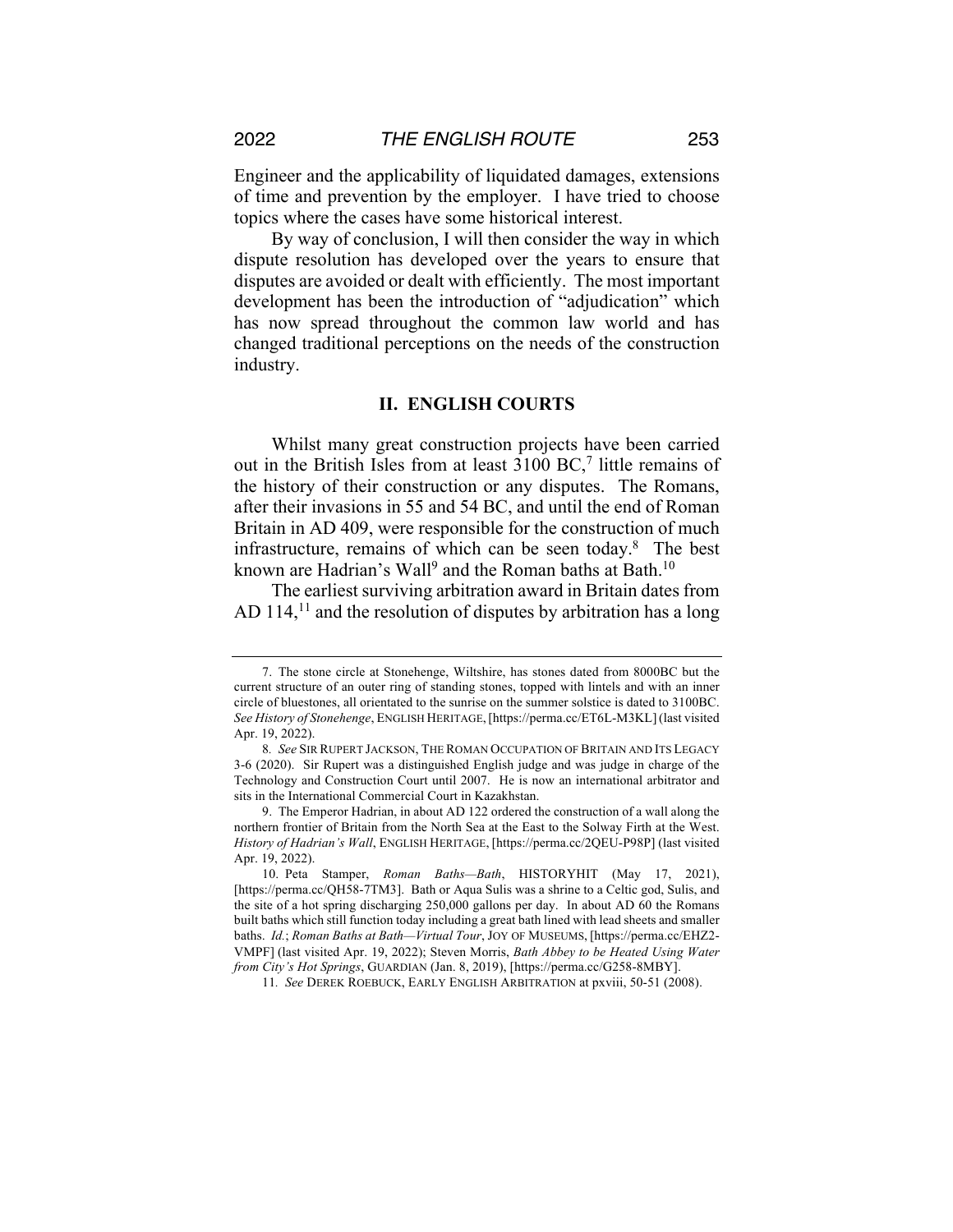history. Many of the trade disputes were resolved by the guilds and livery companies in the City of London.<sup>12</sup> Those organisations, which still exist, regulated various trades including many in the construction industry.<sup>13</sup> The earliest such company dates from 1155.<sup>14</sup> Worshipful Companies associated with the Construction Industry include, in order of precedence: Carpenters, Painter-Stainers, Masons, Plumbers, Tylers & Bricklayers, Joiners & Ceilers, Plaisterers, and Glaziers, with Carpenters dating from 1271.15

The modern English justice system was started by King Henry II, who established a jury of twelve local knights to settle disputes over the ownership of land. In 1178 he set up a court of two clergy and three lay people, supervised by him, "to hear all the complaints of the realm and to do right."16 This was the origin of the Court of Common Pleas. "Eventually, a new permanent court, the Court of the King's Bench, evolved[.]"<sup>17</sup> In 1166, Henry II set in train the system by which new national laws were made by the judges in Westminster. "These national laws applied to everyone and so were common to all."18 This led to the phrase the "common law." "A third common law court of justice, the Court of Exchequer, eventually emerged . . . ."19 On the restoration of the monarchy in 1660, there were just twelve judges, "four in each of the common law courts."20

Whilst the common law system improved on what had gone before, it was "slow" and "highly technical," and "those who felt they had been failed by the common law system could . . . petition

<sup>12</sup>*. Livery Companies*, CITY OF LONDON (Aug. 2, 2022), [https://perma.cc/2YV4- HXSK].

<sup>13.</sup> The Editors of Encyclopaedia Britannica, *Livery Company*, BRITANNICA, [https://perma.cc/85MB-D9AX] (last visited Apr. 19, 2022).

<sup>14</sup>*. Livery Companies*, *supra* note 12.

<sup>15</sup>*. Database of Companies and Guilds*, LIVERY COMM., [https://perma.cc/S4AB-MWNS] (last visited Apr. 19, 2022); *History*, CARPENTERS' COMPANY, [https://perma.cc/X9U8-8T9T] (last visited Apr. 19, 2022).

<sup>16</sup>*. History of the Judiciary: An Ancient System*, CTS. & TRIBUNALS JUDICIARY, [https://perma.cc/YMT2-EFHU] (last visited Apr. 19, 2022).

<sup>17</sup>*. Id.*

<sup>18</sup>*. Id.*

<sup>19</sup>*. Id.*

<sup>20</sup>*. Id.*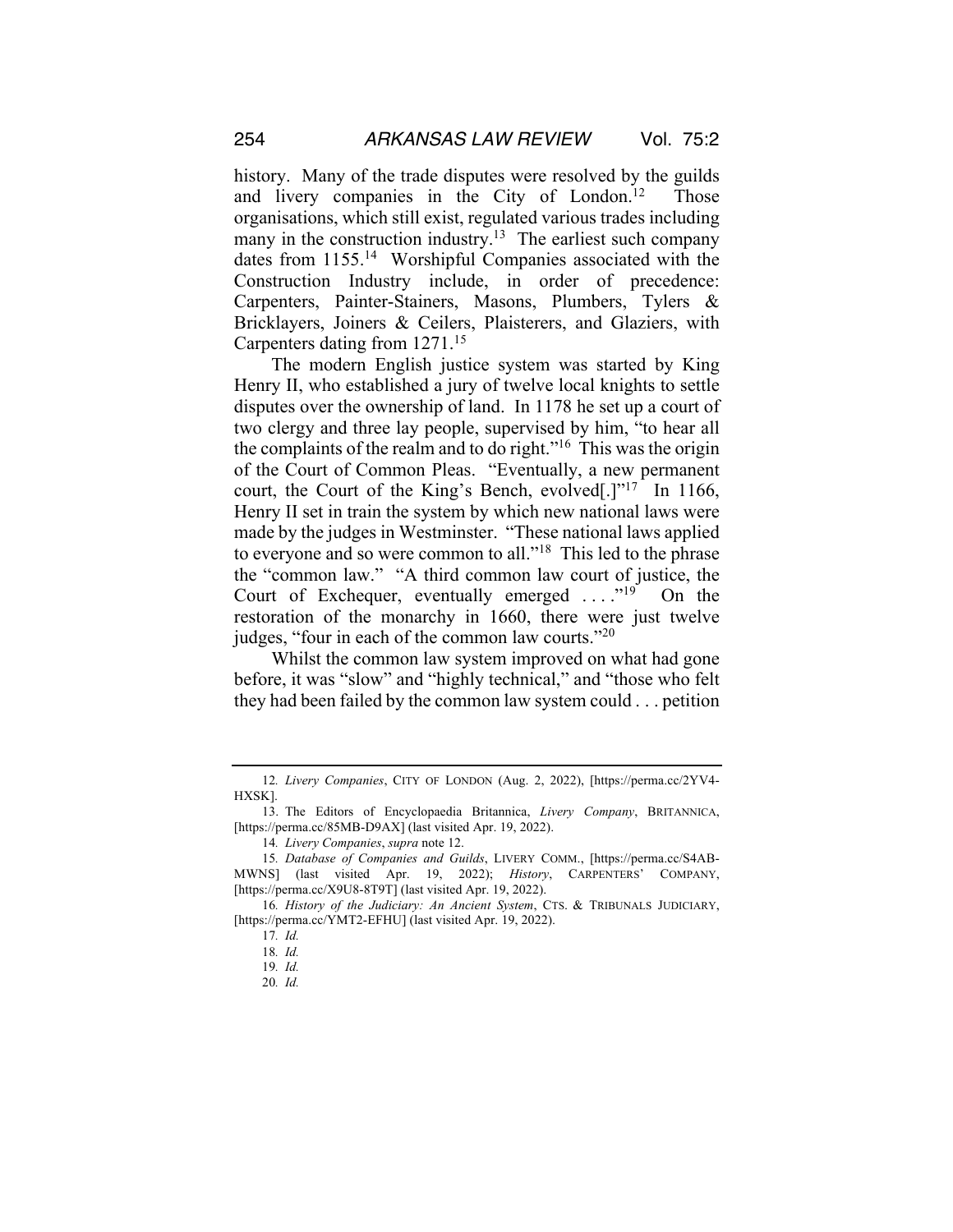the King with their grievances."21 Gradually, these cases were delegated to the Lord Chancellor who began to preside over his own court, the Court of Chancery. "This dealt only with civil disputes, for example property and contract cases, and applied the law of equity—even-handedness or fairness."22 By the time of Henry VIII, the Court of Chancery rivaled the common law courts.23 But, over the years, that court suffered from the same problems of "expense and delay."24

Parliament passed the Judicature Act in 1873, "which merged common law and equity" so that all courts could administer "both equity and common law."25 "The same Act established the High Court and the Court of Appeal and provided a right of appeal in civil cases to the Court of Appeal."<sup>26</sup>

In the course of that history, there have been specialist courts. The best known were the Fire Courts which were founded under the Fire of London Disputes Act  $1666<sup>27</sup>$  After the plague of 1665 there followed the Great Fire of London which destroyed many properties in London.28 Parliament decided to establish a special court to settle all differences arising between landlords and tenants of burnt buildings.<sup>29</sup> The disputes involved liability for restoring buildings, payment of rent and other charges, and establishing new leases on different terms.<sup>30</sup> The courts were overseen by judges of the King's Bench, Court of Common Pleas and Court of Exchequer. $31$  The courts sought solutions to

<sup>21</sup>*. History of the Judiciary: An Ancient System*, *supra* note 16.

<sup>22</sup>*. Id.*

<sup>23</sup>*. Id.*

<sup>24</sup>*. Id.*

<sup>25</sup>*. Id.*

<sup>26</sup>*. History of the Judiciary: An Ancient System*, *supra* note 16.

<sup>27</sup>*. See Fire of London Disputes Act 1666*, MORR & CO., [https://perma.cc/T2RR-F599] (last visited Apr. 17, 2022). It had the long title: "An Act for erecting a Judicature for Determination of Differences touching Houses burned or demolished by reason of the late Fire which happened in London."

<sup>28.</sup> Becky Little, *When London Faced a Pandemic—And a Devastating Fire*, HIST., (Mar. 25, 2020) [https://perma.cc/ZSP7-CW4N].

<sup>29.</sup> Jay Tidmarsh, *The English Fire Courts and the American Right to Civil Jury Trial*, 83 U. CHI. L. REV. 1893, 1921 (2016).

<sup>30</sup>*. See id.* at 1903.

<sup>31.</sup> John Noorthouck, *Book 1, Chapter 15: From the Great Fire in 1666, to the Death of King Charles II*, *in* A NEW HISTORY OF LONDON INCLUDING WESTMINSTER AND SOUTHWARK (1773), BRIT. HIST. ONLINE, [https://perma.cc/7L5M-M6D2] (last visited Apr. 25, 2022).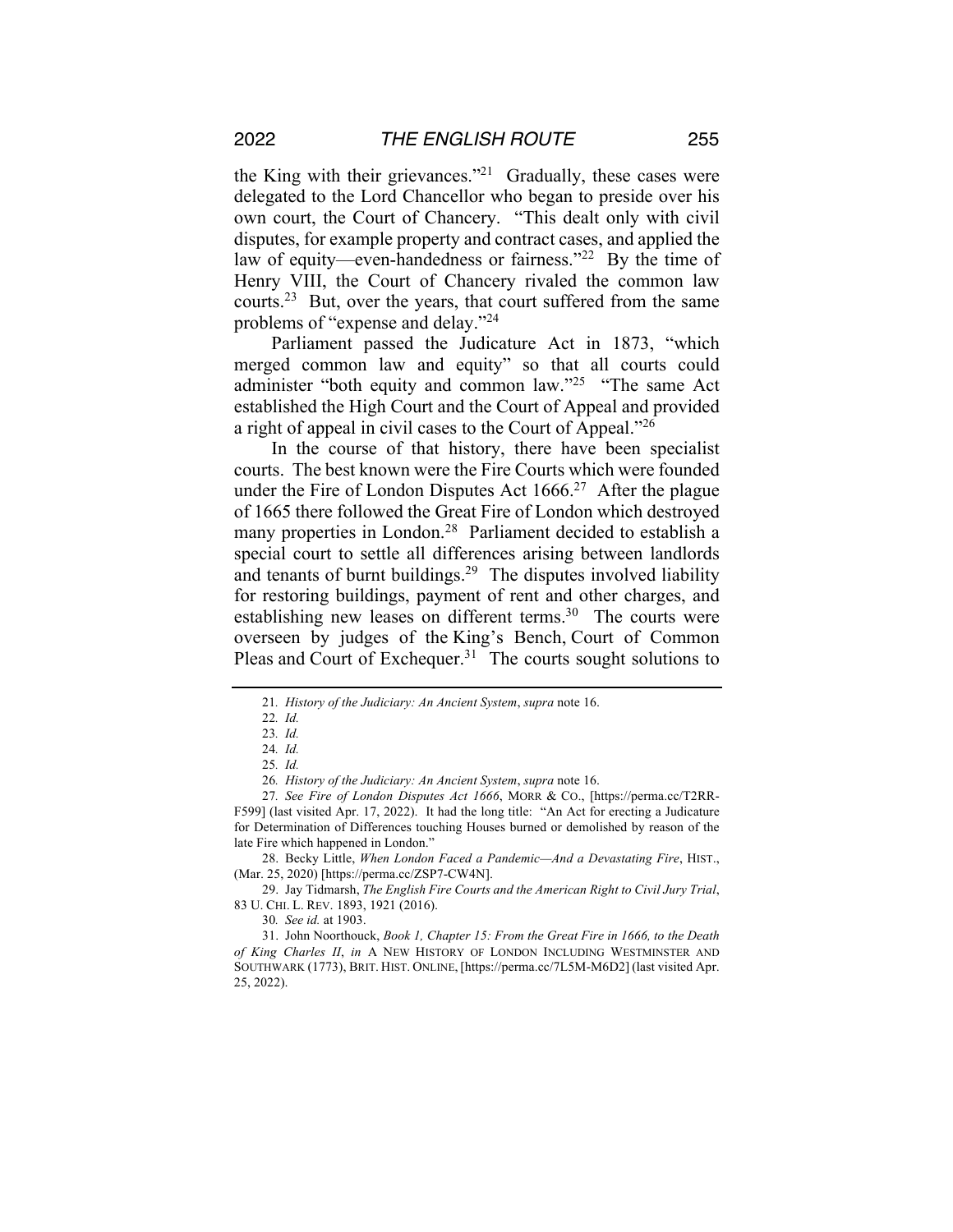the intractable disputes caused in the aftermath of the Great Fire.<sup>32</sup> The Fire Courts are generally recognized as having helped to resolve disputes quickly and acceptably, allowing the City of London and the courts to get back to business within a surprisingly short time. $33$ 

The other specialist court which has its roots in the changes introduced at the time of the Judicature Act is the Technology and Construction Court ("TCC"). $34$  The work of the TCC was formerly known as Official Referees' Business, with the office of Official Referee being created in 1873.35 It was formed "to hear cases involving technical and detailed issues that could not be tried satisfactorily by a judge and jury and, by the 1920s, the bulk of [its] work" was concerned with construction and engineering disputes.36 "The Official Referees, the majority of whom had been in practice as King's or Queen's Counsel,"37 sat in the High Court, but more as junior circuit judges rather than High Court judges.<sup>38</sup>

By the 1990's there were eight judges carrying out Official Referees' business in London with other judges designated to deal with Official Referees' Business in major regional court centres.<sup>39</sup> In 2004, it was resolved that substantial cases in the TCC in London would be heard by High Court judges, with a number of High Court judges being designated to sit in the TCC in London and, when needed, at regional centres in England and Wales.<sup>40</sup> "These judges also have an important jurisdiction in relation to arbitration, which is not just limited to the hearing of applications

<sup>32</sup>*. See id.*

<sup>33</sup>*. See* THE SELDEN SOC'Y & INST. OF CT., *The Fire Courts: Successfully Delivering Justice in a Time of Plague and Fire*, YOUTUBE, at 17:13 (Oct. 21, 2020). Video available at https://www.youtube.com/watch?v=7FdKzoQ9dyo [https://perma.cc/YC6N-YG3P] (lecture by Professor Jay Tidmarsh of Notre Dame Law School considering the genesis and impact of the Fire of London Disputes Act 1666).

<sup>34.</sup> The modern name of the TCC was introduced in October 1998. *History*, CTS. & TRIBUNALS JUDICIARY, [https://perma.cc/X56W-EZN3] (last visited Apr. 19, 2022).

<sup>35</sup>*. Id.*

<sup>36</sup>*. Id.* 37*. Id.*

<sup>38</sup>*. Id*.

<sup>39</sup>*. History*, *supra* note 34.

<sup>40</sup>*. Id.*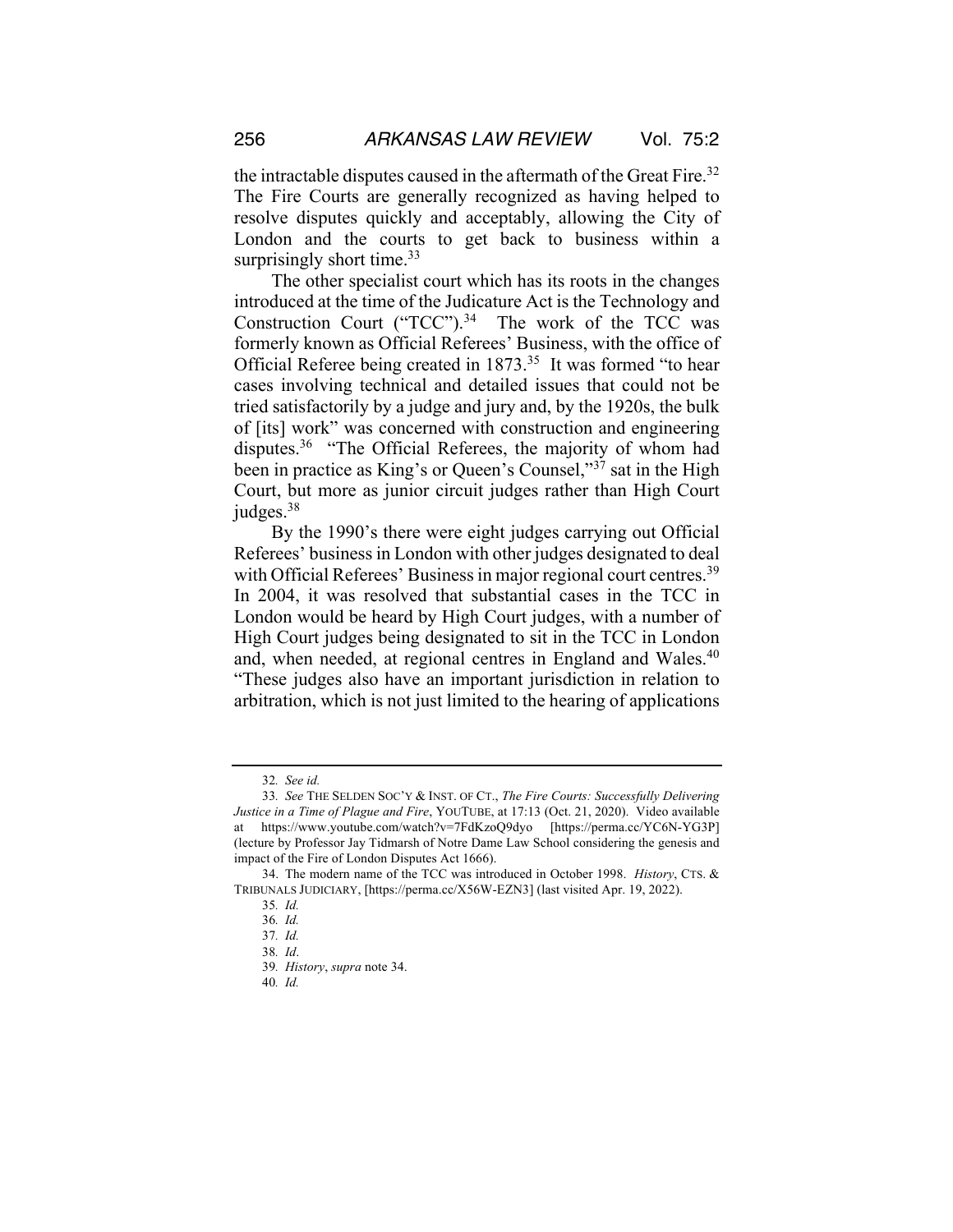under the Arbitration Act 1996."41 "As in the Commercial Court, there is a statutory jurisdiction enabling TCC judges to be appointed as arbitrators."42 This cross-over jurisdiction is an important link to commercial parties involved in construction, engineering and technology disputes.

The TCC has established a global reputation for dealing with cases ranging from the usual types of construction disputes to professional negligence, public procurement, pollution and fire cases and IT disputes.43 Parties to construction and engineering contracts from all over the world specify the TCC as the court to resolve their disputes. Under the English Arbitration Act 1996 there is also a special statutory jurisdiction provision, enabling TCC judges to be appointed as arbitrators.<sup>44</sup>

In terms of procedure the TCC have been in the forefront in pioneering ways in which cases can be dealt with efficiently. They introduced witness statements in place of evidence-inchief, $45$  lists of issues in complex cases, $46$  the need for case management of cases by the judge who will ultimately try the case,47 the use of "Scott Schedules" to enable all parties to set out their cases on multiple claims or issues to be set out in a single document,<sup>48</sup> the process for expert witnesses to meet on a "without prejudice" basis to discuss their views and seek to agree matters,<sup>49</sup> summarising the extent of their agreement and disagreement in a joint statement and calling expert witnesses concurrently and by discipline.<sup>50</sup>

In addition to trying cases without a jury, TCC judges are also able to assist parties by carrying out early neutral evaluations or by acting as mediators under a "Court Settlement Process."51

<sup>41</sup>*. Id.* 

<sup>42</sup>*. Id.*

<sup>43</sup>*. Work*, CTS. & TRIBUNALS JUDICIARY, [https://perma.cc/6P9S-DNSS] (last visited Apr. 16, 2022).

<sup>44</sup>*. History*, *supra* note 34.

<sup>45.</sup> H.M. CTS. & TRIBUNALS SERVICE, THE TECHNOLOGY AND CONSTRUCTION COURT Guide §§ 12.1, 12.1.3, 12.2.5 (2nd ed. 2015).

<sup>46</sup>*. Id.* § 13.8.1.

<sup>47</sup>*. Id.* § 5.1.

<sup>48</sup>*. Id.* § 5.6.

<sup>49</sup>*. Id.* § 13.5.1.

<sup>50.</sup> H.M. CTS. & TRIBUNALS SERVICE, *supra* note 45 §§ 13.6, 13.8.2.

<sup>51</sup>*. Id.* § 7.6.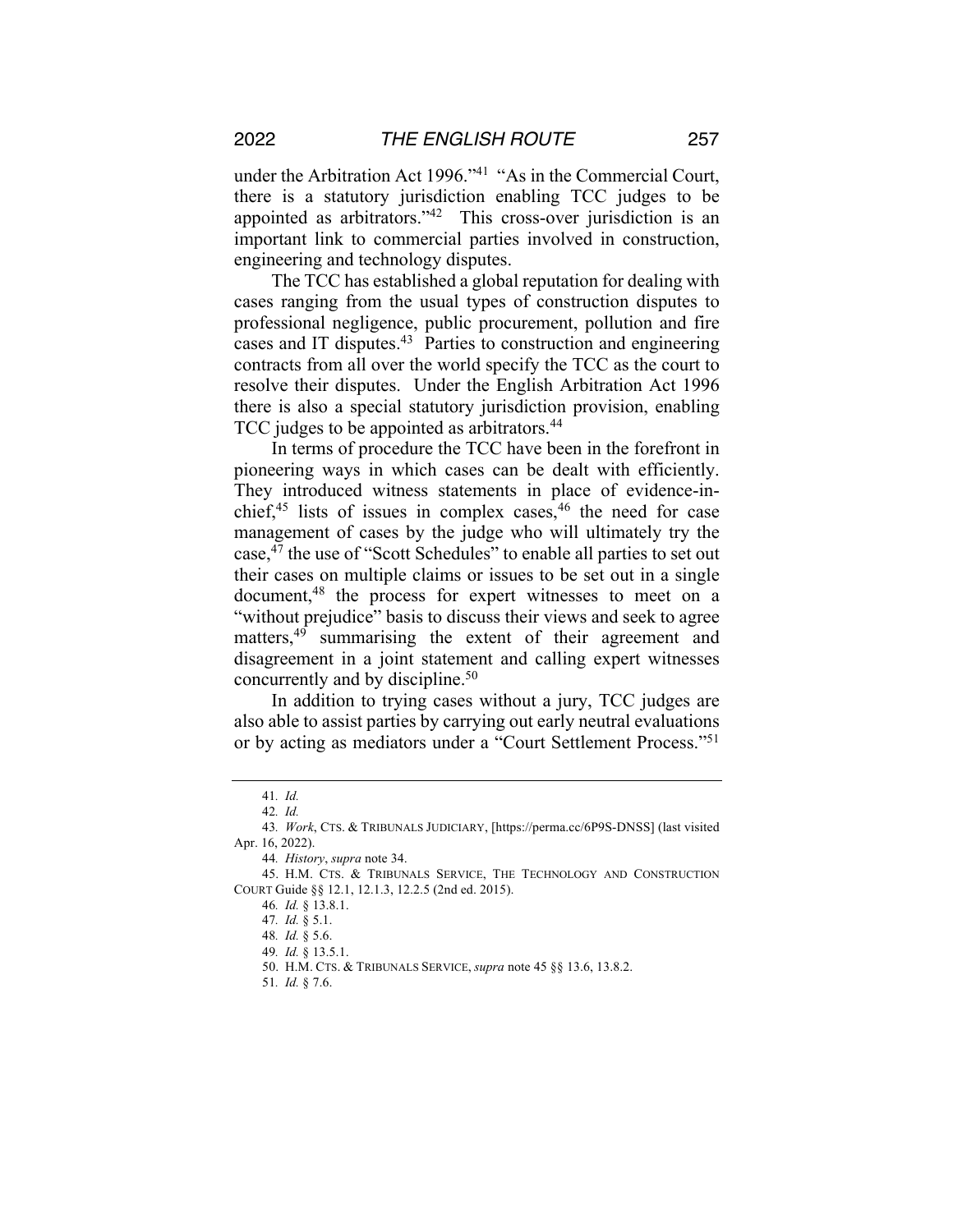Since the introduction of adjudication in  $1998$ <sup>52</sup> discussed more fully below, the TCC judges have had a crucial role in enforcing decisions of adjudicators by a shortened summary judgment process, achieving enforcement typically in three to four weeks of the proceedings' start.<sup>53</sup>

### **III. DEVELOPMENT OF CONSTRUCTION LAW**

The development of modern construction law has derived from the developments of society. This can be seen by the type of case which came before the courts in the years before the Industrial Revolution. For example, in 1611, in the *Case of Proclamations*, the court had to consider the division between the role of the monarchy in the context of construction.<sup>54</sup> James I had, by proclamation, prohibited among other things the construction of new buildings in and around London.<sup>55</sup> Coke CJ resisted this incursion stating that "the King by his proclamation or other ways cannot change any part of the common law, or statute law, or the customs of the realm."56 Those three categories were exhaustive of English law: "the law of England is divided into three parts, common law, statute law, and custom; but the King's proclamation is none of them."57 It followed that "the King cannot create any offence by his prohibition or proclamation, which was not an offence before, for that was to change the law."58

#### **A. The Imposition of Obligations on the Contractor**

The expansion of the railway industry in the middle of the 19th century gave rise to a number of decisions in the English courts relating to risk and payment which can be traced as the beginning of principles still applied today.

<sup>52.</sup> Housing Grants, Construction and Regeneration Act 1996, c.53 § 108.

<sup>53.</sup> H.M. CTS. & TRIBUNALS SERVICE, *supra* note 45 § 9.2.

<sup>54.</sup> Case of Proclamations (1611) 12 Co. Rep. 75. Recently cited by Lord Reed in R v. Secretary of State for Exiting the European Union [2017] UKSC 5 at [165].

<sup>55</sup>*. Case of Proclamations*, 12 Co. Rep. 75, 75.

<sup>56</sup>*. Id.*

<sup>57</sup>*. Id.*

<sup>58</sup>*. Id.*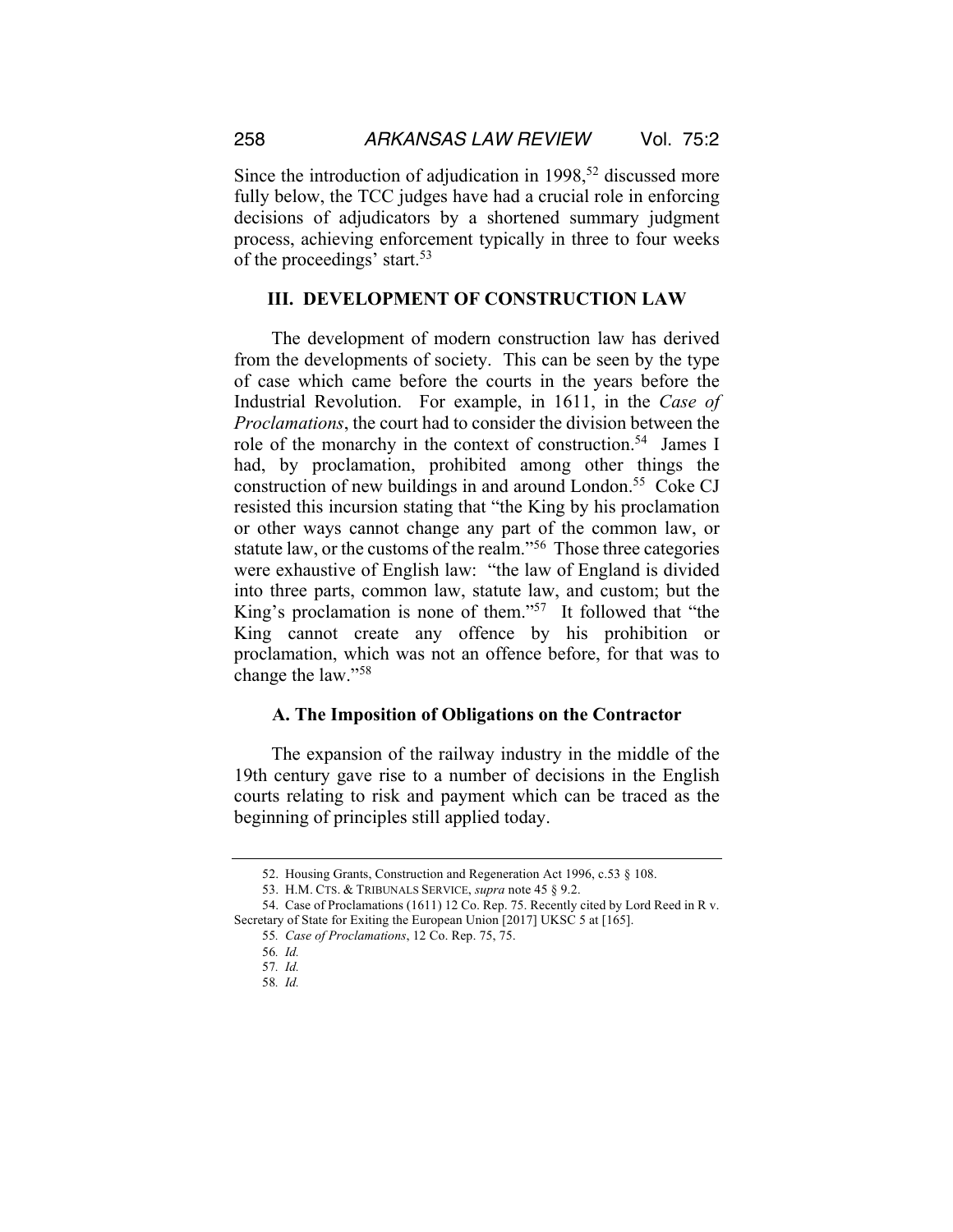In *Sharpe v. San Paulo Ry.*, the Engineer was involved in a scheme to build a railway in Brazil.<sup>59</sup> The Emperor of Brazil authorized the Engineer to form company for the construction of the railway, and the government of Brazil guaranteed the interest up to a limit of expenditure, with the company taking the risk on expenditure over that sum.<sup>60</sup> The contract with the contractors provided that the Engineer's certificate should be binding and conclusive.<sup>61</sup> A lump sum price (less than the limit of expenditure) was agreed to under the contract.<sup>62</sup> The extent to the obligation was, as follows:

The contractors will execute and provide not only all the works and materials mentioned in the specification comprised in the first schedule to these presents, but also such other works and materials as in the judgment of the company's engineer-in-chief are necessarily or reasonably implied in and by or inferred from that specification, and the plans and sections of the railway and works, it being the true intent and meaning of this contract that the works and materials to be executed and provided respectively by the contractors under this contract shall comprise all works, buildings, materials, operations, and things whatsoever proper and sufficient in the judgment of the company's engineer-in-chief for the perfect execution and completion of the railway, and all the works and conveniences thereof and connected therewith, and the maintenances of every section of the railway for twelve calendar months after the completion and delivery to the company of each such section.<sup>63</sup>

In preparing the tender documents, the Engineer produced a detailed statement of the nature and quantities of the various works to be executed and the materials to be provided.<sup>64</sup> The contractors provided fixed prices for the items required.<sup>65</sup> The contract contained a recital stating that the Engineer had made a "comparative tabular statement of the cost of the several proposed

65*. Id.*

<sup>59.</sup> (1872-73) L.R. 8 Ch. App. 597.

<sup>60</sup>*. Id.* 

<sup>61</sup>*. Id.* at 599.

<sup>62</sup>*. Id.* at 607.

<sup>63</sup>*. Id.* at 599.

<sup>64</sup>*. Sharpe*, L.R. 8 Ch. App. at 598.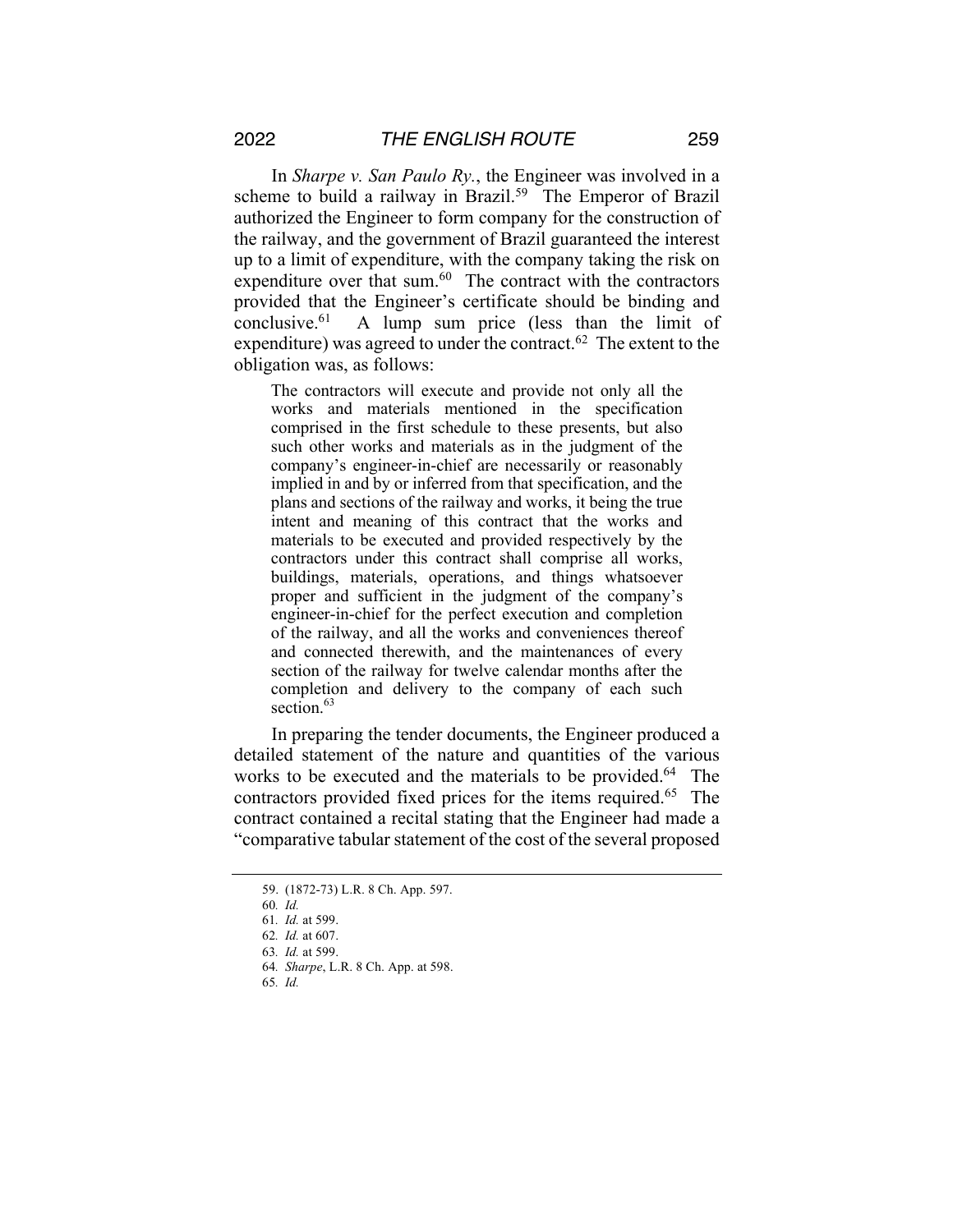sections of the railway, of which an abstract copy was given in the second schedule to the contract."66

The contractor had to carry out more work than was set out in the statement of quantities and contended that it had been assured that the Engineer had prepared those documents "with great care, and might be relied upon as entirely accurate" and that the contractor had "made a tender to the promoters, offering to form and complete the line of railway, and fixing prices to the different items of the statement."<sup>67</sup> There had been supplementary agreements and the contractor alleged that:

[D]uring the progress of the works it became apparent that the actual quantities of earthwork being done by the contractors were greatly in excess of the quantities specified in the schedule. That the contractors objected and protested, and that [the Engineer], as engineer and agent of the company, agreed that if it should prove that the total quantity of earthwork was in excess the contractors should be compensated by savings in sidings, stations, and other things which [the Engineer] promised to make.<sup>68</sup>

The facts show that the allegations in construction claims have not altered much in the period of 150 years since this case. The court made some clear findings in rejecting the contractor's claim:

(a) that the contractor undertook to make the railway, not to do certain works; but they undertook to complete the whole line, with everything that was requisite for the purpose of completion, from the beginning to the end; and they undertook to do it for a lump sum;

(b) that the contractor could not, on mere verbal promises by the engineer, maintain against the company a claim to be paid sums beyond the sums specified in the contract under seal;

(c) that, although the amount of the works to be executed might have been understated in the engineer's specification, the contractors could not, under the circumstances, maintain any claim against the company on that ground;

<sup>66</sup>*. Id.* at 598-99.

<sup>67</sup>*. Id.* at 598, 602.

<sup>68</sup>*. Id.* at 602-03.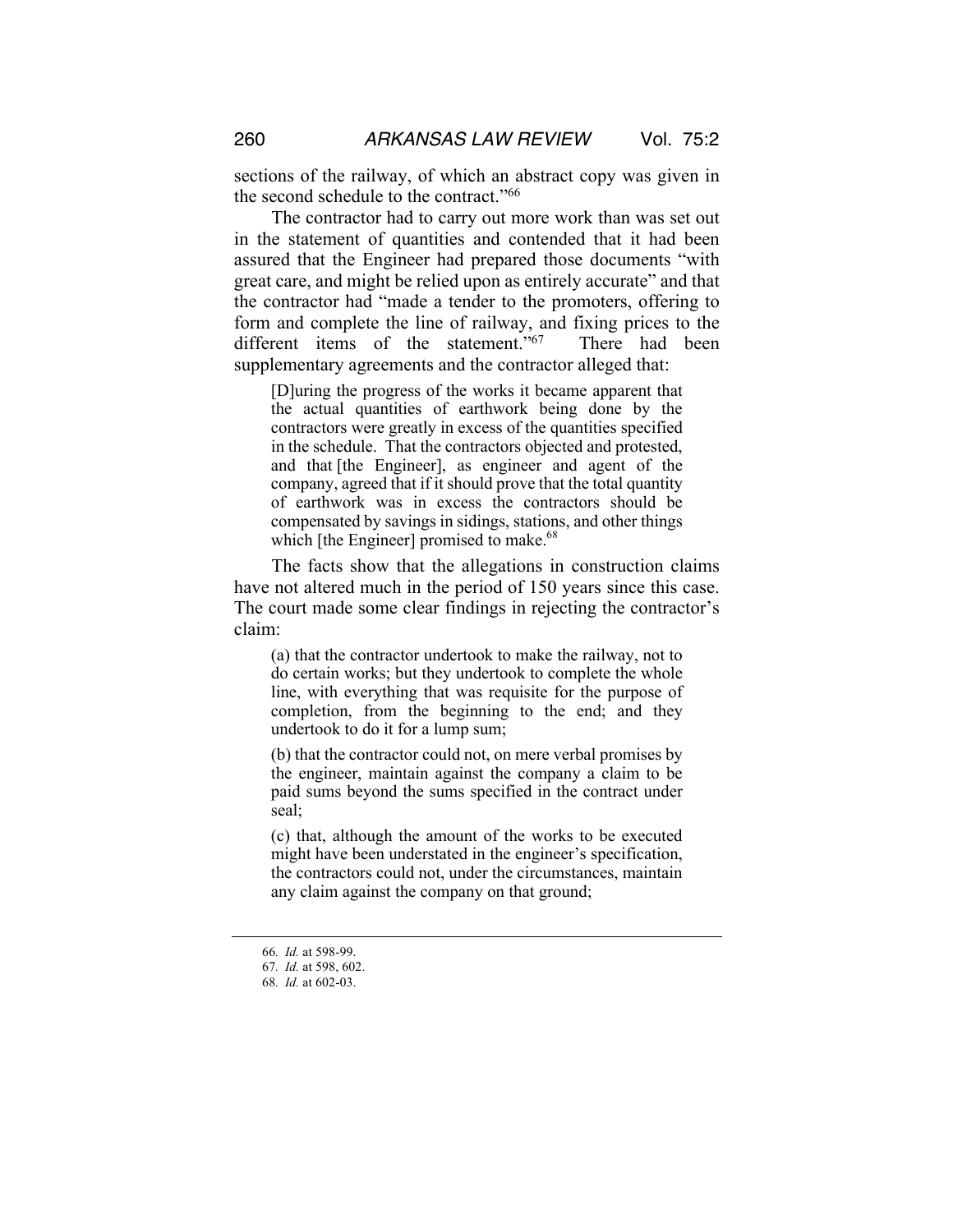(d) that, in the absence of fraud on the part of the Engineer, and where the Engineer's certificate has been made a condition precedent to payment, that certificate must be conclusive between the parties. "The very object of leaving these things to be settled by an engineer is that you are to have the practical knowledge of the engineer applied to it, and that he, as an independent man, a surveyor, a valuer, an engineer, is to say what is the proper sum to be paid under all the circumstances."<sup>69</sup>

*Ranger v. Great W. Ry. Co.*, concerned the construction of the railway from London to Bristol.<sup>70</sup> Again, there was a lump sum and a schedule of rates for any variations.<sup>71</sup> The contractor ran into financial difficulties, and the railway company took over and completed the works.72 The Contractor alleged that there had been a fraudulent representation as to the nature of the soil he should have to cut into or through being sandstone whereas, in fact, it was much harder, and more difficult to work than sandstone.<sup>73</sup> The Contractor also alleged that the certificates for his work had not been duly allowed and that he had been delayed, by the acts of the railway company.<sup>74</sup> The claims were dismissed.75

The Engineer was impressively called Isambard Kingdom Brunel and was one of the great civil engineers of the era.<sup>76</sup> One particular allegation concerned his certification of sums due to the contractor.77 It was said that Mr. Brunel, who was the principal engineer of the company, was incapacitated from acting in the discharge of the duties imposed on him, because he was himself a shareholder in the railway company.<sup>78</sup> In dismissing that ground the court stated that:

<sup>69</sup>*. Sharpe*, 8 Ch. App. at 608-09.

<sup>70.</sup> [1854] 5 Eng. Rep. (HLC) 824, 825.

<sup>71</sup>*. Id.* at 825-26.

<sup>72</sup>*. Id.* at 827.

<sup>73</sup>*. Id.*

<sup>74</sup>*. Id.* 

<sup>75</sup>*. Ranger*, 5 Eng. Rep. (HLC) at 828.

<sup>76</sup>*. Id.* at 831; *Isambard Kingdom Brunel (1806-1859)*, BBC (2014) [https://perma.cc/7H2F-AYZD].

<sup>77</sup>*. Ranger*, 5 Eng. Rep. (HLC) at 827.

<sup>78</sup>*. Id.* at 828.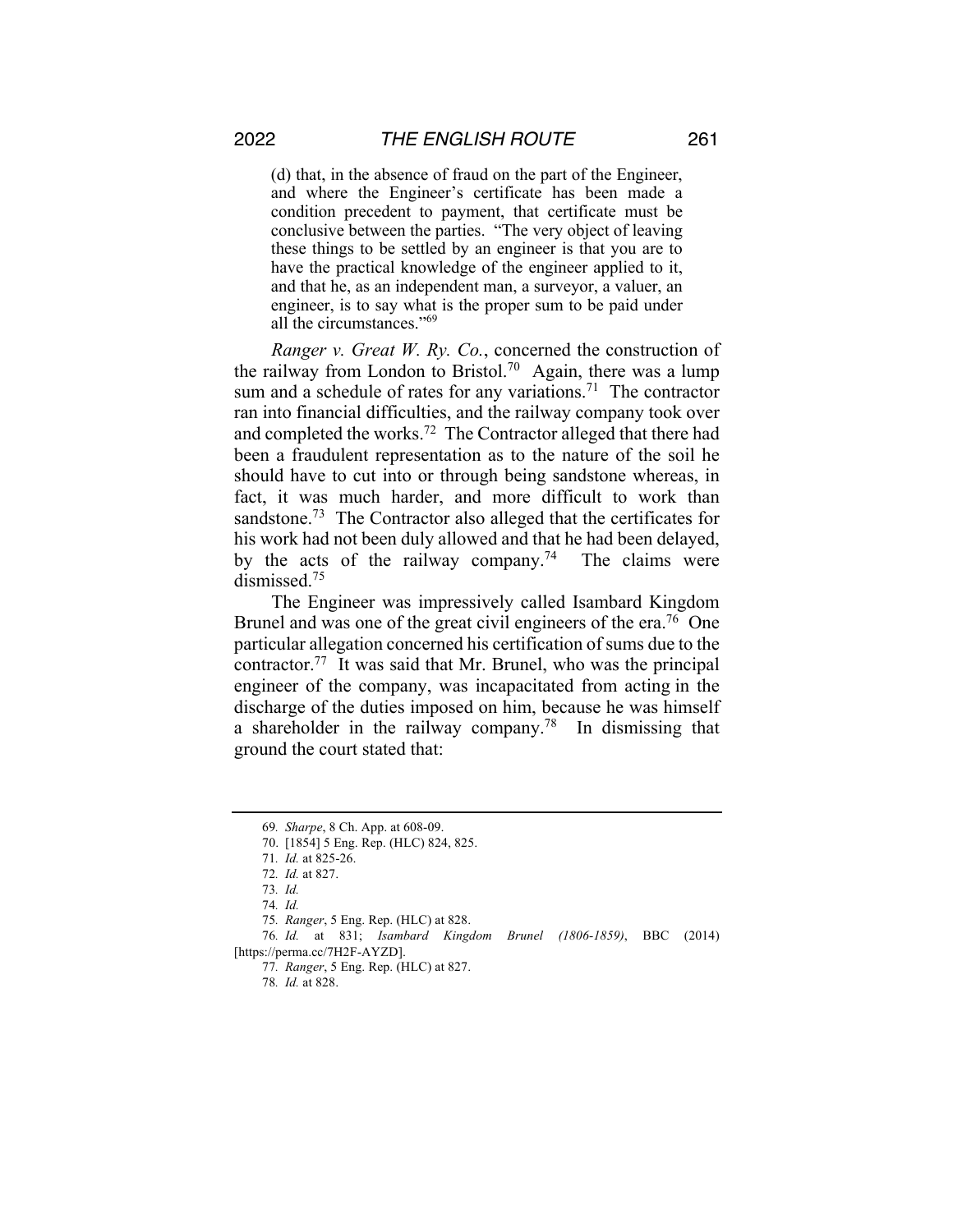It is not necessary to state the duties of the engineer in detail: he was, in truth, made the absolute judge, during the progress of the works, of the mode in which the Appellant was discharging his duties; he was to decide how much of the contract price . . . from time to time had become payable; and how much was due for extra works; and from his decision, so far, there was no appeal. After all the works should have been completed, the Appellant might call in a referee of his own as to any question as to the amount (if any) then due beyond what had been certified.<sup>79</sup>

It was contended by the contractor that:

[T]he duties thus confided to the principal engineer were of a judicial nature; that Mr. Brunel was the principal engineer by whom those duties were to be performed, and that he was himself a shareholder in the Company; that he was thus made a judge, or arbitrator, in what was, in effect, his own cause.<sup>80</sup>

Dismissing that contention, the court stated that, when matters had to be decided by the engineer appointed by the railway company, that was in fact a decision by the company and:

[T]here never was any intention of leaving to third persons the decision of questions arising during the progress of the works. The Company reserved the decision to itself, acting however, as from the nature of things it must act, by an agent, and that agent was, for this purpose, the engineer. $81$ 

In those circumstances there could be no complaint that Mr. Brunel held shares in the railway company.82

The extent of the risks undertaken by the contractor were considered in the case of *Thorn v. The Mayor and Commonalty of London.*83 In 1864 tenders were sought for taking down and removing the Blackfriars Bridge in London, and erecting a new bridge, with plans of the new bridge and specification of the works being provided as part of the tender.<sup>84</sup> The specification included provisions that the contractors were "to take out their own quantities, no surveyor being authorized to act on the part of

<sup>79</sup>*. Id.* at 831.

<sup>80</sup>*. Id.*

<sup>81</sup>*. Id.*

<sup>82</sup>*. Ranger*, 5 Eng. Rep. (HLC) at 832.

<sup>83.</sup> (1876) 1 App. Cas. 120, 124.

<sup>84</sup>*. Id.* at 120-21.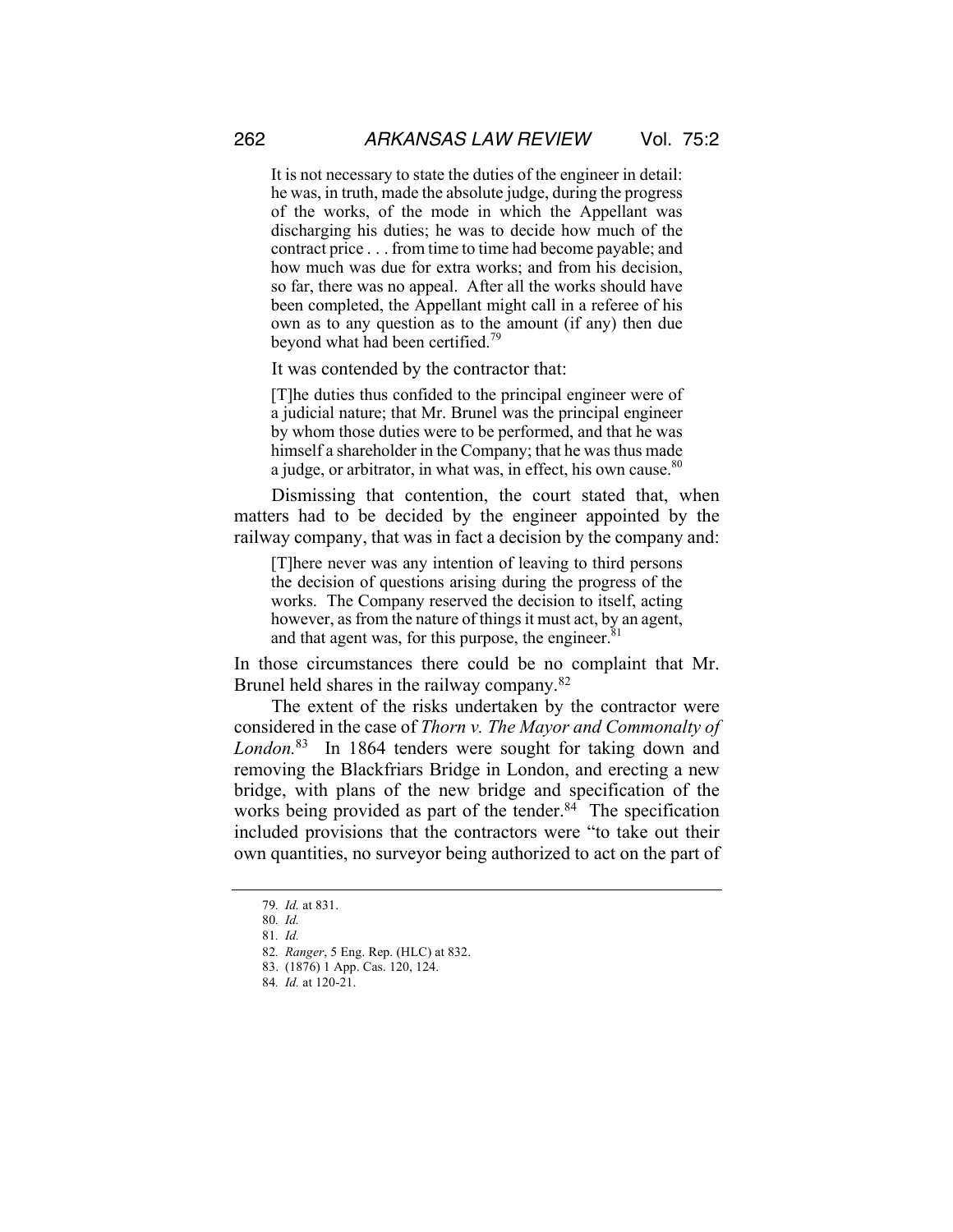the corporation;" that drawings of the existing bridge gave all the information possessed respecting the foundations; and "[t]hese plans are believed to be correct, but their accuracy is not guaranteed, and the contractor will not be entitled to charge any extra should the work to be removed prove more than indicated on these drawings."85 For "coffer-dams," it was stated that "[t]he contractor must satisfy himself as to the nature of the ground through which the foundations have to be carried; all the information given on this subject is believed to be correct, but is not guaranteed."86 For "[i]ron caissons," the specification stated that the "foundations of the piers will be put in by means of wrought iron caissons, as shewn on drawing No. 7."<sup>87</sup> And that:

The casing of the lower part of which caissons will be left permanently in the work. The upper part, which is formed of buckle plates, is to be removed. The whole of the interior girder framing must be removed as the building proceeds, the work being made good close up to the underside of each girder before removal thereof.<sup>88</sup>

Finally, it stated that "all risk and responsibility involved in the sinking of these caissons will rest with the contractor, and he will be bound to employ divers or other efficient means for removing and overcoming any obstacles or difficulties that may arise in the execution of the works."89 The engineer had the power to:

[A]t any time or times, during the progress of the works to vary the dimensions or position of the various parts of the works to be executed under these presents, without the said contractors being entitled to any extra charge for such alteration, provided the total quantity of work be not increased or diminished thereby.<sup>90</sup>

After the caissons had been used as directed in the specifications, it was found that they were no fit for that purpose and the plan of the work was altered. $91$  Time was thus lost and

91*. Id.*

<sup>85</sup>*. Id.* at 121.

<sup>86</sup>*. Id.*

<sup>87</sup>*. Id.*

<sup>88</sup>*. Thorn*, 1 App. Cas. at 121.

<sup>89</sup>*. Id.*

<sup>90</sup>*. Id.* at 122.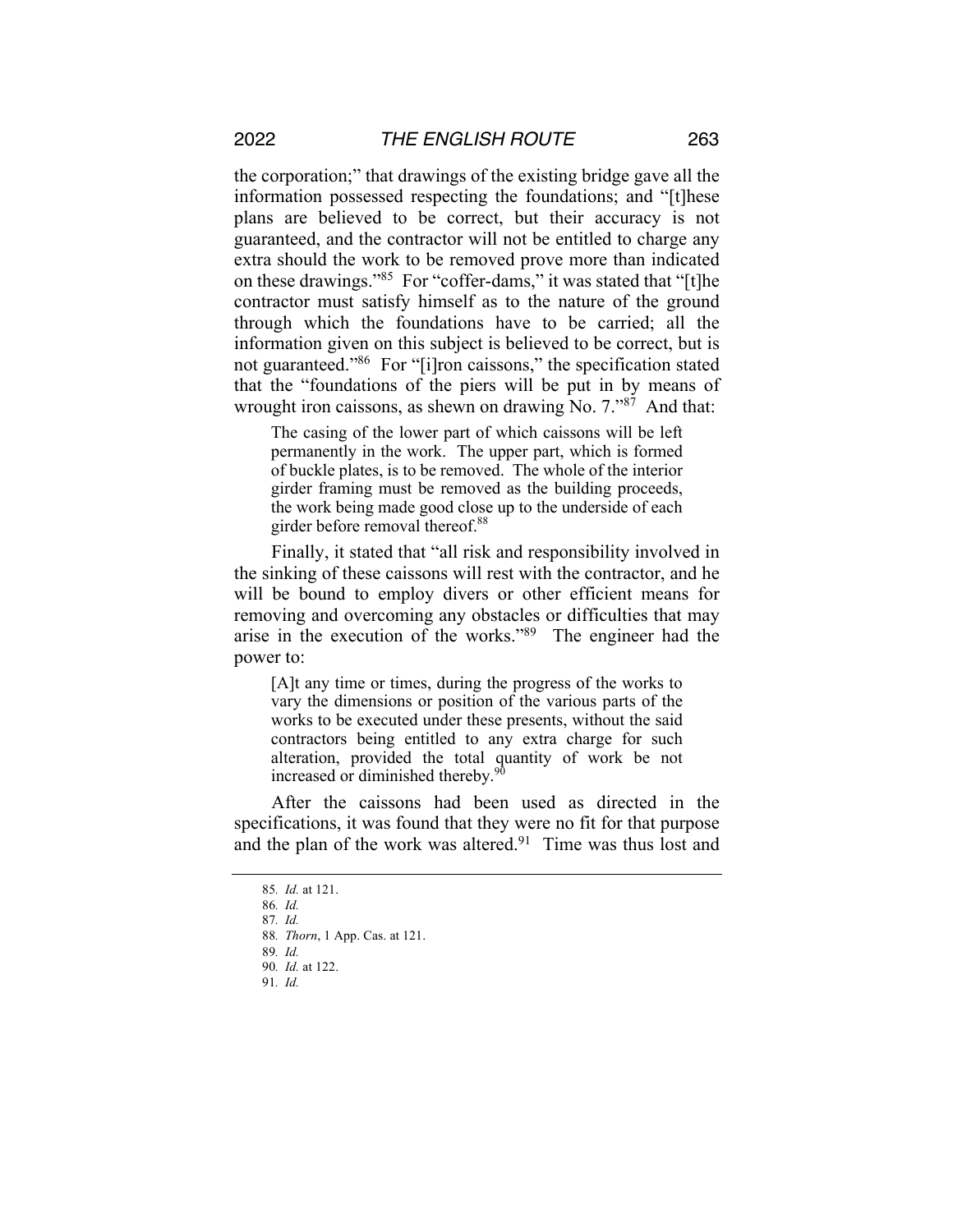the labour executing the original design was wasted. The contractor claimed compensation for loss of time and labour caused by the attempt to execute the work to the original plans, alleging that the employer had guaranteed and warranted that Blackfriars Bridge could be built in accordance with the employer's plans and specification, without tide-work, and in a manner comparatively inexpensive, and that caissons shown on the said plans would resist the pressure of water during the construction of the bridge.  $92$ 

The claim was dismissed on the basis that:

[I]f it were to be held that there is, with regard to the specification itself, an implied warranty on the part of the person who invites tenders for the contract, that the work can be done in the way and under the conditions mentioned in the specification, so that he is to be liable in damages if it is found that it cannot be so done, the consequences . . . would be most alarming.<sup>9</sup>

Therefore, where plans and a specification are prepared for the use of tenderers, the person asking for the tenders does not enter into any implied warranty that the work can be successfully executed according to those plans and specification and the risk is therefore on the contractor.<sup>94</sup>

There was however some respite for contractors. In *Roberts v. Bury Improvement Comm'rs*, there was a contract to construct buildings in accordance with certain plans and drawings, with a provision for variations.<sup>95</sup> There were provisions for extensions of time and for termination if the contractor did not, "in the opinion and according to the determination of the architect, exercise due diligence and make such due progress as would enable the works to be effectually and efficiently completed at the time stipulated."96 "[A]ll differences were to be referred to the architect, whose decision was to be final, without giving any reasons."97

<sup>92</sup>*. Id.* at 122-23.

<sup>93</sup>*. Thorn*, 1 App. Cas. at 128.

<sup>94</sup>*. Id.* at 120.

<sup>95.</sup> (1869-70) L.R. 5 C.P. 310, 310.

<sup>96</sup>*. Id.*

<sup>97</sup>*. Id.*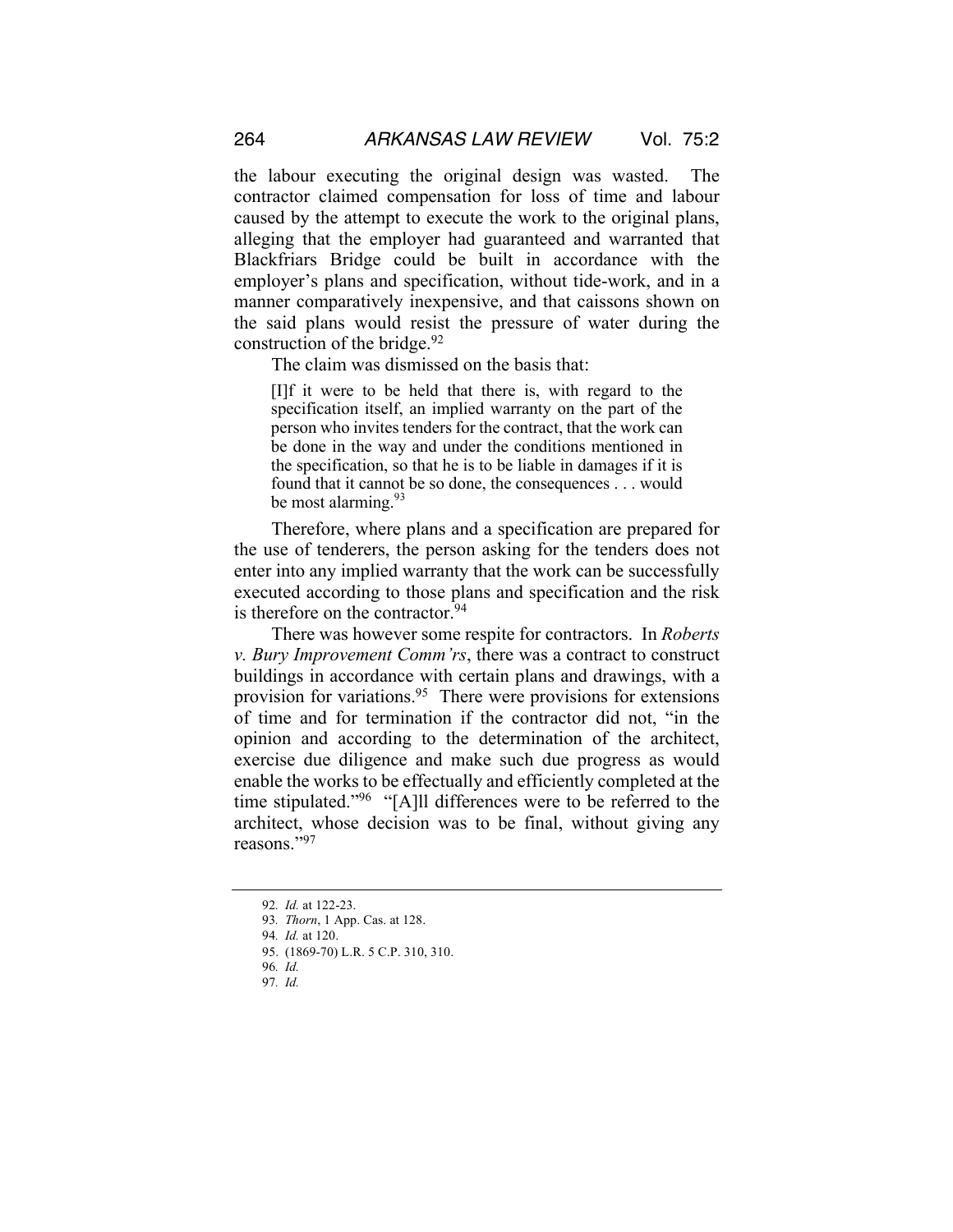The employer terminated the contract on the basis that the contractor failed in the due performance of certain parts of the work, and did not in the opinion of the architect exercise due diligence and make such due progress as would have enabled the works to be efficiently and effectually completed at the time agreed.<sup>98</sup> The contractor contended that the alleged failure and lack of due diligence were caused by the default of the employer and the architect in supplying plans and drawings, and in setting out the land, and defining the roads, and giving information to enable the contractor to commence the works, and that the contractor was therefore entitled to an extension of time which the architect had not granted.<sup>99</sup>

In the course of giving the majority judgment, the court considered the implied obligations of the employer and the contractor, stating:

The contractor also, from the nature of the works, could not begin his work until the commissioners and their architect had supplied plans and set out the land and given the necessary particulars; and therefore, in the absence of any express stipulation on the subject, there would be implied a contract on the part of the commissioners to do their part within a reasonable time; and, if they broke that implied contract, the contractor would have a cause of action against them for any damages he might sustain, and the commissioners would be precluded from taking advantage of any delay occasioned by their own breach of contract: for, it is a principle very well established at common law, that no person can take advantage of the non-fulfilment of a condition the performance of which has been hindered by himself: and also that he cannot sue for a breach of contract occasioned by his own breach of contract, so that any damages he would otherwise have been entitled to for the breach of the contract to him would immediately be recoverable back as damages arising from his own breach of contract.100

The Court then noted that the contractor contended that its alleged default had been caused by the wrongful act or default of

<sup>98</sup>*. Id.* at 314.

<sup>99</sup>*. Id.*

<sup>100</sup>*. Roberts*, L.R. 5 C.P. at 325-26 (citations omitted).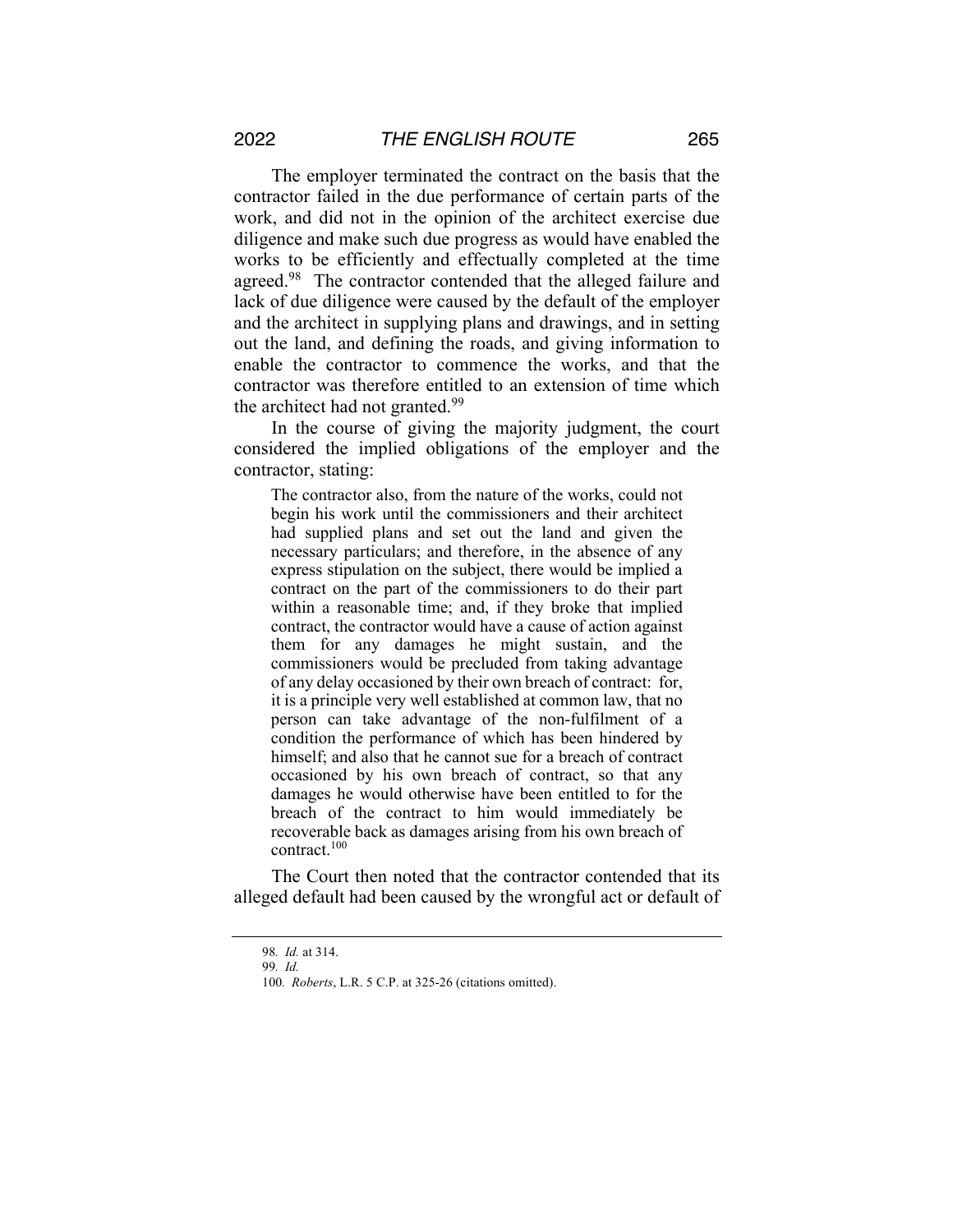the employer and the employer contended that the default had not, according to the determination of the architect, been caused by the employer's wrongful act or default.<sup>101</sup> They concluded that, the architect having no power under the contract to bind the contractor by any such determination, the employer could not take advantage of its own wrong and had consequently no power to terminate the contract. $102$ 

# **B. The Position of the Engineer or Architect as Certifier**

The position of the Engineer or Architect as the certifier under a construction contract raises questions of the nature of that person's engagement. They are an agent of the employer in giving instructions and ordering changes. However, as was said in *Sutcliffe v. Thackrah*:

The building owner and the contractor make their contract on the understanding that in all such matters the architect will act in a fair and unbiased manner and it must therefore be implicit in the owner's contract with the architect that he shall not only exercise due care and skill but also reach such decisions fairly, holding the balance between his client and the contractor. $103$ 

Whilst the need for a certificate could be dispensed with in cases where the architect had been "disqualified," as in *Hickman & Co. v. Roberts*, <sup>104</sup> there was a question whether the court could intervene to "open up, review and revise" certificates, which was a phrase commonly included in arbitration clauses.<sup>105</sup> After a period when the Court of Appeal held that the court did not have that power<sup>106</sup> the House of Lords in *Beaufort Developments (NI) Ltd. v. Gilbert-Ash (NI) Ltd.*, decided that the court did have that

<sup>101</sup>*. Id.* at 329-30.

<sup>102</sup>*. Id.* at 333.

<sup>103.</sup> [1974] A.C. 727, 737.

<sup>104.</sup> [1913] A.C. 229, 232-33 (holding that an architect allowed his judgment to be influenced by the building owners and improperly delayed issuing his certificates in accordance with their instructions).

<sup>105.</sup> N. Reg'l Health Auth. v. Derek Crouch Constr. Co. Ltd. [1984] Q.B. 644 [¶ 30], [¶ 32].

<sup>106</sup>*. Id.* [¶ 51].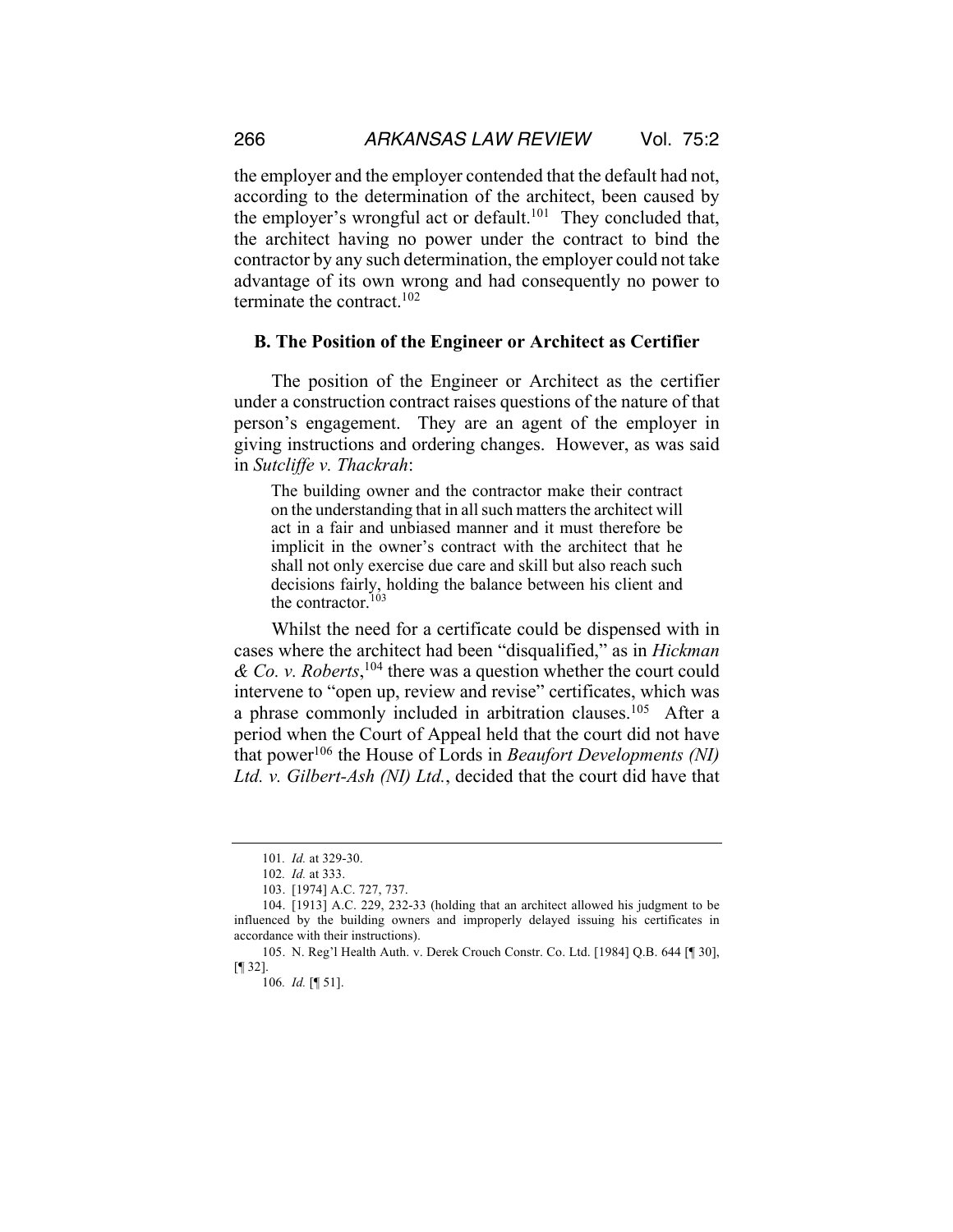power.107 Lord Hoffmann made these observations on the role of the architect in giving certificates:

If the certificates are not conclusive, what purpose do they serve? If one considers the practicalities of the construction of a building or other works, it seems to me that parties could reasonably have intended that they should have what might be called a provisional validity. Construction contracts may involve substantial work and expenditure over a lengthy period. It is important to have machinery by which the rights and duties of the parties at any given moment can be at least provisionally determined with some precision. This machinery is provided by architect's certificates. If they are not challenged as inconsistent with the contractual terms which the parties have agreed, they will determine such matters as when interim payments are due or completion must take place. This is something which the parties need to know. No doubt in most cases there will be no challenge.

On the other hand, to make the certificate conclusive could easily cause injustice. It may have been given when the knowledge of the architect about the state of the work or the effect of external causes was incomplete. Furthermore, the architect is the agent of the employer. He is a professional man but can hardly be called independent. One would not readily assume that the contractor would submit himself to be bound by his decisions, subject only to a challenge on the grounds of bad faith or excess of power. It must be said that there are instances in the 19th century and the early part of this one in which contracts were construed as doing precisely this. There are also contracts which provided that in case of dispute, the architect was to be arbitrator. But the notion of what amounted to a conflict of interest was not then as well understood as it is now. And of course the inclusion of such clauses is a matter for negotiation between the parties or, in a standard form, the two sides of the industry, so that what is acceptable will to some extent depend upon the bargaining strength of one side or the other. At all events, I think that today one should

107. [1999] 1 A.C. 266.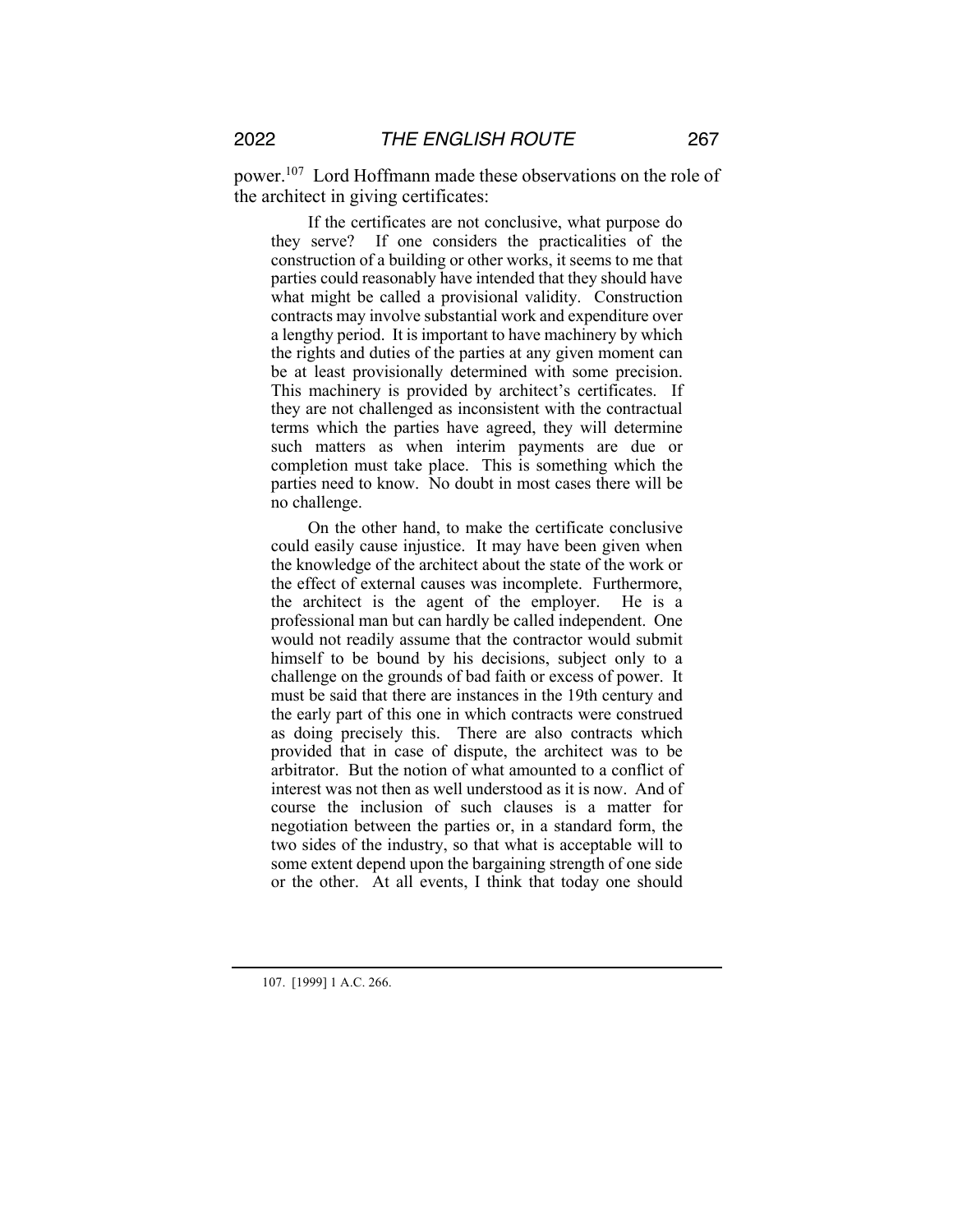require very clear words before construing a contract as giving an architect such powers.<sup>108</sup>

However, the Engineer or Architect is not under a duty to hear both parties before coming to a decision and any conflict may not disqualify the engineer from acting.109 In *AMEC Civ. Eng'g Ltd v. Sec. of State for Transp.*, an engineer was required by the employer to issue a decision on a dispute relating to liability for failed bridge bearings and to do so in circumstances where the engineer was also facing a similar claim for liability from the employer for the failure of the bridge bearings.<sup>110</sup> The Court of Appeals held that the engineer was not obliged to comply with the rules of natural justice applicable to those who acted judicially, but was required to act independently, honestly, and fairly, in so far as what was regarded as fair was flexible and tempered to the particular facts and occasion.<sup>111</sup> It was also held that the fact that the employer had made an equivalent claim against the engineer did not disqualify the engineer from giving a valid decision under clause 66(1), since such a conflict of interest was an unavoidable potential incidence of the contractual relationship.<sup>112</sup>

# **C. Prevention by the Employer**<sup>113</sup> **and its Consequences for Delay and Liquidated Damages**

The use of Condition L6 in Comyns' Digest was also the basis for another legal development. An issue which also arose in many cases was the issue of delay caused by an employer and the ability to deduct liquidated damages.114 In *Holme v. Guppy*, a contract for carpentry work at a brewery stipulated a time for completion of four and a half months with liquidated damages of  $\pounds$ 40 per week.<sup>115</sup> The contractor was delayed by four weeks in

<sup>108</sup>*. Id.*

<sup>109.</sup> AMEC Civ. Eng'g Ltd v. Sec. of State for Transp. [2005] EWCA Civ. 291 [¶40], [**[**48].

<sup>110</sup>*. Id.* [¶1], [¶5].

<sup>111</sup>*. Id.* [¶47].

<sup>112</sup>*. Id.* [¶44].

<sup>113.</sup> Under English and International standard forms the "Owner" is known as the "Employer." AISHA NADAR, THE CONTRACT: THE FOUNDATION OF CONSTRUCTION PROJECTS (3d ed. 2019).

<sup>114.</sup> Holme v. Guppy, 150 E.R. 1195; (1838) 3 M. & W. 387.

<sup>115</sup>*. Id.* at 1196; 3 M. & W. at 388.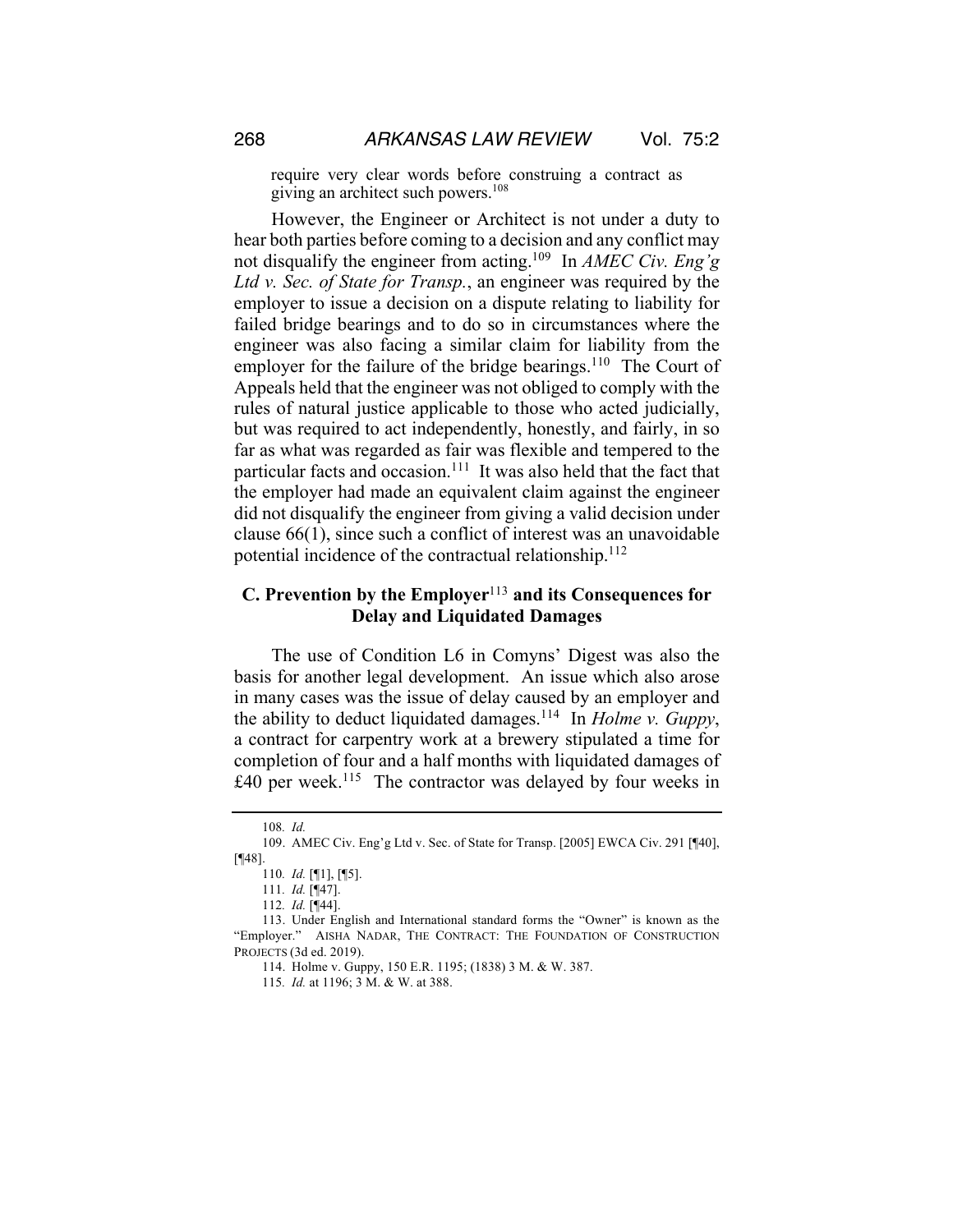starting the work by not having possession and was then five weeks late finishing, having been delayed one week by the default of their own workmen.<sup>116</sup> It was held that the employer could not deduct any liquidated damages in respect of the delay, not even for one week.

The explanation by Parke B, was as follows:

It is clear, from the terms of the agreement, that the plaintiffs undertake that they will complete the work in a given four months and a half; and the particular time is extremely material, because they probably would not have entered into the contract unless they had had those four months and a half, within which they could work a greater number of hours a day. Then it appears that they were disabled by the act of the defendants from the performance of that contract; and there are clear authorities, that if the party be prevented, by the refusal of the other contracting party, from completing the contract within the time limited, he is not liable in law for the default. It is clear, therefore, that the plaintiffs were excused from performing the agreement contained in the original contract; and there is nothing to shew that they entered into a new contract by which to perform the work in four months and a half, ending at a later period. The plaintiffs were therefore left at large; and consequently they are not to forfeit anything for the delay.<sup>117</sup>

The phrase "left at large" has caused a degree of debate in English construction law. Does it mean that time is "at large" so that the contractor is left without a time for completion or merely that the contractor's liability for damages is "at large" so that the contractor is not liable for the agreed liquidated damages. The statement was made that "the plaintiffs were excused from performing the agreement contained in the original contract" and that there was "nothing to shew that they entered into a new contract by which to perform the work in four months and a half, ending at a later period."<sup>118</sup>

In *Russell v. Viscount Sa Da Bandeira*, there was a contract to build a ship for the Portuguese navy.<sup>119</sup> One of the provisions

<sup>116</sup>*. Id.* at 1195; 3 M. & W. at 387.

<sup>117</sup>*. Id.* at 1196; 3 M. & W. at 388 (internal citations omitted).

<sup>118.</sup> Russell v. Viscount Sa Da Bandeira, 143 E.R. 59 (1862) at 76.

<sup>119</sup>*. Id.* at 59.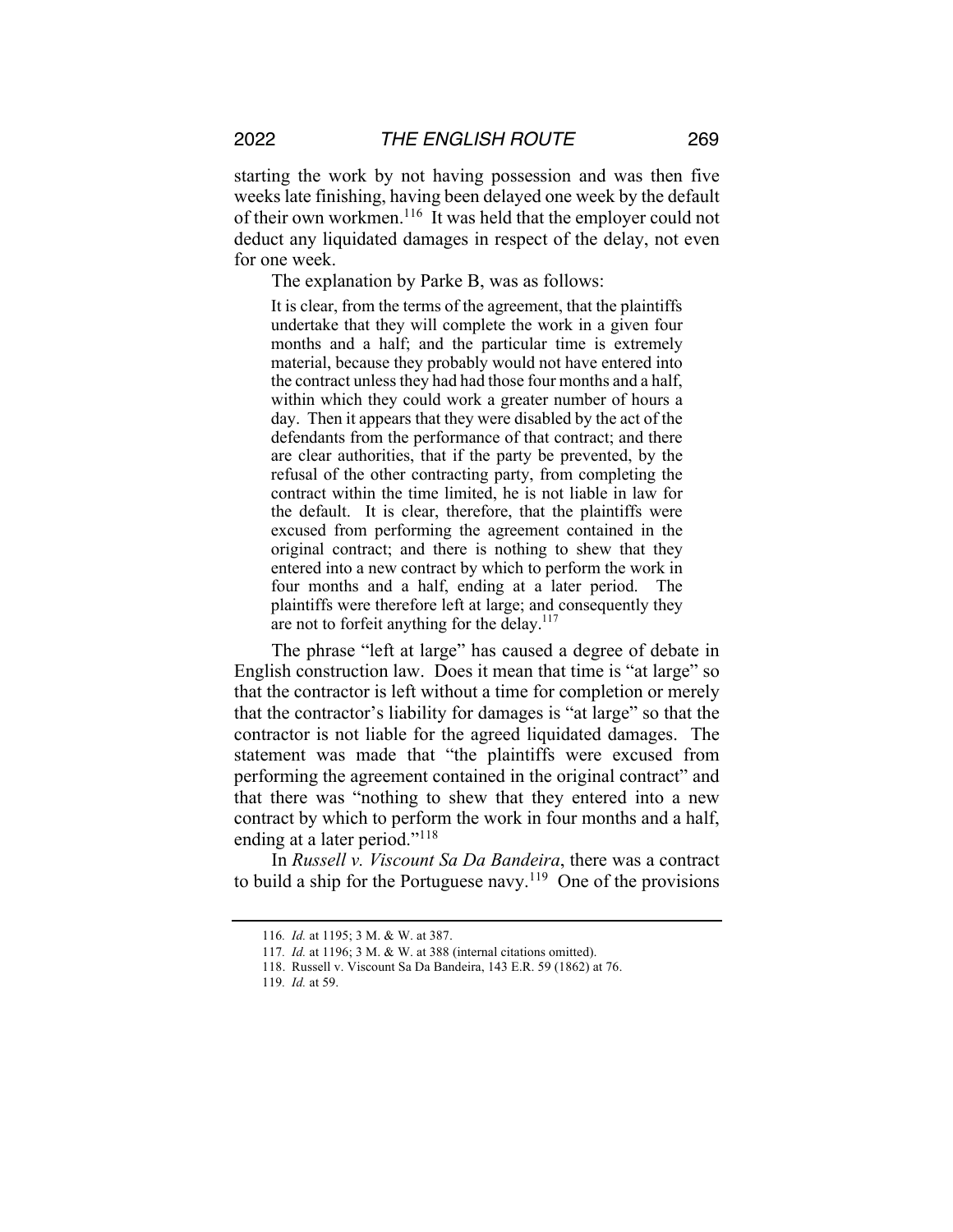of the contract was that liquidated damages (called a "penalty") at a daily rate should be paid:

[F]or each day the vessel should not be delivered finished, fitted, and completed after the day named: provided that, if the vessel should not be launched and delivered at the time appointed, by reason of any cause not under the control of the plaintiff, the same to be proved to the satisfaction of Admiral S., and to be certified by him in writing, then the said penalty should not be enforced for such number of days or for such a time as the said Admiral S. should in such certificate name.<sup>120</sup>

An arbitrator found that extra time was required for the execution of additional work and caused a delay of about six weeks in the progress of the shipbuilding.<sup>121</sup> Erle, C.J.<sup>122</sup> held that no liquidated damages were recoverable and said as follows:

It turns out that those who were the agents representing the Portuguese government caused a delay of six weeks in the finishing of the vessel. Now, the case of Holme v. Guppy, decides that, where a contractor undertakes, under pain of a certain penalty or forfeiture, to perform a work within a given time, and the performance within the time is prevented by the act of the party with whom he contracts, the contractor is exonerated from the penalties.<sup>123</sup>

Byles, J. stated:

The only remaining question is as to the penalties which the defendant seeks to set off. Holme v. Guppy, is substantially in point, though here the contract is under seal, and there not. It is founded upon an old and well-understood rule of law. The authorities will be found collected in Comyns's Digest, Condition (L. 6). Where the condition has become impossible of performance by the act of the grantee himself, the grantor is excused. So that Holme v. Guppy is not only in point, but it is consistent with the antient authorities, and is founded on the most invincible reason and good sense. The result is that the plaintiff is . . . that the defendant is not entitled to any set-off in respect of the penalties, the non-

<sup>120</sup>*. Id.* 

<sup>121</sup>*. Id.* at 68.

<sup>122</sup>*. Id.* at 82.

<sup>123</sup>*. Russell*, 143 E.R. 59 at 82.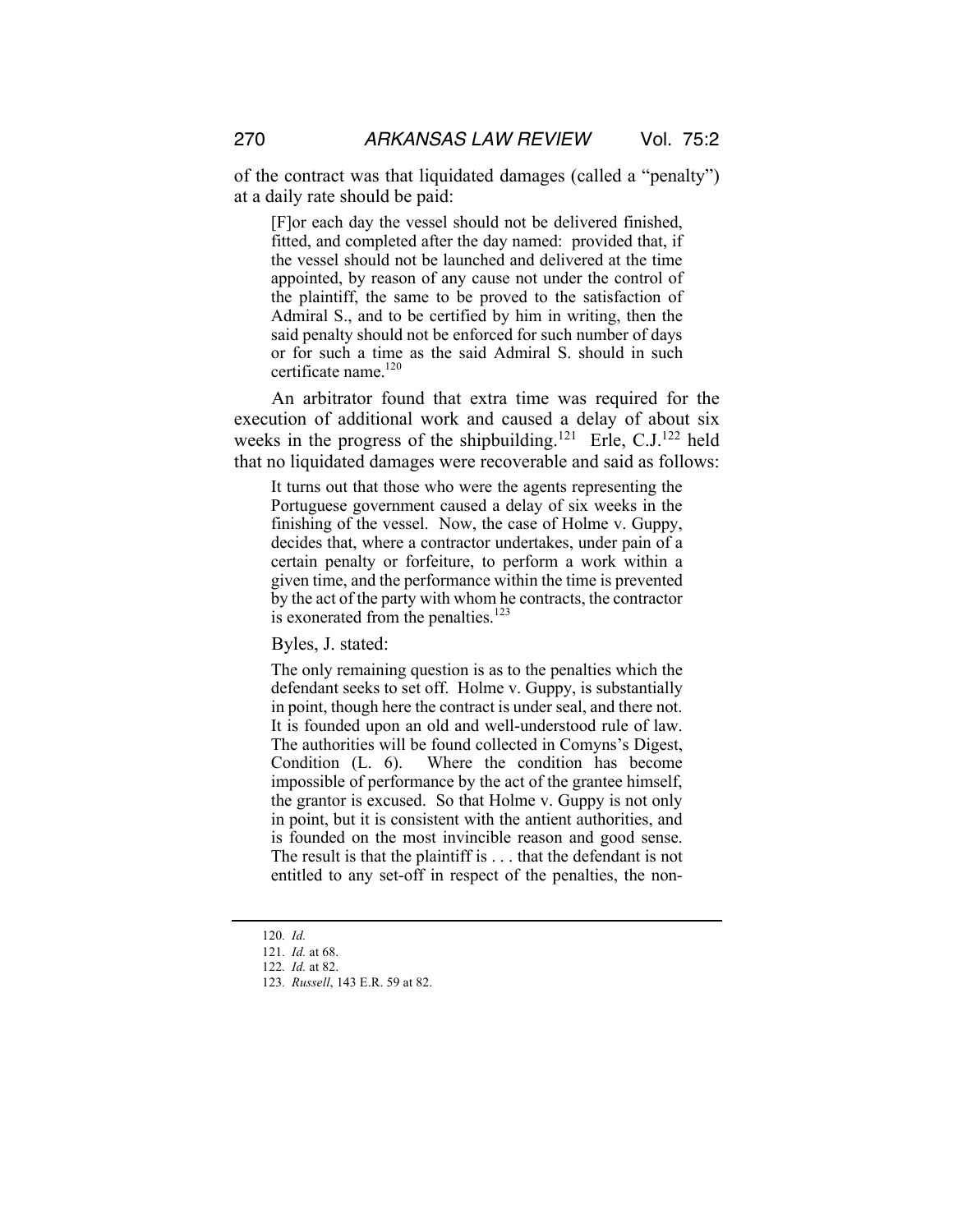delivery of the vessel by the day stipulated having been in part caused by delay for which he himself was responsible.<sup>124</sup>

In *Roberts v. Bury Improvement Comm'rs*, already discussed above, the court was divided four to two.<sup>125</sup> The majority held that the failure of the plaintiff to use due diligence and to make progress was caused by the failure of the defendant-employer and the architect to supply plans.<sup>126</sup> In those circumstances, the termination provisions in clause 27 did not confer a power upon the architect to determine and to bind the plaintiff-contractor by his determination that the defendants had not prevented the plaintiff from proceeding with the works, although they had in fact done so. As a result, the rule of law applied, which exonerates a party "from the performance of a contract, where the performance of it is prevented or rendered impossible by the wrongful act of the other contracting party."<sup>127</sup> The dissenting judges held that the architect was the final judge of the matter and "his certificate justified the defendants in putting an end to the contract, under clause 27."128 In coming to its conclusion, the majority said:

[T]he commissioners would be precluded from taking advantage of any delay occasioned by their own breach of contract: for, it is a principle very well established at common law, that no person can take advantage of the nonfulfilment of a condition the performance of which has been hindered by himself; and also that he cannot sue for a breach of contract occasioned by his own breach of contract, so that any damages he would otherwise have been entitled to for the breach of the contract to him would immediately be recoverable back as damages arising from his own breach of contract. These principles have been applied to contracts very analogous to the present, in the cases of *Holme v. Guppy* (1), *Russell v. Da Bandeira* (2) . . . . 129

In *Dodd v. Churton*, the plaintiff, a builder, claimed for the balance due for extra work under a building contract and the

<sup>124</sup>*. Id.* at 82-83 (internal citations omitted).

<sup>125.</sup> (1869-70) L.R. 5 C.P. 310, 329.

<sup>126</sup>*. Id.* at 311.

<sup>127</sup>*. Id.*

<sup>128</sup>*. Id.*

<sup>129</sup>*. Id.* at 326.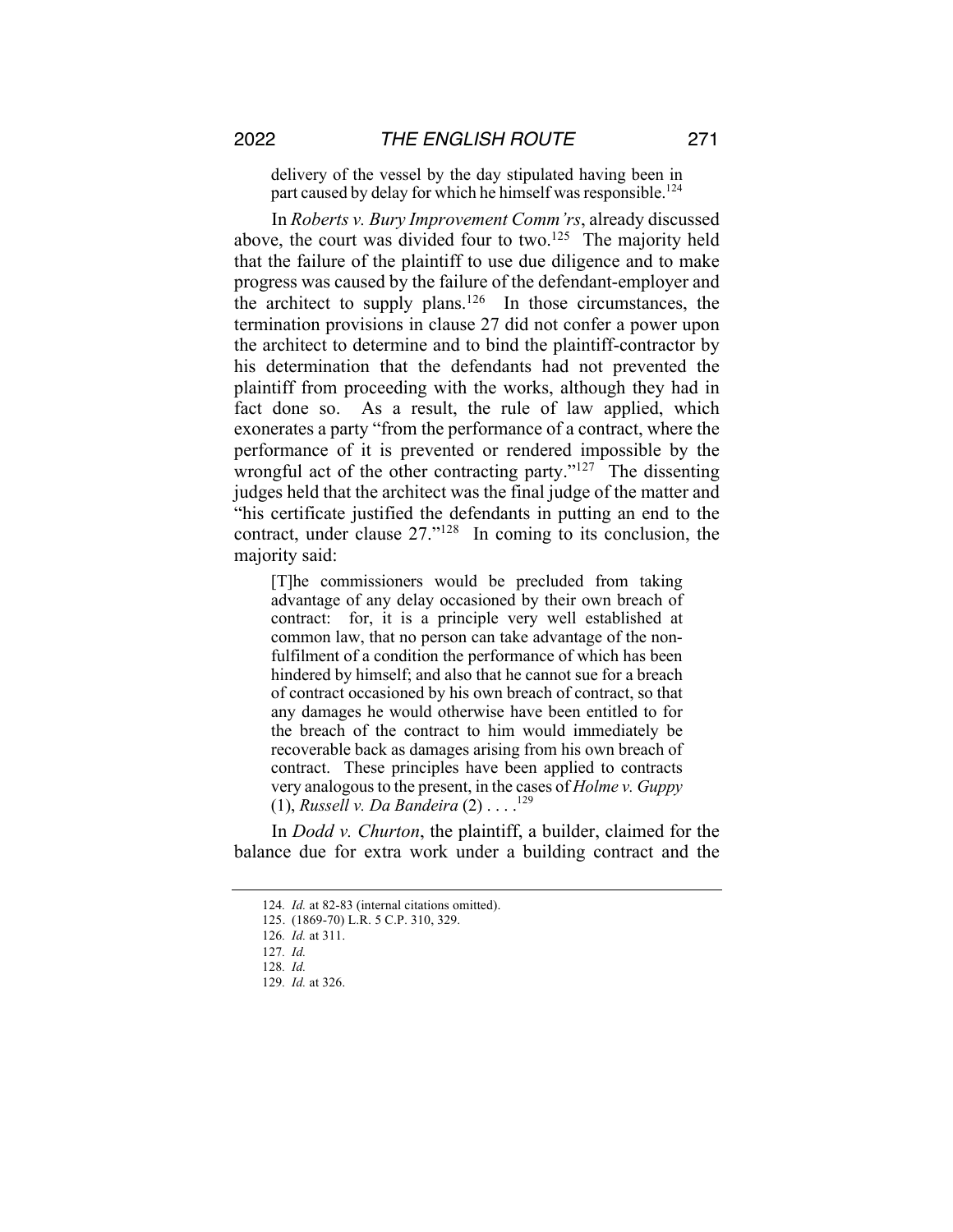defendant counterclaimed for liquidated damages for noncompletion.130 The court held that:

Additional works to the amount of 22*l*. 8*s*. 8*d*. were ordered under condition 4, which necessarily involved a delay in the completion of the works until after the specified date. . . . The contract provided for the performance by a certain date of works described in a specification in consideration of the payment of a fixed sum as the price of the works specified. It is admitted that extra work was ordered, and that the necessary result of the builder's having to do that work was that it took him more time to complete the works than if he had only had to do the work originally specified. It was, no doubt, part of the original contract that the building owner should have a right to call upon the builder to do that extra work, and, if he did give an order for it, the builder could not refuse to do it. The principle is laid down in Comyns' Digest, Condition L (6.), that, where one party to a contract is prevented from performing it by the act of the other, he is not liable in law for that default; and, accordingly, a well recognised rule has been established in cases of this kind, beginning with *Holme v. Guppy* (1), to the effect that, if the building owner has ordered extra work beyond that specified by the original contract which has necessarily increased the time requisite for finishing the work, he is thereby disentitled to claim the penalties for non-completion provided for by the contract. The reason for that rule is that otherwise a most unreasonable burden would be imposed on the contractor. $^{131}$ 

There was a line of argument in that case that, by agreeing to carry out the original work and any additional work, the contractor had agreed to carry out all of the work by the original date for completion and, in one case, *Jones v. St. John's Coll.*, that argument had succeeded.132 It was rejected in this case as being limited to the terms of the contract in the *Jones* case.<sup>133</sup>

In *Wells v. Army & Navy Coop. Soc'y*, the contract included a completion date, a provision enabling the employer to extend the deadline for completion in specified circumstances, as well as

<sup>130.</sup> [1897] 1 Q.B. 562, 562-63.

<sup>131</sup>*. Id.* at 564, 566.

<sup>132</sup>*. Id.* at 564 (citing Jones v. St. John's Coll., L.R. 6 Q.B. 115).

<sup>133</sup>*. Id.* at 565.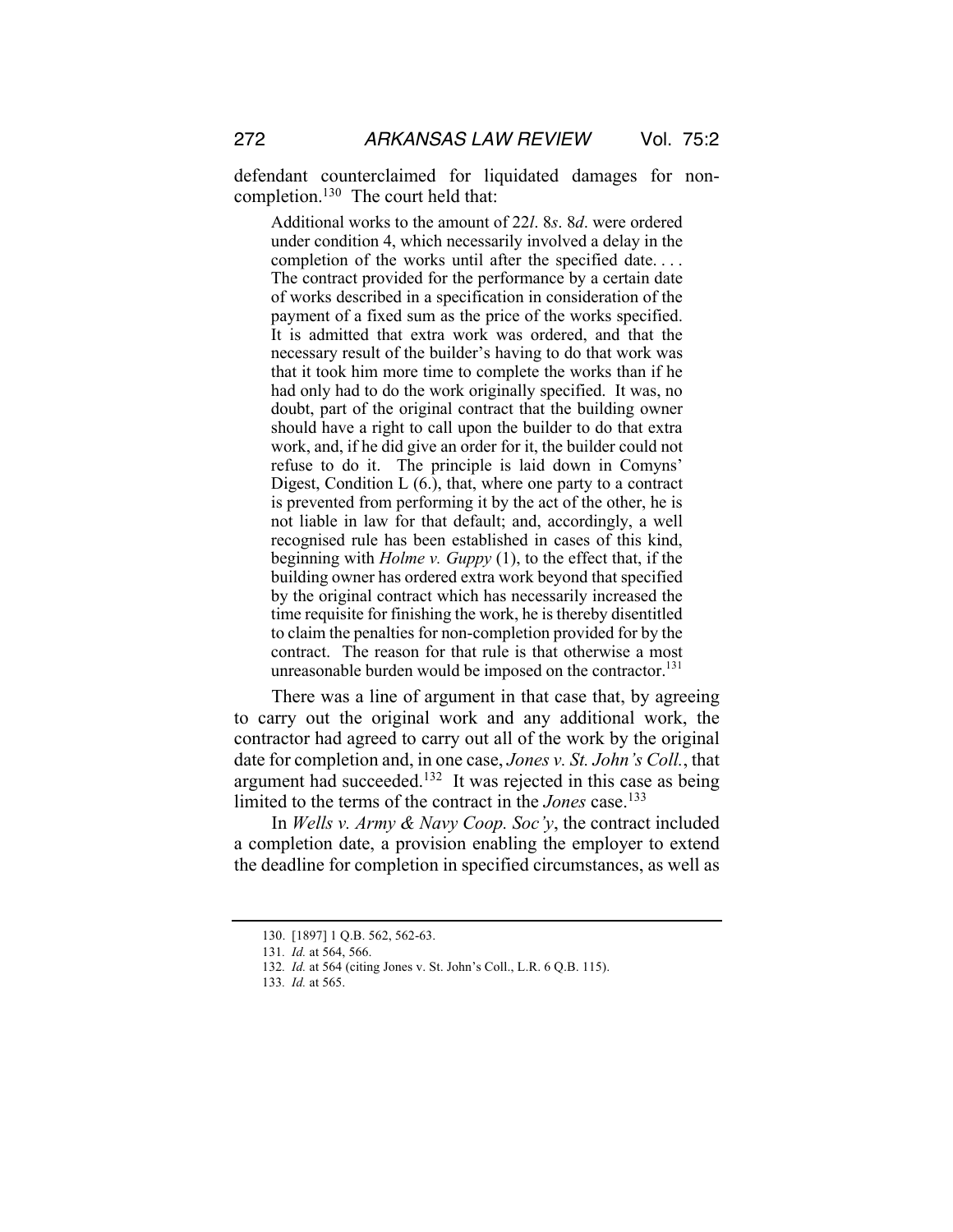a liquidated damages clause.<sup>134</sup> The contractor was fifteen months late in completing the contract and the employer purported to extend the completion date by three months, and then claimed liquidated damages for the remainder.135 It was held that the extension clause did not apply, and that since the employer had contributed to the delay, thereby preventing the contractor from completing by the contractual completion date, he could not rely on the liquidated damages clause.<sup>136</sup>

In *Peak Constr. (Liverpool) Ltd. v. McKinney Founds. Ltd.*, contractors agreed to build a block of flats for a local authority within twenty-four months.<sup>137</sup> Under clause 22, the contractors had to pay liquidated damages in default.<sup>138</sup> Under clause 23, the time for completion might be extended by the architect, if unduly delayed in consequence of unavoidable circumstances.<sup>139</sup> The employer was responsible for delay by a contractor carrying out foundation piles, which caused a delay of fifty-eight weeks.<sup>140</sup> The Court of Appeal held that "if an employer wishes to recover liquidated damages for failure by contractors to complete on time despite the fact that some of the delay was due to the employer's own fault, the extension of time clause should provide," either "expressly or by necessary inference, for an extension on account of such a fault or breach on the part of the employer."141 However, clause 22 only contemplated failure to complete on time due to the sole fault of the contractor, not where the failure was due to the fault of the employer as well; thus, the employer was not entitled to recover liquidated damages and was only entitled to such damages as he could prove flowed from the contractor's breach.<sup>142</sup> The Court of Appeal also held that there was no provision in clause 23 for an extension of time for delay due to the employer's own fault, and there was no date under the

<sup>134.</sup> McAlpine Humberoak Ltd. v. McDermott Int'l Inc. (1992) 58 B.L.R. 1 (citing Wells v. Army & Navy Coop. Soc'y (1902) 86 L.T. 764).

<sup>135</sup>*. Id.*

<sup>136</sup>*. Id.*

<sup>137.</sup> (1971) 1 B.L.R. 111.

<sup>138</sup>*. Id.*

<sup>139</sup>*. Id.*

<sup>140</sup>*. Id.*

<sup>141</sup>*. Id.*

<sup>142</sup>*. Peak*, 1 B.L.R.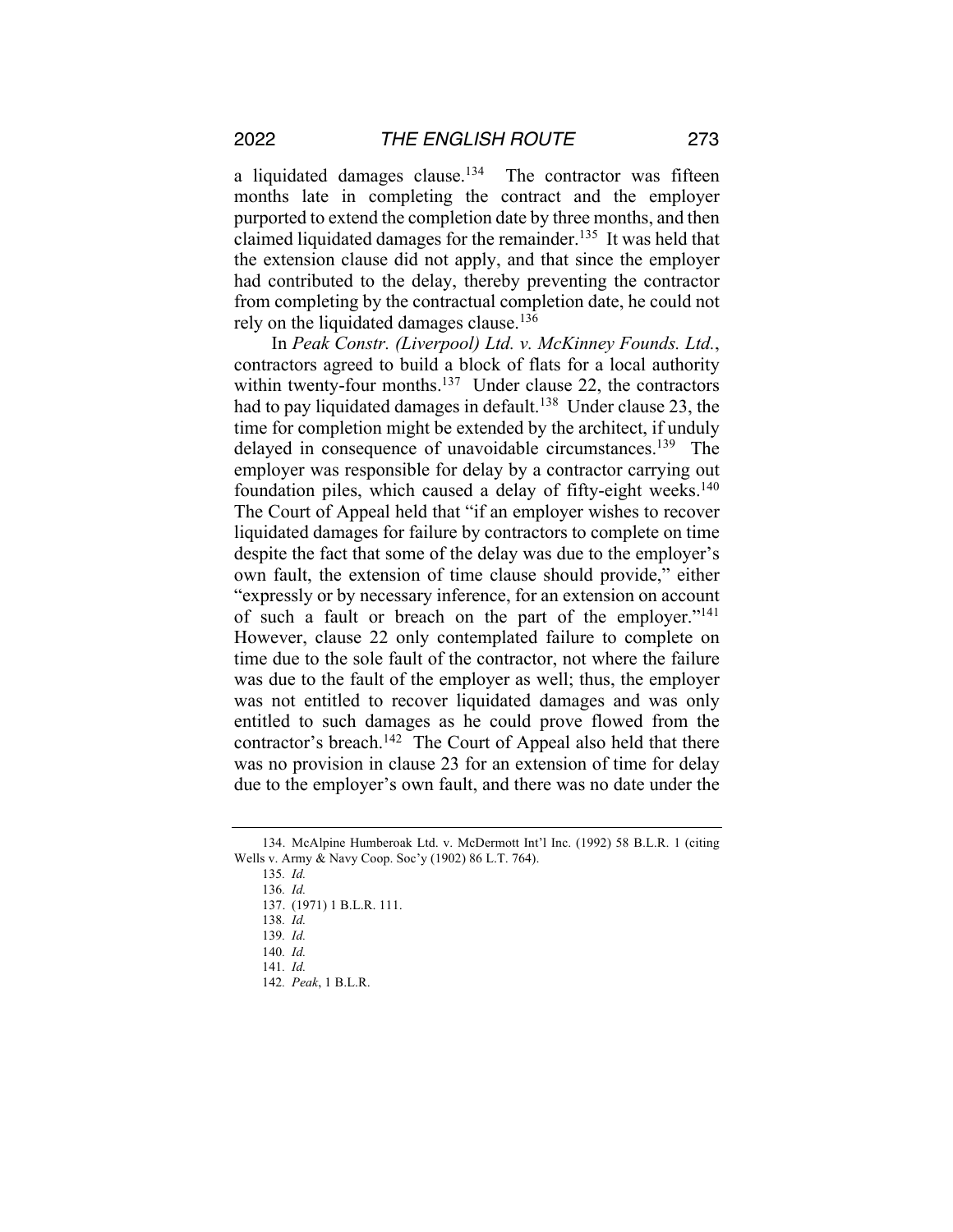contract from which liability to pay liquidated damages could run and liquidated damages could not be recovered.<sup>143</sup> The court stated: "If the employer is in any way responsible for the failure to achieve the completion date, he can recover no liquidated damages at all and is left to prove such general damages as he may have suffered"<sup>144</sup> and the employer "is left to his ordinary remedy, that is to say to recover such damages as he can prove flow from the contractor's breach."<sup>145</sup>

In *Trollope & Colls Ltd v. Nw. Metro. Reg'l Hosp. Bd.*, a hospital was to be completed in three phases.<sup>146</sup> Phase III was to commence six months after completion of Phase I, but had a fixed completion date.<sup>147</sup> The House of Lords held that there was no express or implied ability to extend the completion date for Phase III if the employer delayed Phase  $I<sup>148</sup>$  The Court of Appeal, by a majority, held that there was an implied term.<sup>149</sup> Their reasoning was that *Dodd v. Churton*, established that (using (1) and (2) inserted by the House of Lords):

(1) It is well settled that in building contracts—and in other contracts too—when there is a stipulation for work to be done in a limited time, if one party by his conduct—it may be quite legitimate conduct, such as ordering extra work renders it impossible or impracticable for the other party to do his work within the stipulated time, then the one whose conduct caused the trouble can no longer insist upon strict adherence to the time stated. He cannot claim any penalties or liquidated damages for non-completion in that time.

(2) The time becomes at large. The work must be done within a reasonable time—that is, as a rule, the stipulated

<sup>143</sup>*. Id.*

<sup>144</sup>*. See* BRIAN EGGLESTON, LIQUIDATED DAMAGES AND EXTENSIONS OF TIME IN CONSTRUCTION CONTRACTS 49, 134 (3d ed. 2009).

<sup>145</sup>*. See* JB Kim, *Concurrent Delay: Unliquidated Damages by Employer and Disruption Claim by Contractor*, INT'L BAR ASS'N (Dec. 2020), [https://perma.cc/6VSP-7Q3A]; City Inn Ltd. v. Shepherd Constr. Ltd. [2007] C.S.O.H. 190 [¶11] (quoting Peak Constr. (Liverpool) Ltd. v. McKinney Founds. Ltd. (1971) 1 B.L.R. 111).

<sup>146.</sup> [1973] 1 W.L.R. 601, 601.

<sup>147</sup>*. Id.* at 601-02.

<sup>148</sup>*. Id.* at 602.

<sup>149</sup>*. Id.* at 607.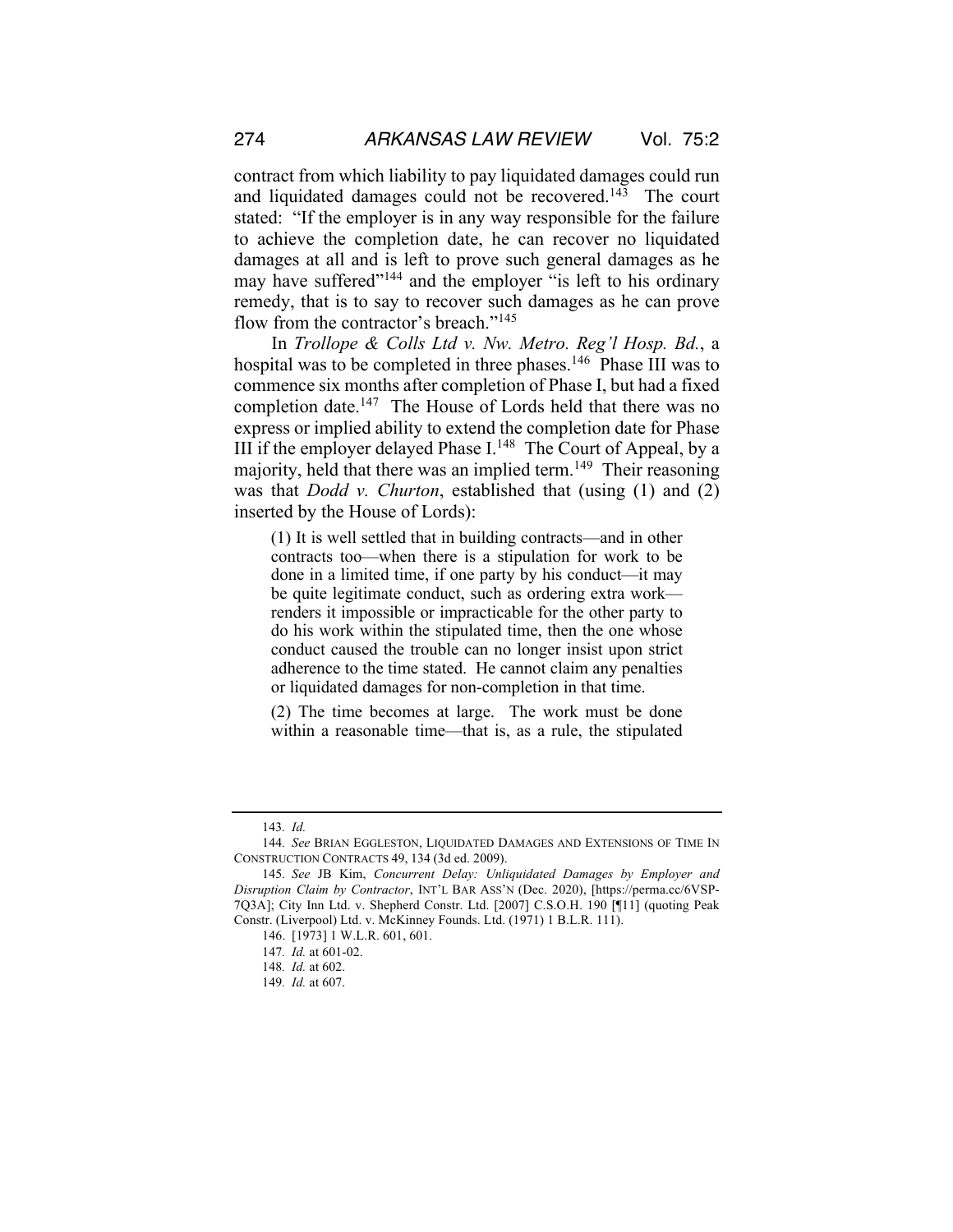time plus a reasonable extension for the delay caused by his conduct.<sup>150</sup>

The House of Lords said that:

Now Dodd v. Churton does establish the first part of that passage, which I have marked "(1)," but does not establish, or afford any support to, the second part of the passage which I have marked " $(2)$ ."<sup>151</sup>

This authoritative statement by the highest court, now known as the Supreme Court, makes the position clear: where a party delays completion, that party can no longer insist upon strict adherence to the time stated and cannot claim any penalties or liquidated damages for non-completion in that time.<sup>152</sup> This, however, does not mean that time is "at large" so that the work must be done within a reasonable time.<sup>153</sup>

In *Rapid Bldg. Grp. Ltd. v. Ealing Fam. Hous. Ass'n Ltd.*, a contractor could not be given possession of a significant part of a site because people were occupying it as squatters.<sup>154</sup> The Court had to decide whether in such a case the employer could recover damages for delay. They applied *Peak v. McKinney*, and held that no liquidated damages were recoverable but the defendants were not precluded from pursuing unliquidated damages. Lloyd LJ said:

Like Lord Justice Phillimore in Peak Construction (Liverpool) v. McKinney Foundations Ltd, at p.127 of the report, I was somewhat startled to be told in the course of the argument that if any part of the delay was caused by the employer, no matter how slight, then the liquidated damages clause in the contract, clause 22, becomes inoperative.

I can well understand how that must necessarily be so in a case in which the delay is indivisible and there is a dispute as to the extent of the employer's responsibility for that delay. But where there are, as it were, two separate and distinct periods of delay with two separate causes, and where the dispute relates only to one of those two causes, then it would seem to me just and convenient that the employer

<sup>150</sup>*. Id.* (referencing Dodd v. Churton [1897] 1 Q.B. 562).

<sup>151</sup>*. Trollope*, 1 W.L.R. at 607.

<sup>152</sup>*. Id.*

<sup>153</sup>*. Id.*

<sup>154.</sup> (1985) 29 B.L.R. 5.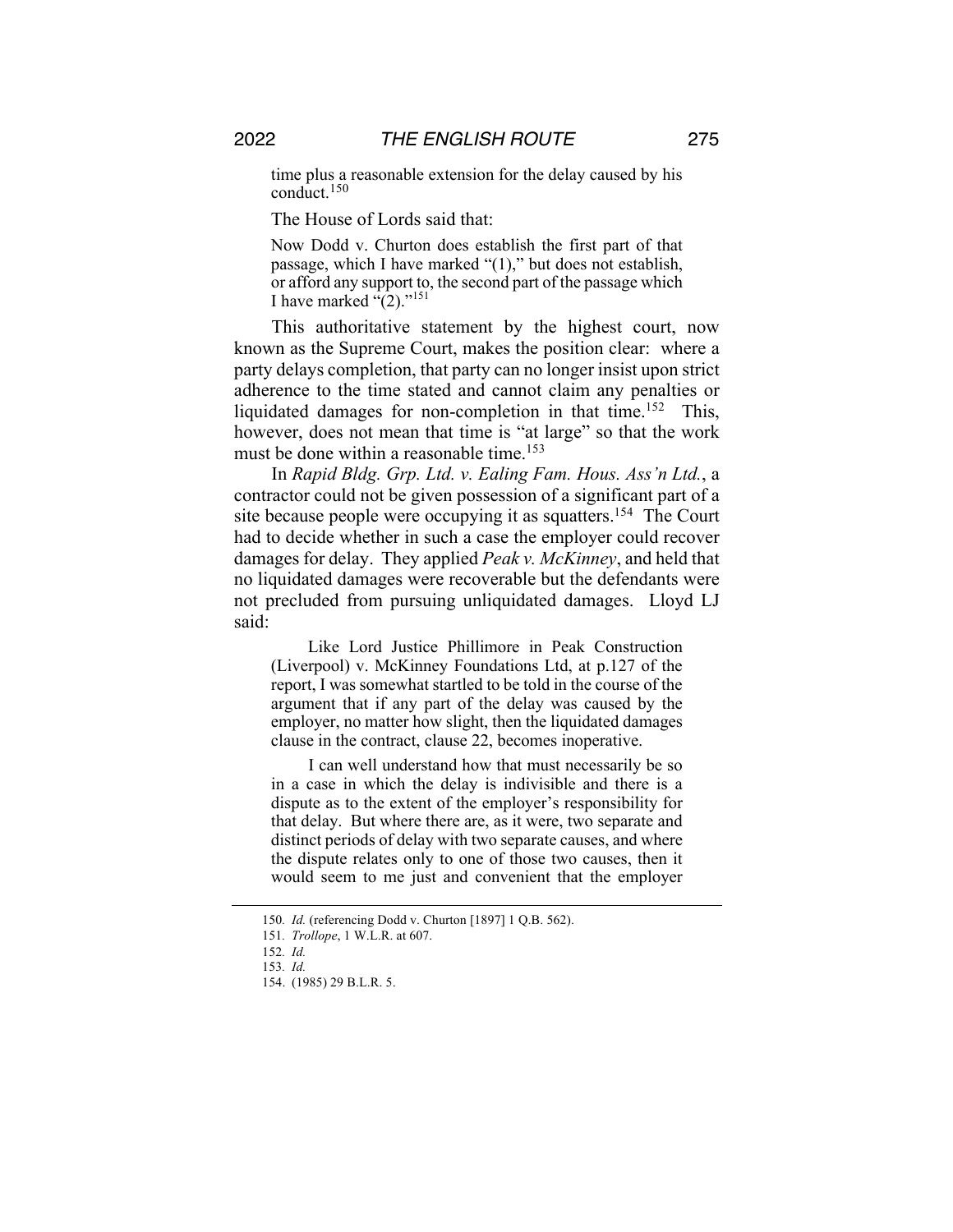should be able to claim liquidated damages in relation to the other period.

In the present case the relevant dispute relates to the delay, if any, caused by the presence of squatters. At the most, that could not account for more than the period from 23rd June 1980 to 17th July 1980, a period of some 24 days. It ought to be possible for the employers to concede that there is a dispute as to that period, and then deduct the 24 days from the total delay from 22nd September 1982 (when, according to the architect's certificate, the work ought to have been completed) and 23rd July 1983, (that being the date of practical completion) and claim liquidated damages for the balance. But it was common ground before us that that is not a possible view of clause 22 of the contract in the light of the decision of the Court of Appeal in Peak's case, and therefore I say no more about it.<sup>155</sup>

That case and *Peak* treated delay by the employer as disallowing recovery of liquidated damages but preserving a right to unliquidated damages.<sup>156</sup> This would appear to preserve the original time for completion and allow unliquidated damages for the part of the delay in achieving completion by the time for completion. The case also raised, but did not answer, the question whether, in such circumstances, the employer could recover more as liquidated damages than as unliquidated damages.<sup>157</sup>

In *McAlpine Humberoak Ltd v. McDermott Int'l Inc*, in 1992 it was argued that where delay was caused to sub-contractor plaintiffs by main contractor defendants so that the plaintiffs were prevented from completing the work within the time stated in the contract, as time was of the essence of the contract and since the defendants had no power to fix a new completion date, time became "at large."158 It was also contended that the matters which caused delay (drawing revisions, VOs, late replies to TQs) gave rise to a claim for damages for the sum they would have quoted

<sup>155</sup>*. Id.* 

<sup>156</sup>*. Id.*; *see also* Peak Constr. (Liverpool) Ltd. v. McKinney Founds. Ltd. (1971) 1 B.L.R. 111.

<sup>157</sup>*. Ealing Fam. Hous. Ass'n Ltd.*, 29 B.L.R. 5.

<sup>158.</sup> (1992) 58 B.L.R. 1.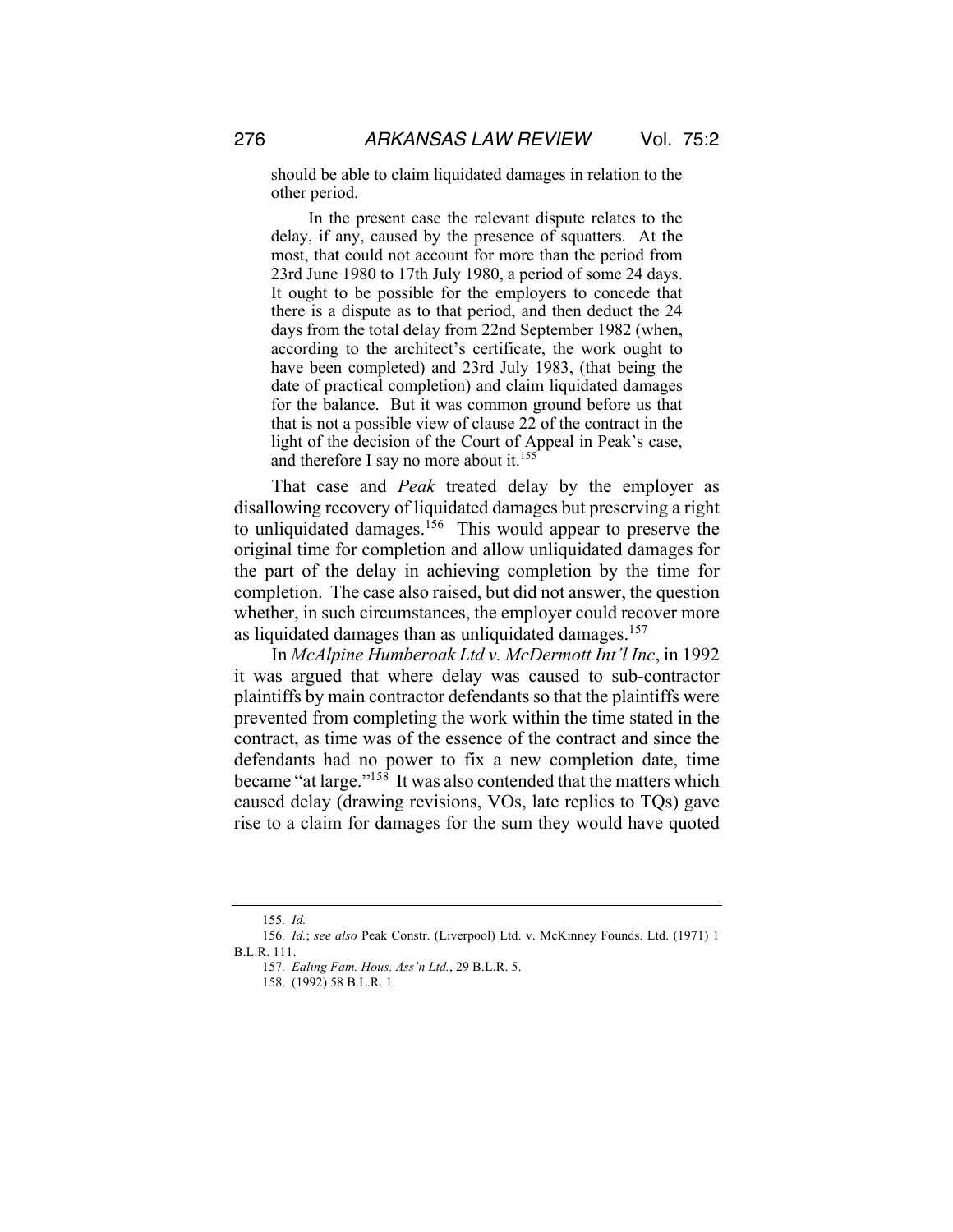had they known of the delay.159 As it was said in the Court of Appeal, this was equivalent to contending that:

If, in a contract which provides for a lump sum price and a firm delivery date, the employer causes the contractor to miss the delivery date by one day, as he might, for example, by ordering extra work, both the lump sum and the delivery date are displaced.<sup>160</sup>

In support of this proposition, the only authority cited was *Wells v. Army & Navy Coop. Soc'y*. 161 As the Court of Appeal said, the principle in *that case* was not new but came from *Holme v. Guppy*, where Parke B used the phrase of the contractor being "left at large" and had been applied in such cases as *Peak v. McKinney*. 162 It was said that in all these cases the employer was claiming liquidated damages and that claim failed "since the employer could not rely on the original date of completion, nor on a power to extend the date of completion. In the absence of such a power, there could be no fixed date from which the liquidated damages could run."163 The Court of Appeal pointed out that "[e]ven if time is 'at large' (whatever that may mean) there is nothing in the quoted line of authorities to suggest that the price is at large."164

More recently in 2007, in *Multiplex Consts. (UK) Ltd. v. Honeywell Control Sys. Ltd.*, the Court had to consider a case where a sub-contractor had been delayed due to variations,  $165$  but the extension of time clause did not include "variations" or "directions" as a cause of delay for which an extension of time could be granted.166 It did, however, include "*delay caused by any act of prevention or default by the Contractor in performing its obligations under the Sub-Contract*."167 The sub-contractor contended that the main contractor by its conduct had put "time

<sup>159</sup>*. Id.* 

<sup>160</sup>*. Id.*

<sup>161</sup>*. Id.*

<sup>162</sup>*. Id.*

<sup>163</sup>*. McAlpine*, 58 B.L.R. 1.

<sup>164</sup>*. Id.* 

<sup>165.</sup> [2007] EWHC 447 (TCC).

<sup>166.</sup> "Variations" are equivalent to "change orders." *See Variation to Work Pertaining to Construction Contracts*, 8 CT. UNCOURT 46, 46 (2021).

<sup>167</sup>*. Id.* (emphasis added).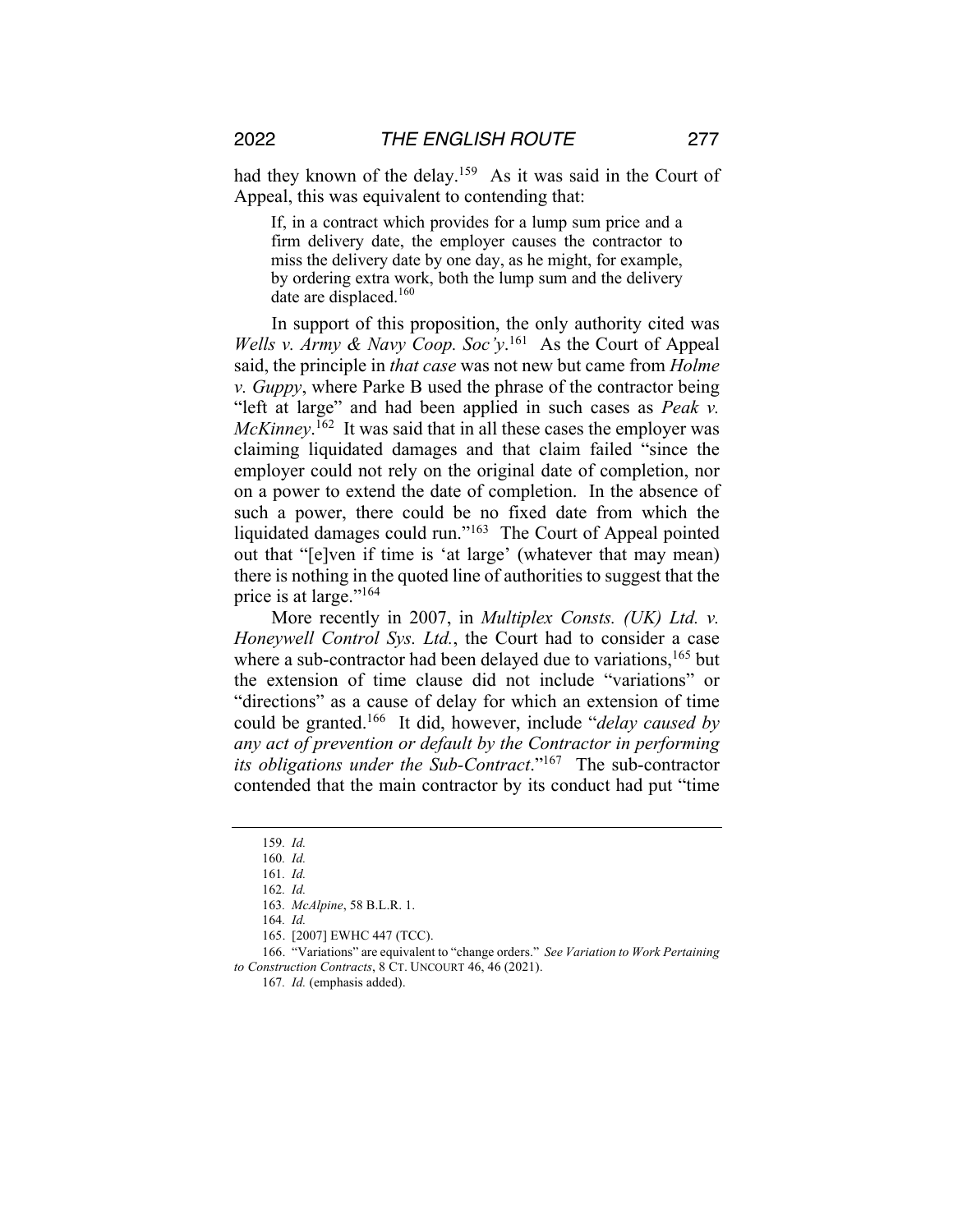at large" under the sub-contract, and an adjudicator<sup>168</sup> agreed because revised programmes had been issued by the main contractor's direction and the sub-contract conditions "did not contain any mechanism for extending time in respect of delay caused by a direction."169 The main contractor therefore commenced proceedings in the Technology and Construction Court claiming that time had not been put at large. $170$ 

In summarizing the law, Mr. Justice Jackson (as he then was) said:

The essence of the prevention principle is that the promisee cannot insist upon the performance of an obligation which he has prevented the promisor from performing.

In the field of construction law, one consequence of the prevention principle is that the employer cannot hold the contractor to a specified completion date, if the employer has by act or omission prevented the contractor from completing by that date. Instead, time becomes at large and the obligation to complete by the specified date is replaced by an implied obligation to complete within a reasonable time. The same principle applies as between main contractor and sub-contractor.

It is in order to avoid the operation of the prevention principle that many construction contracts and sub-contracts include provisions for extension of time. Thus, it can be seen that extension of time clauses exist for the protection of both parties to a construction contract or sub-contract.<sup>171</sup>

Concluding that time was not at large because the direction was an act of prevention, the judge said, "[t]he fact that such a direction is permitted by the contract does not prevent it being an act of prevention."172

In coming to his conclusion, the judge referred to *Trollope & Colls Limited v. Nw. Metro. Reg'l Hosp. Bd.*, and said, "[i]n the House of Lords, Lord Pearson agreed with that section of Lord

<sup>168.</sup> See below for the statutory right to adjudication in English law. *See infra* text of notes 197-98.

<sup>169</sup>*. Multiplex Constrs. (UK) Ltd.*, EWHC 447 (TCC).

<sup>170</sup>*. Id.*

<sup>171</sup>*. Id.*

<sup>172</sup>*. Id.* (internal citations omitted).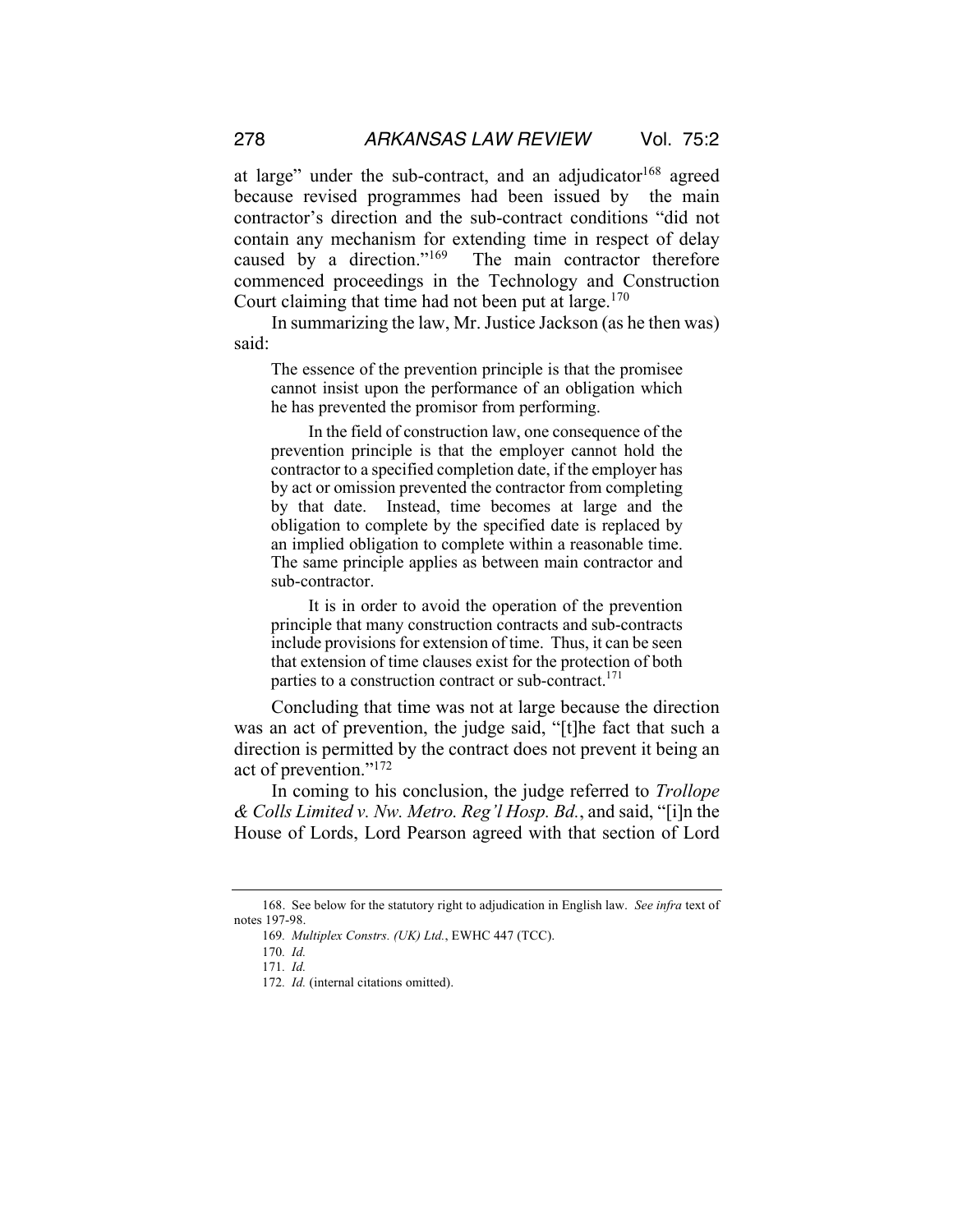Denning's judgment."<sup>173</sup> That however was a reference to " $(1)$ " identified by Lord Pearson and not to "(2)" where he disagreed with Lord Denning's statement "[t]he time becomes at large. The work must be done within a reasonable time."174

Finally, in *Adyard Abu Dhabi v. SD Marine Services*, Hamblen J. (as he then was) had to consider a claim by a shipyard in Abu Dhabi against a UK Government supplier over the termination of two shipbuilding contracts.<sup>175</sup> Adyard contended that the prevention principle applied as the contract did not provide for an extension of time in respect of delay caused by SDMS.176 The judge said that a convenient summary of the prevention principle was to be found in the judgment of Mr. Justice Jackson in *Multiplex Constrs. Ltd. v. Honeywell Control Sys. Ltd.*, and cited the part included,<sup>177</sup> in which Mr. Justice Jackson said:

In the field of construction law, one consequence of the prevention principle is that the employer cannot hold the contractor to a specified completion date, if the employer has by act or omission prevented the contractor from completing by that date. Instead, time becomes at large and the obligation to complete by the specified date is replaced by an implied obligation to complete within a reasonable time. $178$ 

However, when dealing with the principle Hamblen J. said:

The authorities on the prevention principle show that: . . .

(2) In the event that the Buyer interferes with the work so as to delay its completion in accordance with the agreed timetable, this amounts to an act of prevention and the Builder is no longer bound by the strict requirements of the contract as to time.<sup>179</sup>

The position has therefore been reached where, it is respectfully submitted, the principle derived from Comyns'

<sup>173</sup>*. Id.* (internal citations omitted).

<sup>174.</sup> Trollope & Colls Ltd. v. Nw. Metro. Reg'l Hosp. Bd. [1973] 1 W.L.R. 601, 607.

<sup>175.</sup> [2011] EWHC 848 (Comm).

<sup>176</sup>*. Id.* [¶ 5].

<sup>177.</sup> [2007] EWHC 477 (TCC) [¶48].

<sup>178</sup>*. Adyard Abu Dhabi*, EWHC 848 (Comm) at [¶240.48].

<sup>179</sup>*. Id.* [¶242].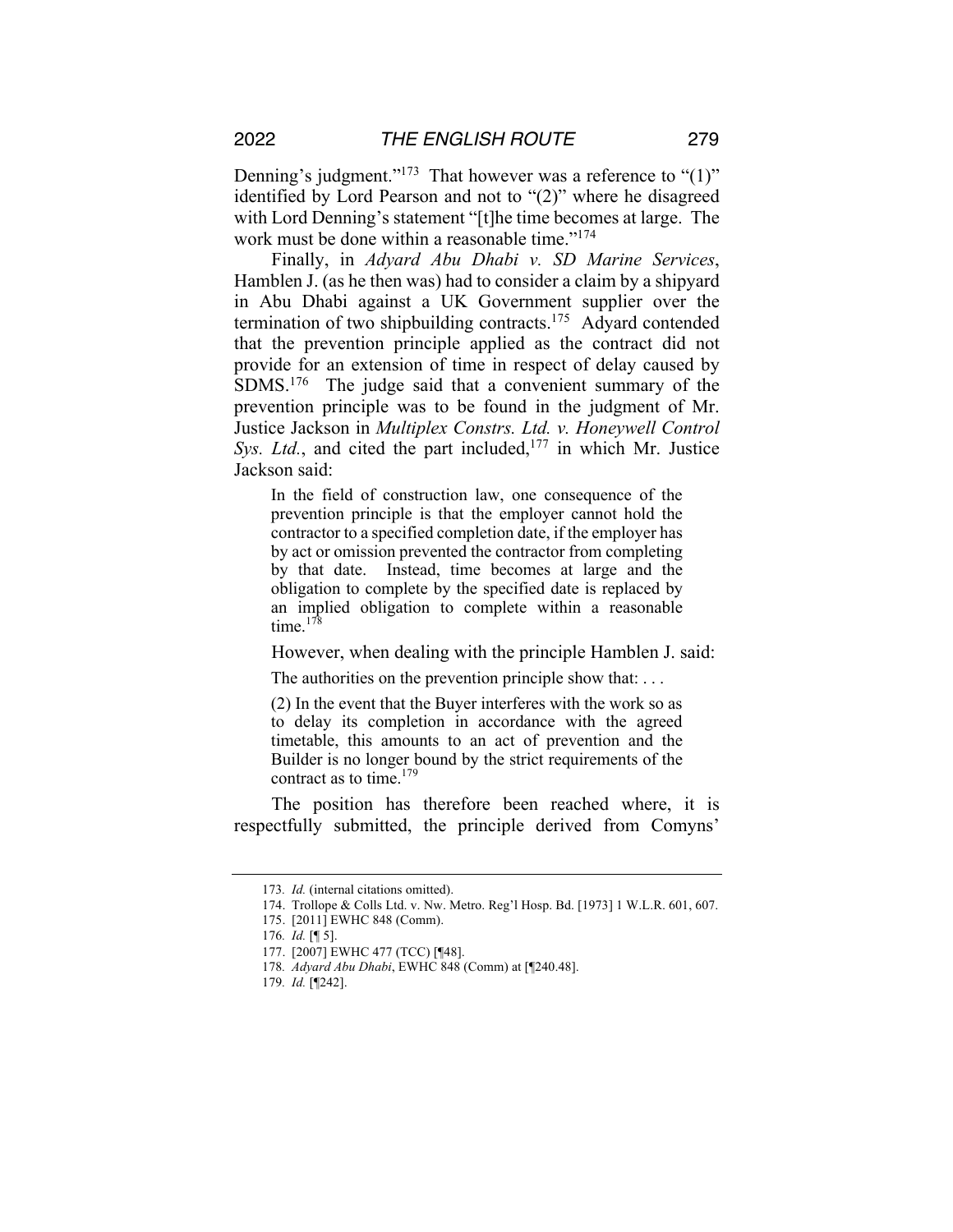Digest under "condition" at rule  $L(6)$  has been misapplied in a number of cases. The starting principle is that, if an employer delays a contractor and there is no ability to extend the completion date to allow for that delay, then the employer cannot recover liquidated damages for that period of delay. That is a sensible principle of law as set out in Comyns' Digest: one party cannot both prevent a party from performing and also hold that party to its performance.<sup>180</sup> That principle would equally apply to prevent an employer from recovering unliquidated damages. The difference between liquidated damages and unliquidated damages is that liquidated damages apply under a contractual mechanism when a contractor fails to complete by the agreed date.<sup>181</sup> When that happens, liquidated damages are automatically due for the period of delay at the rate specified. To recover unliquidated damages, the employer would have to prove damages for the period of delay. In doing so and applying the universal rule that a party is entitled to damages to put it into the position it would have been in but for the contractor's breach of contract in causing delay,  $182$  the employer would have to show that it suffered loss for the period of delay. But if the employer caused the delay, then it would not be able to prove such loss as it would have suffered that loss because of its prevention.

On that basis the issue is limited to the ability of the employer to recover liquidated or unliquidated damages for delay. The reference in *Holme v. Guppy*, to the contractor being "left at large" not having to "forfeit anything for the delay" was interpreted in *Dodd v. Churton*. <sup>183</sup>In that case the court held that the principle established in cases beginning with *Holme v. Guppy* was, if the building owner ordered extra work which increased the time required to finish the work, the building owner was "thereby disentitled to claim the penalties for non-completion provided for by the contract."184 As Lord Pearson said in *Trollope & Colls*,

<sup>180.</sup> 3 SIR JOHN COMYNS, A DIGEST OF THE LAWS OF ENGLAND, 116-17 (4th ed. 1793).

<sup>181</sup>*. See Damages*, BLACK'S LAW DICTIONARY (11th ed. 2019).

<sup>182</sup>*. See, e.g.*, Livingstone v. Rawyards Coal Co. (1880) 5 App. Cas. 25 CA at 39.

<sup>183.</sup> Holme v. Guppy, 150 E.R. 1195; (1838) 3 M. & W. 387; Dodd v. Churton [1897] 1 Q.B. 562, 566.

<sup>184</sup>*. Id.* (referencing Holme v. Guppy, 150 E.R. 1195; (1838) 3 M. & W. 387 ).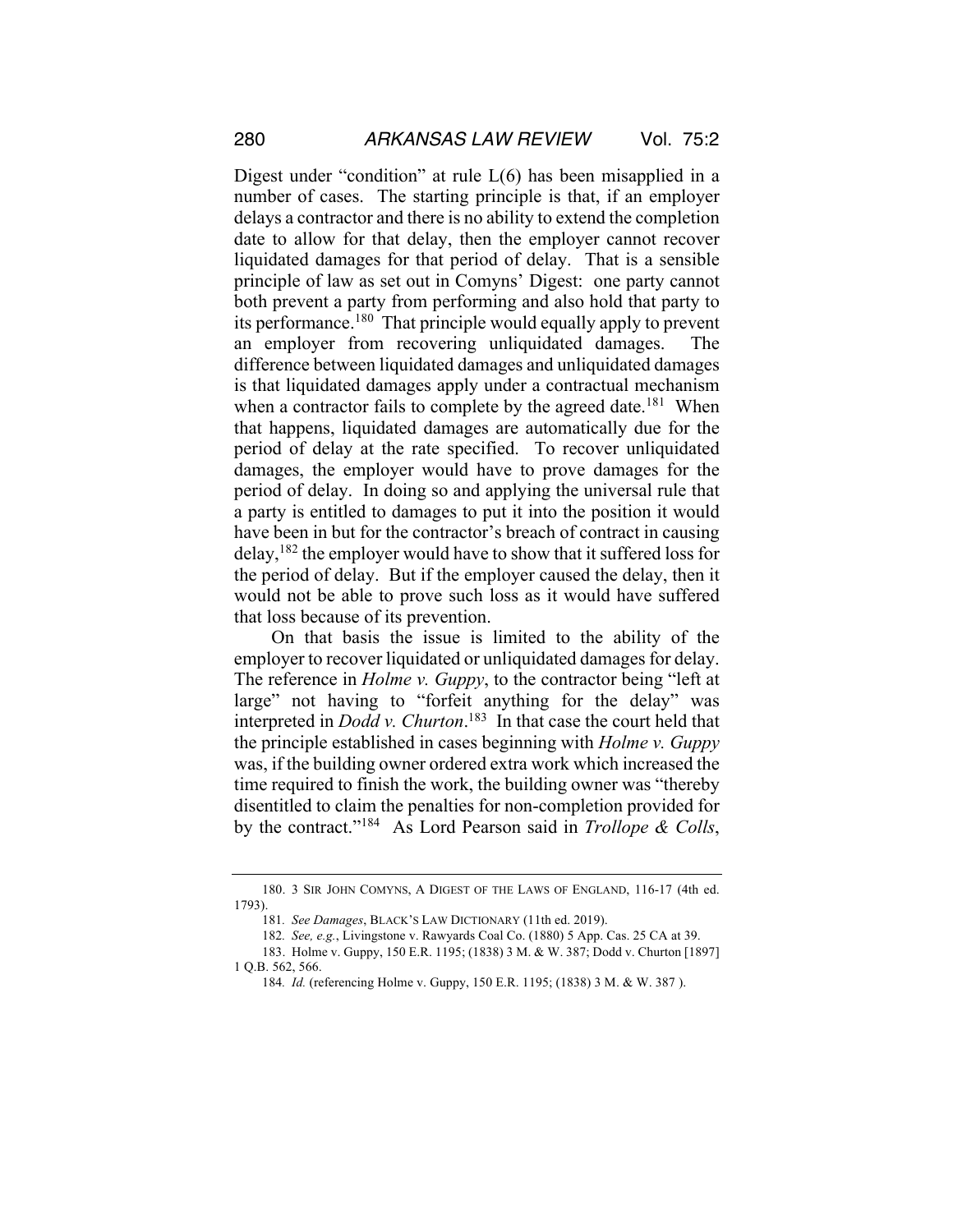*Dodd v. Churton* "does not establish, or afford any support" that "time becomes at large" so that "the work must be done within a reasonable time."185

Therefore, the principle that "time becomes at large" when there is an act of prevention which prevents the contractor completing the work and there is no provision for an extension of time, finds no apparent support from the line of authorities starting from *Holme v. Guppy*. Despite that, more recent cases have supported the "time at large" principle,<sup>186</sup> and clarity will only come when the challenge to that principle is dealt with in a fully argued case in the Supreme Court.

## **IV. DEVELOPMENTS IN RESOLUTION OF CONSTRUCTION DISPUTES**

The complexity of construction disputes has led to such cases becoming the most difficult to resolve. Added to this complexity is the involvement of those whose endeavour on the project causes attitudes to become polarised and personalised. In 1993 the UK government set up a review of procurement and contractual arrangements in the construction industry.<sup>187</sup> The government appointed Sir Michael Latham as sole "Reviewer," assisted by six assessors.<sup>188</sup> His final report was published in July 1994 and included a number of solutions to try to avoid the types of dispute that have become endemic in the construction industry.189 It made thirteen recommendations as to provisions that should be inserted in construction contracts, including separation of the role of contract administrator, project or lead manager and adjudicator, periods within which interim payments must be made, taking all steps to avoid conflict and providing for

<sup>185.</sup> Trollope & Colls Ltd. v. Nw. Metro. Reg'l Hosp. Bd. [1973] 1 W.L.R. 601, 607- 08.

<sup>186</sup>*. Id.*

<sup>187.</sup> SIR MICHAEL LATHAM, CONSTRUCTING THE TEAM: JOINT REVIEW OF PROCUREMENT AND CONTRACTUAL ARRANGEMENTS IN THE UNITED KINGDOM CONSTRUCTION INDUSTRY 1 (1994).

<sup>188</sup>*. Id.* at v, 1, 2.

<sup>189</sup>*. Id.* at v.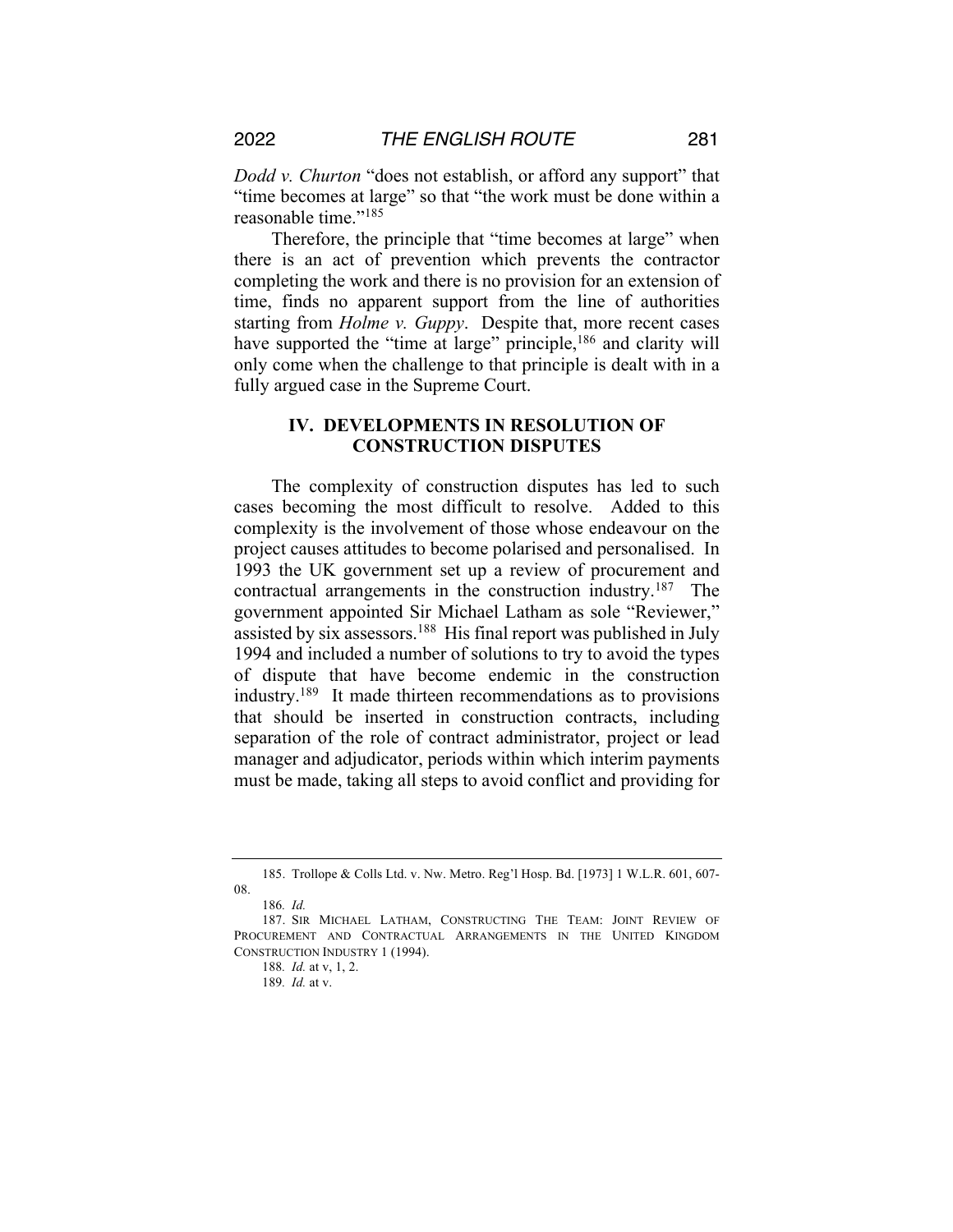speedy resolution of disputes by adjudication.<sup>190</sup> That report led to adjudication being introduced by statute.<sup>191</sup>

There has been an increasing awareness that early involvement of an independent person or panel may assist the parties in seeking a solution to those issues. This has led to setting up an "Independent Dispute Avoidance Panel" or a "Conflict Avoidance Panel" on large infrastructure projects to help the parties resolve the disagreements at a stage before they have matured into disputes requiring a more formal dispute resolution process.192 Standard forms of contract now include provisions by which the dispute boards are expressly given a dispute avoidance role, separate from the adjudication role.<sup>193</sup> These processes are now widely applied and have been shown to be very effective in projects, including the London Olympics.194

Dispute avoidance can vary from a process where discussions take place between the person in the dispute avoidance role and the parties to find a solution to a procedure, similar to mediation, and even the preparation of a preliminary view on how the parties resolve matters. Where there is a panel, then a particular issue may require a solution which requires engineering, project management, financial, legal or other specialist input and the panel often includes that expertise, or a procedure to obtain that expertise.<sup>195</sup> The resolution may involve a solution where the parties share the risks, for instance a change in the design and in construction methods to save time, with shared costs.<sup>196</sup> Ultimately, the resolution of the issue depends on the co-operation of the parties, the expertise of the neutral person, and the flexibility of the process.

<sup>190</sup>*. Id.* at 37.

<sup>191.</sup> Housing Grants, Construction and Regeneration Act 1996, c.53 § 108. The Act applies to "construction contracts" entered into after 1 May 1998.

<sup>192</sup>*. Independent Dispute Avoidance Panel set up to Smooth London 2012 Construction,* NEW CIV. ENG'R, [https://perma.cc/XFA7-QDQ5] (last visited Apr. 20, 2022).

<sup>193.</sup> These boards are known as Dispute Avoidance and Adjudication Boards or "DAABs." CONFLICT AVOIDANCE AND DISPUTE RESOLUTION IN CONSTR. 6-7 (1st ed. 2012).

<sup>194</sup>*. See* Peter H.J. Chapman, *The Use of Dispute Boards on Major Infrastructure Projects*, 1 TURKISH COM. L. REV. 219, 228 (2015).

<sup>195</sup>*. See id.* at 225.

<sup>196</sup>*. See id.* at 227.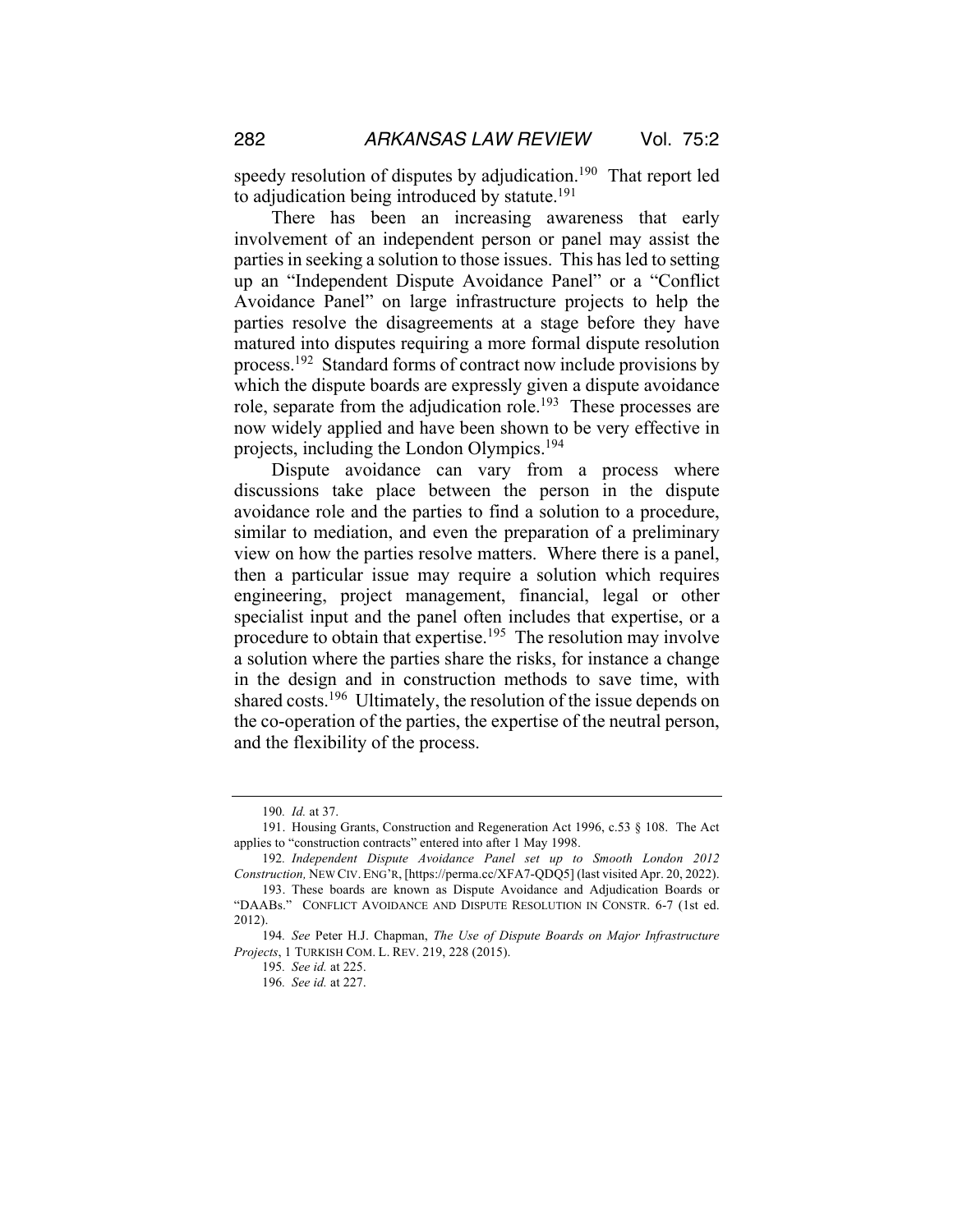The ability to resolve disputes at an early stage avoids the situation where the longer a disagreement remains unresolved, the harder it is to resolve it and the more serious the consequences in terms of time and cost to the project. Otherwise, the advantages of the process vary from assisted discussion to something closer to mediation or conciliation.

Some disputes do require a decision at an early stage. This led to the concept of adjudication being promoted by the Latham Report.<sup>197</sup> The statutory provision by which adjudication was introduced was a single section, section 108 of the Housing Grants, Construction and Regeneration Act 1996 (the "Act"). That provides:

(1) A party to a construction contract has the right to refer a dispute arising under the contract for adjudication under a procedure complying with this section. For this purpose "dispute" includes any difference.<sup>198</sup>

The following provisions in section 108 state:

(2) The contract shall include provision in writing so as to—

(a) enable a party to give notice at any time of his intention to refer a dispute to adjudication;

(b) provide a timetable with the object of securing the appointment of the adjudicator and referral of the dispute to him within 7 days of such notice;

(c) require the adjudicator to reach a decision within 28 days of referral or such longer period as is agreed by the parties after the dispute has been referred;

(d) allow the adjudicator to extend the period of 28 days by up to 14 days, with the consent of the party by whom the dispute was referred;

(e) impose a duty on the adjudicator to act impartially; and

(f) enable the adjudicator to take the initiative in ascertaining the facts and the law.

(3) The contract shall provide in writing that the decision of the adjudicator is binding until the dispute is finally determined by legal proceedings, by arbitration (if the

<sup>197.</sup> SIR MICHAEL LATHAM, *supra* note 186, at 91.

<sup>198.</sup> Housing Grants, Construction and Regeneration Act 1996, c.53 § 108(1).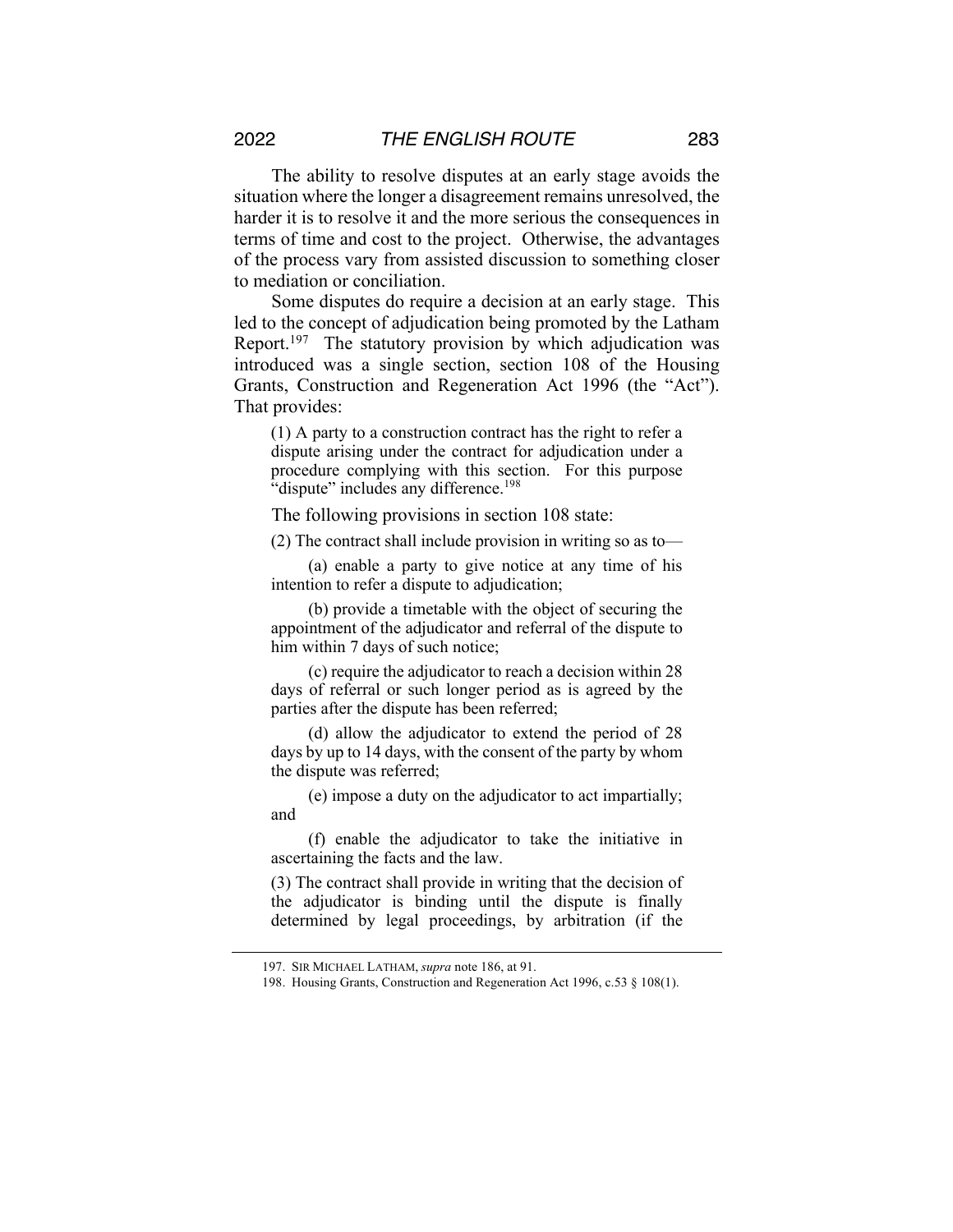contract provides for arbitration or the parties otherwise agree to arbitration) or by agreement. The parties may agree to accept the decision of the adjudicator as finally determining the dispute. . . .

(4) The contract shall also provide in writing that the adjudicator is not liable for anything done or omitted in the discharge or purported discharge of his functions as adjudicator unless the act or omission is in bad faith, and that any employee or agent of the adjudicator is similarly protected from liability.

(5) If the contract does not comply with the requirements of subsections (1) to (4), the adjudication provisions of the Scheme for Construction Contracts apply.<sup>199</sup>

How, then, does this apply to a particular contract? First, there has to be a "Construction contract." Section  $104(1)$ provides that a "construction contract" means:

[A]n agreement with a person for any of the following—

(a) the carrying out of construction operations;

(b) arranging for the carrying out of construction operations

by others, whether under sub-contract to him or otherwise;

(c) providing his own labour, or the labour of others, for the carrying out of construction operations.<sup>200</sup>

There are provisions as to what agreements are included and are not included in the definition. There is then a complex set of provisions in section 105 which defines what "construction operations" are. They include, for instance, at section  $105(1)(b)$ :

[C]onstruction, alteration, repair, maintenance, extension, demolition or dismantling of any works forming, or to form, part of the land, including (without prejudice to the foregoing) walls, roadworks, power-lines, electronic communications apparatus, aircraft runways, docks and harbours, railways, inland waterways, pipe-lines, reservoirs, water-mains, wells, sewers, industrial plant and installations

<sup>199.</sup> Housing Grants, Construction and Regeneration Act 1996, c.53 § 108(2)-(5) (footnotes omitted).

<sup>200.</sup> Housing Grants, Construction and Regeneration Act 1996, c.53 § 104(1).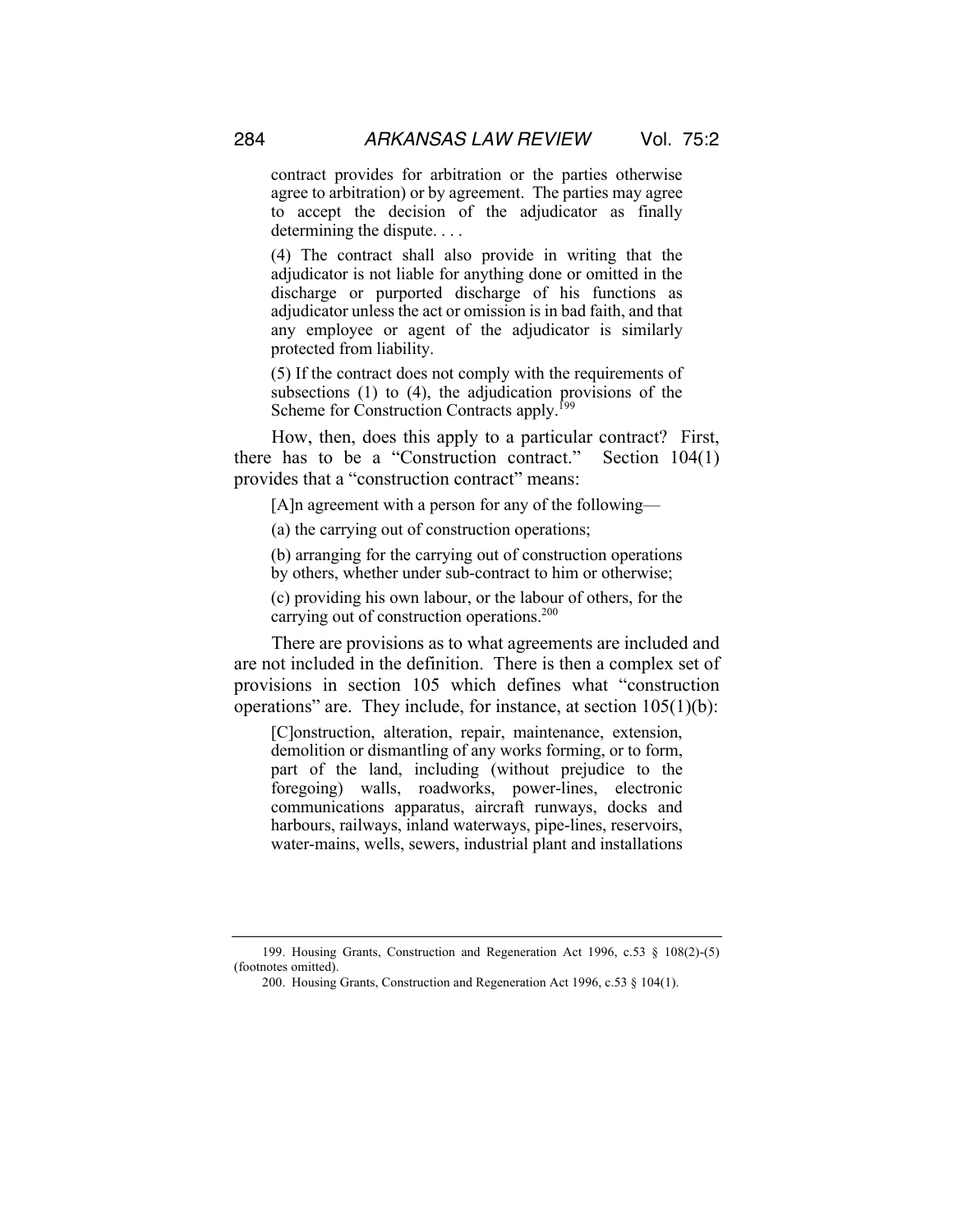for purposes of land drainage, coast protection or defence... $^{201}$ 

They exclude, for instance, at section  $105(2)(c)$ :

[A]ssembly, installation or demolition of plant or machinery, or erection or demolition of steelwork for the purposes of supporting or providing access to plant or machinery, on a site where the primary activity is—(i) nuclear processing, power generation, or water or effluent treatment...<sup>202</sup>

Once there is a construction contract, then either the express terms of that contract comply with the statute and include adjudication, or the "Scheme for Construction Contracts" applies as an implied term of the contract.<sup>203</sup>

Having established the contract is a construction contract that includes, expressly or impliedly, adjudication, the process starts with a notice of dispute and, if an adjudicator is not agreed, then an application to an adjudication nominating body, the appointment of an adjudicator and the "referral" of the dispute to him.<sup>204</sup> There is then a process leading up to the adjudicator's decision, which is typically delivered within twenty-eight days. Most decisions lead to payment, but as always, if payment is not made, a party may apply to the courts, even if there is an arbitration clause.

When the first case came before the courts to enforce an adjudication decision, Dyson J. said in *Macob Civil Eng'g Ltd v. Morrison Constr. Ltd*:

The intention of Parliament in enacting the Act was plain. It was to introduce a speedy mechanism for settling disputes and construction contracts on a provisional interim basis, and requiring the decisions of adjudicators to be enforced pending the final determination of disputes by arbitration, litigation or agreement. . . . The timetable for [adjudication]

<sup>201.</sup> Housing Grants, Construction and Regeneration Act 1996, c.53 § 105(1)(b) (footnote omitted).

<sup>202.</sup> Housing Grants, Construction and Regeneration Act 1996, c.53 § 105(2)(c).

<sup>203.</sup> Under section 114(4), "Where any provisions of the Scheme for Construction Contracts apply by virtue of this Part in default of contractual provision agreed by the parties, they have effect as implied terms of the contract concerned." Housing Grants, Construction and Regeneration Act 1996, c.53 § 114(4).

<sup>204.</sup> Housing Grants, Construction and Regulation Act 1996, c.53, pt. II § 108(1),  $(2)(a)-(b).$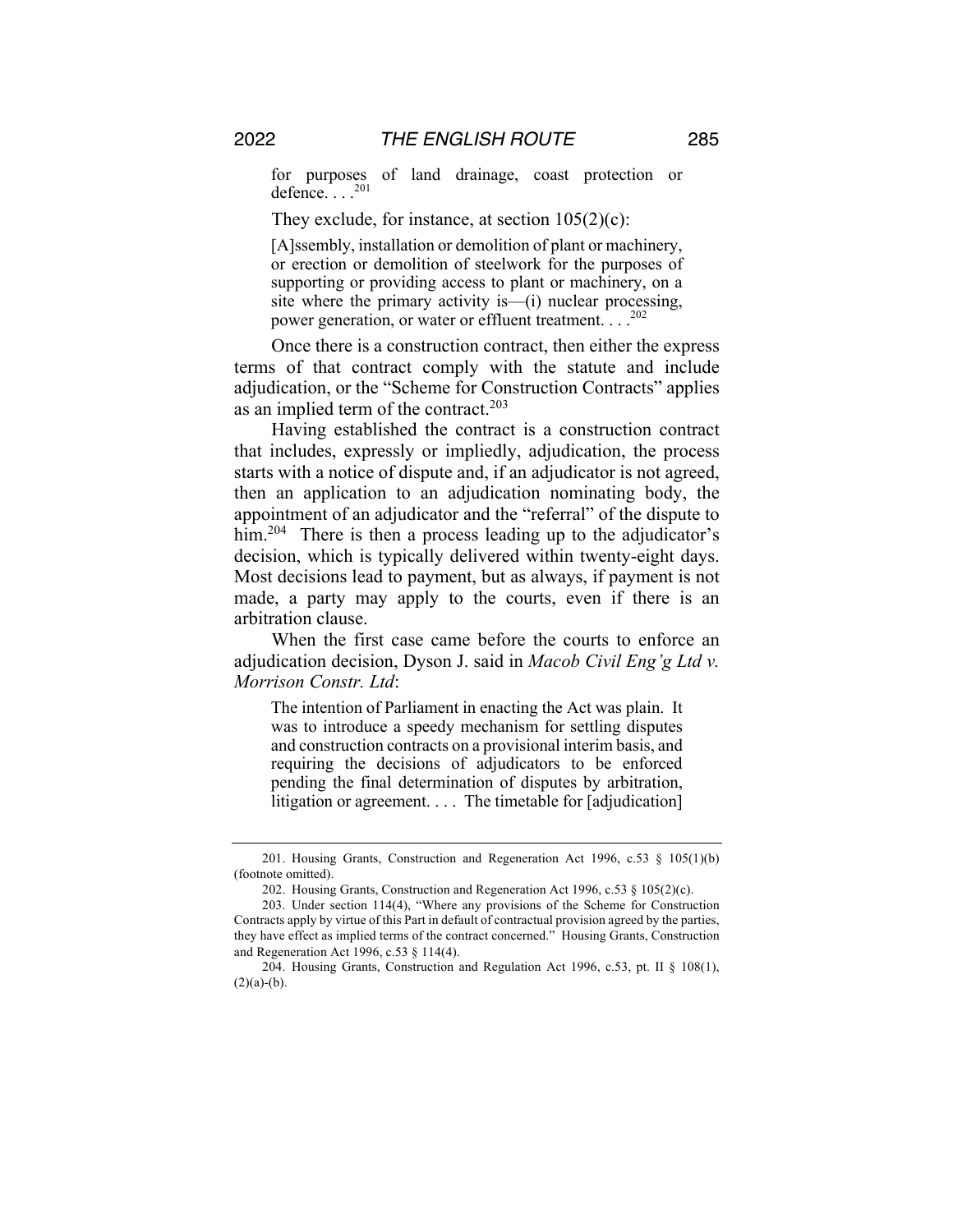is very tight. Many would say unreasonably tight, and likely to result in injustice. Parliament must be taken to have been aware of this. . . . It is clear that Parliament intended that the adjudication should be conducted in a manner which those familiar with the grinding detail of the traditional approach to the resolution of construction disputes apparently find difficult to accept. But Parliament has not abolished arbitration and litigation of construction disputes. It has merely introduced an intervening provisional stage in the dispute resolution process. Crucially, it has made it clear that decisions of adjudicators are binding and are to be complied with until the dispute is finally resolved.<sup>205</sup>

It was necessary to decide whether the adjudicator's decision was enforceable and how it was enforceable.<sup>206</sup> The TCC used the summary judgment procedure ("no real prospect of successfully defending the claim" $207$ ) to decide whether to enforce the claim and give judgment for the sum awarded in the adjudicator's decision.<sup>208</sup> In doing so, it treated the adjudicator's decision as binding on matters of fact and law. The alternative would have been to treat it as a temporarily binding certificate which could be challenged on matters of fact and law. This would have deprived adjudication of any practical benefit. A party can defend the enforcement of an adjudication decision on a number of grounds—including arguments that there is no contract or no "construction contract";<sup>209</sup> there was no "dispute" capable of

<sup>205.</sup> Macob Civ. Eng'g Ltd. v. Morrison Constr. Ltd. [1999] EWHC 254 (TCC) [¶14].

<sup>206</sup>*. Id.* [¶2]-[¶3], [¶12].

<sup>207.</sup> CPR 24.2(a)(ii).

<sup>208</sup>*. Macob Civ. Eng'g Ltd.*, EWHC 254 (TCC) [¶15].

<sup>209.</sup> Housing Grants, Construction and Regulation Act 1996, c.53, pt. II § 108(1). A detailed definition of "construction contract" is provided in § 104:

<sup>(1)</sup> In this Part a "construction contract" means an agreement with a person for any of the following—

<sup>(</sup>a) the carrying out of construction operations;

<sup>(</sup>b) arranging for the carrying out of construction operations by others, whether under sub-contract to him or otherwise;

<sup>(</sup>c) providing his own labour, or the labour of others, for the carrying out of construction operations.

<sup>(2)</sup> References in this Part to a construction contract include an agreement—

<sup>(</sup>a) to do architectural, design, or surveying work, or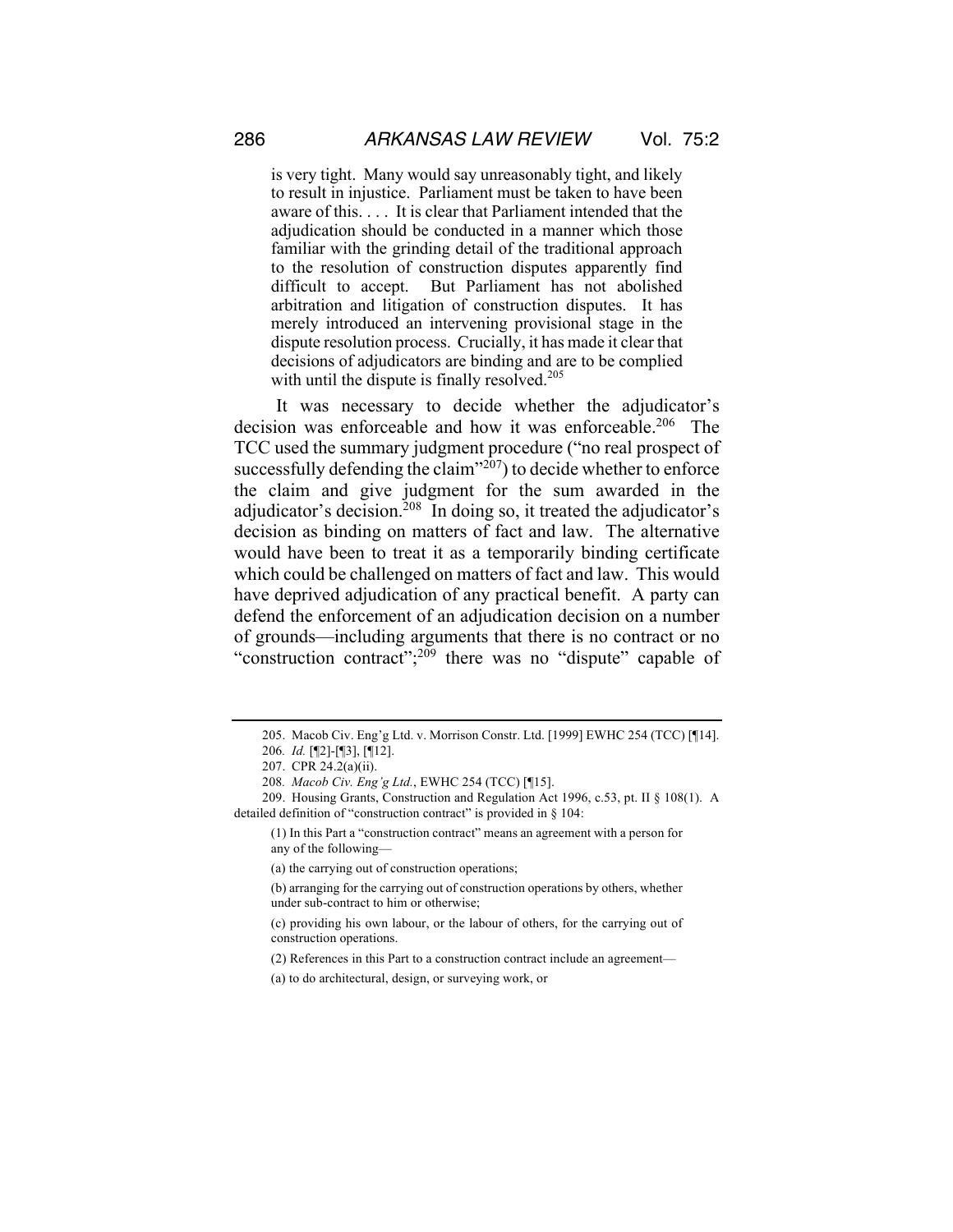being referred to adjudication; $^{210}$  the adjudicator did not have jurisdiction over an issue or question or has gone outside of their terms of reference; $^{211}$  the adjudicator has conducted the adjudication so as to breach the principles of natural justice so seriously that the purported decision ought not to be enforced; $^{212}$ or the adjudicator had not been properly appointed under the terms of the contract.<sup>213</sup> The narrow grounds on which enforcement can be resisted has meant that the courts have generally enforced adjudicators' decisions.

The TCC has been called upon to decide several practical issues, such as timing of referrals and decisions, $2^{14}$  correcting mistakes in a decision,  $2^{15}$  the effect of the statute of limitation,  $2^{16}$ cost recovery,217 and enforcement of decisions.218 In order to do so, it has also implemented a procedure where a party can start proceedings and immediately apply for summary judgment with the normal time limits being abridged.219 This generally leads to a hearing taking place three to four weeks after court proceedings have commenced.

(3) References in this Part to a construction contract do not include a contract of employment (within the meaning of the M1Employment Rights Act 1996).

Housing Grants, Construction and Regulation Act 1996, c.53, pt. II § 104(1)-(3).

210. Housing Grants, Construction and Regulation Act 1996, c.53, pt. II § 108(1). 211. H.M. CTS. & TRIBUNALS SERVICE, *supra* note 45 §§ 9.4, 9.4.1.

212. LexisPSL, *Breach of Natural Justice in Adjudication: Practice Notes*, LEXISNEXIS, [https://perma.cc/VH5M-GFRB] (last visited Apr. 21, 2022).

213. Housing Grants, Construction and Regulation Act 1996, c.53, pt. II § 108(2)-(5). 214*. See, e.g.*, Hart Invs. Ltd. v. Fidler [2006] EWHC 2857 (TCC) [¶39]; Aveat Heating Ltd. v. Jerram Falkus Constr. Ltd. (2007) 113 Con. L.R. 13.

215*. Hart Inv. Ltd.*, EWHC 2857 (TCC) [¶76]-[ ¶77]; Bloor Constr. (UK) Ltd. v. Bowmer & Kirkland (London) Ltd. [2000] B.L.R. 314; YCMS Ltd. v. Grabiner [2009] EWHC 127 (TCC).

216. Martlet Homes Ltd. v. Mullaley & Co. Ltd. [2021] EWHC 296 (TCC) [¶ 25]- [¶27], [¶51], [¶53]; Aspect Contracts (Asbestos) Ltd. v Higgins Constr. Plc [2015] UKSC 38 [¶22], [¶30].

217. Betchel Ltd. v. High Speed Two (HS2) Ltd. [2021] EWHC 640 (TCC) [¶17]- [¶18], [¶25], [¶46]; N. Dev. (Cumbria) Ltd. v. J & J Nichol [2000] B.L.R. 158.

218. AC Yule & Son Ltd. v. Speedwell Roofing & Cladding Ltd. [2007] EWHC 1360 (TCC) [¶1], [¶3], [¶31].

219. Macob Civ. Eng'g Ltd. v. Morrison Constr. Ltd. [1999] EWHC 254 (TCC) [¶37]; H.M. CTS. & TRIBUNALS SERVICE, *supra* note 45 § 9.2.

<sup>(</sup>b) to provide advice on building, engineering, interior or exterior decoration or on the laying-out of landscape, in relation to construction operations.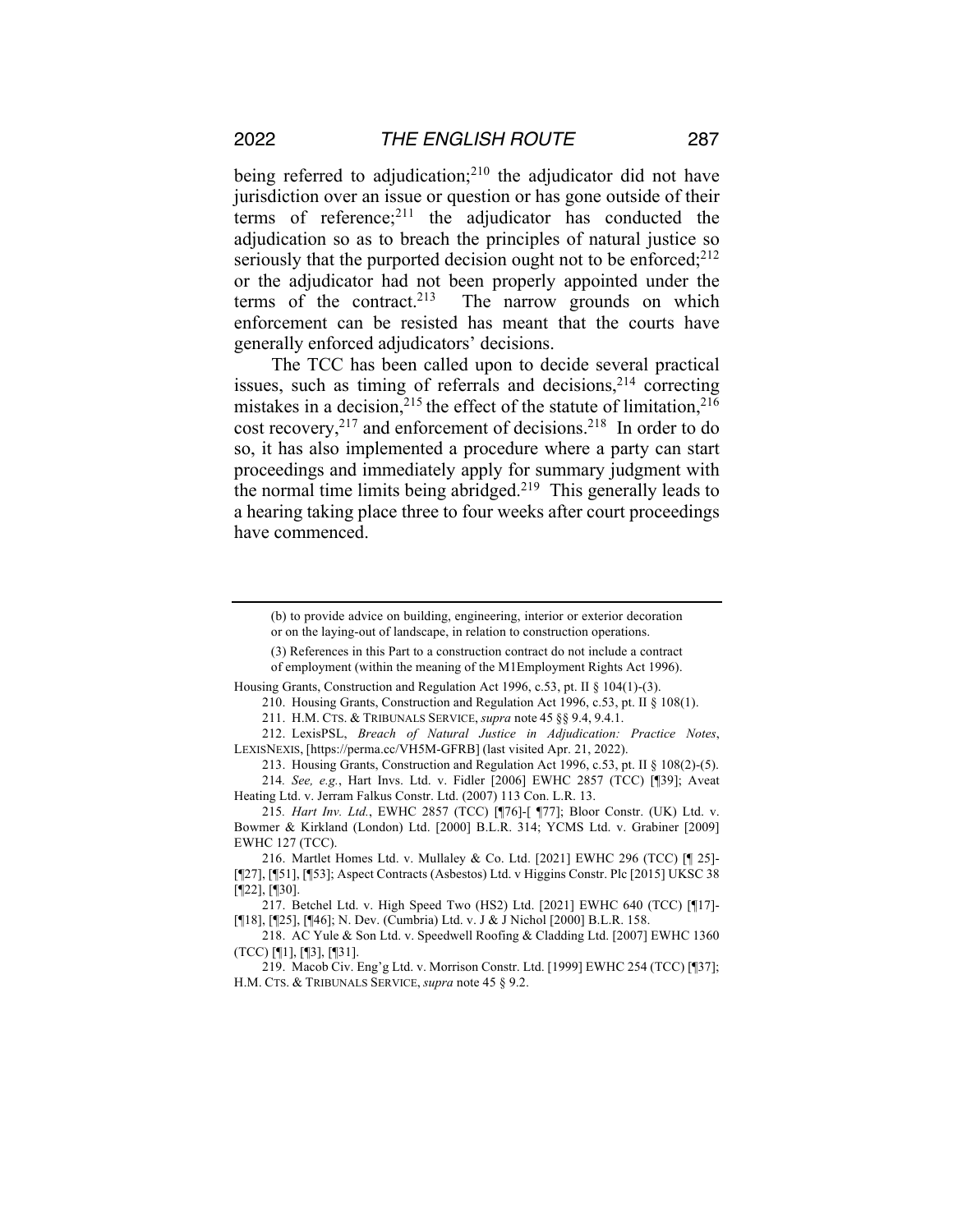The TCC, therefore, has developed a single section of the statute into a robust system by which it can make and enforce decisions. Most cases (around 90%) lead to an adjudication decision being the final decision of the dispute, and the TCC has erred in favour of a "pay now, argue later" policy.<sup>220</sup> There is no costs recovery. The process has shown that the construction industry needs and will live with quick decisions. Although adjudication originated in the UK, the statutory process has been mirrored in many other jurisdictions, including Australia, New Zealand, Singapore, Malaysia, Ireland, and more recently in Ontario.221 It has also been included in standard forms of contract, including those used in South Africa and Hong Kong where legislation has been considered but not yet implemented.<sup>222</sup> There is now a proposal before UNCITRAL for adjudication to be given further and wider consideration.<sup>223</sup>

#### **V. CONCLUSION**

The nature of construction is global, and it contributes to a significant percentage of the GDP in every country.<sup>224</sup> As a human endeavour, construction involves the coordination of many complex processes and historically has led to the most complicated and intractable of disputes. The development of modern English construction law shows that the construction industry, including those involved as construction lawyers, have adopted processes to reduce the extent of friction when disputes arise. The example of the TCC as a dedicated court within a

<sup>220.</sup> Emily Leonard & Hannah Gardiner, *Statutory Adjudication of Construction Contracts in the UK*, WOMBLE BOND DICKINSON (Feb. 22, 2017), [https://perma.cc/78SZ-CTNQ]; *see also Macob Civ. Eng'g Ltd.*, [1999] EWHC 254 (TCC); Bresco Elec. Services Ltd. v. Michael J Lonsdale [2020] UKSC 25.

<sup>221</sup>*. See* Steve Baldini & Hamish Lal, *The Rise and Rise of Statutory Adjudication: Is the U.S. Ready?*, 264 N.Y. L.J. 1, 1 (2020); *see also* Sir Vivian Ramsey, *A View from the Bench*, 13 CONSTR. L. INT'L 71, 71 (2018).

<sup>222</sup>*. See* Lawrence Davies & Tom Heading, *Construction Disputes: Global Markets Embrace Adjudication*, PINSENT MASONS (Jan. 28, 2022), [https://perma.cc/82YQ-GHGY].

<sup>223</sup>*. See* Peter E. O'Malley, *A New 'UNCITRAL Model Law on International Commercial Adjudication': How Beneficial Could It Really Be?*, 88 THE INT'L J. OF ARB., MEDIATION, AND DISP. MGMT. 34, 34 (2022).

<sup>224</sup>*. See* Niyazi Berk & Sabriye Biçen, *Causality Between the Construction Sector and GDP Growth in Emerging Countries: The Case of Turkey*, 4 ATHENS J. OF MEDITERRANEAN STUDS. 19, 19-20 (2018).